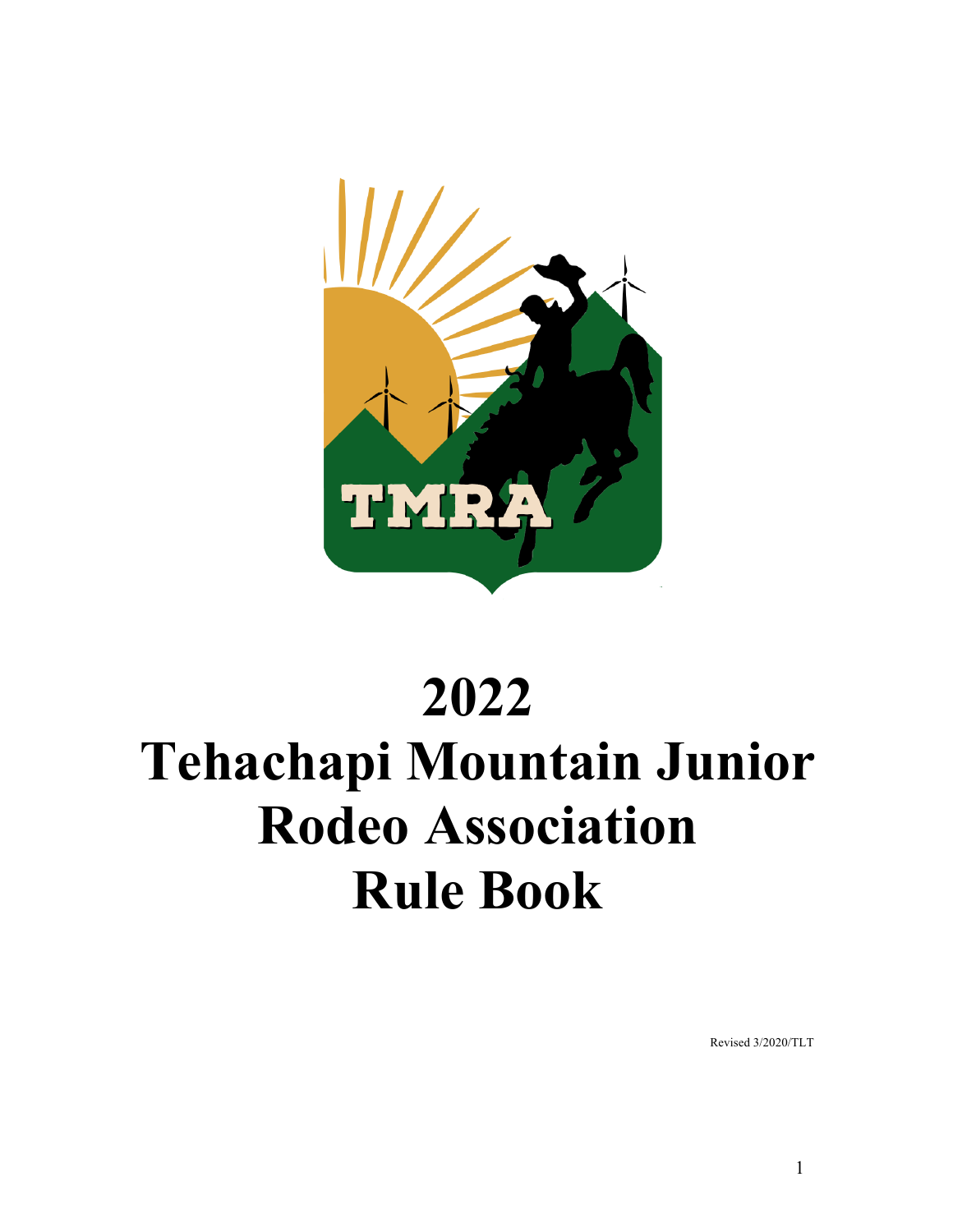# **TABLE OF CONTENTS**

| Aim and Purpose                             | Page 4  |
|---------------------------------------------|---------|
| Membership                                  | Page 4  |
| Honorary Membership                         | Page 5  |
| <b>Entries and Fees</b>                     | Page 5  |
| Pay Outs and Points                         | Page 6  |
| <b>Finals Rodeo</b>                         | Page 7  |
| Contestant Disqualifications                | Page 8  |
| Attire                                      | Page 8  |
| No Time Calls                               | Page 9  |
| Inappropriate Conduct                       | Page 9  |
| <b>Stock</b>                                | Page 10 |
| <b>Grievance Procedure</b>                  | Page 10 |
| <b>Contestant Volunteering Requirements</b> | Page 10 |
| Rodeo Officials Standards                   | Page 11 |
| Chairman/Vice Chairman                      | Page 11 |
| <b>Board Secretary</b>                      | Page 12 |
| Treasurer                                   | Page 12 |
| Point Secretary                             | Page 12 |
| Rodeo Entry Secretary                       | Page 12 |
| Arena Director(s)                           | Page 13 |
| <b>Rodeo Event Directors</b>                | Page 13 |
| <b>Rough Stock Director</b>                 | Page 13 |
| Judges                                      | Page 14 |
| Scoring                                     | Page 15 |
| Timers                                      | Page 15 |
| Roping Officials                            | Page 16 |
| <b>Livestock Bids</b>                       | Page 16 |
| <b>Stock Contractor Requirements</b>        | Page 17 |
| <b>Stock Requirements</b>                   | Page 17 |
| Drawing Stock                               | Page 18 |
| Re-Rides & Positions                        | Page 18 |
| Drawing out - Refunds                       | Page 18 |
| <b>Termination of Membership</b>            | Page 19 |
| <b>Termination of Director</b>              | Page 20 |
| Animal Welfare                              | Page 20 |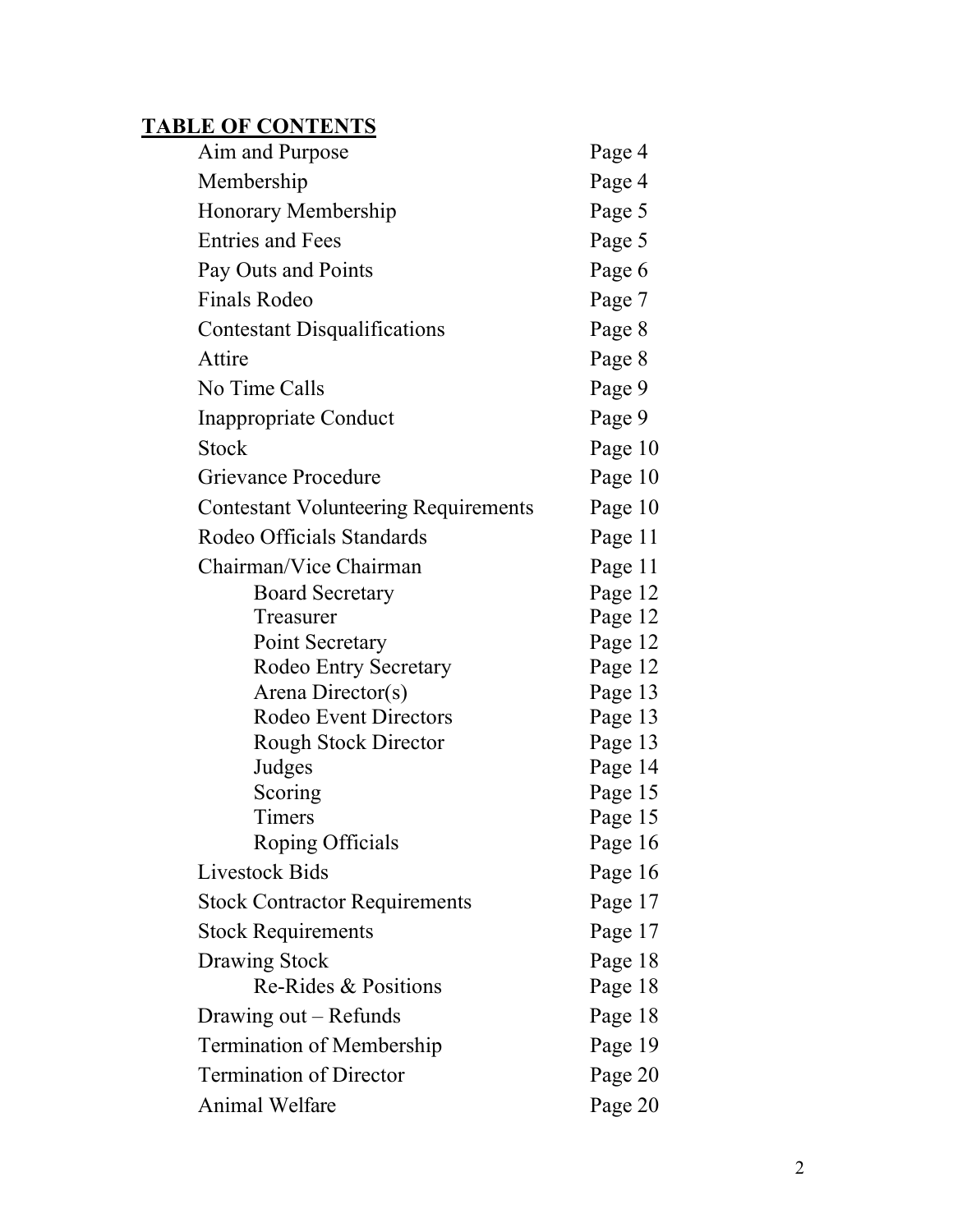| <b>Event Rules</b>                |         |
|-----------------------------------|---------|
| Dummy Roping                      | Page 21 |
| <b>Stick Horse Race</b>           | Page 21 |
| <b>Stick Horse Barrel Racing</b>  | Page 22 |
| Goat Ribbon Jerking               | Page 23 |
| <b>Mutton Busting</b>             | Page 23 |
| Calf Riding                       | Page 23 |
| <b>Steer Riding</b>               | Page 24 |
| Chute Dogging                     | Page 25 |
| <b>Breakaway Roping</b>           | Page 26 |
| Team Roping                       | Page 29 |
| <b>Steer Stopping</b>             | Page 32 |
| Pole Bending                      | Page 36 |
| <b>Cloverleaf Barrel Racing</b>   | Page 35 |
| <b>Birangle Flag Racing</b>       | Page 38 |
| Calf Tying                        | Page 40 |
| <b>Goat Tying</b>                 | Page 41 |
| <b>Amendments of Rules</b>        | Page 43 |
| Amendment $# 1$ - Tie Down Roping | Page 43 |
|                                   |         |
| Amendment $# 2$ - Steer Wrestling | Page 48 |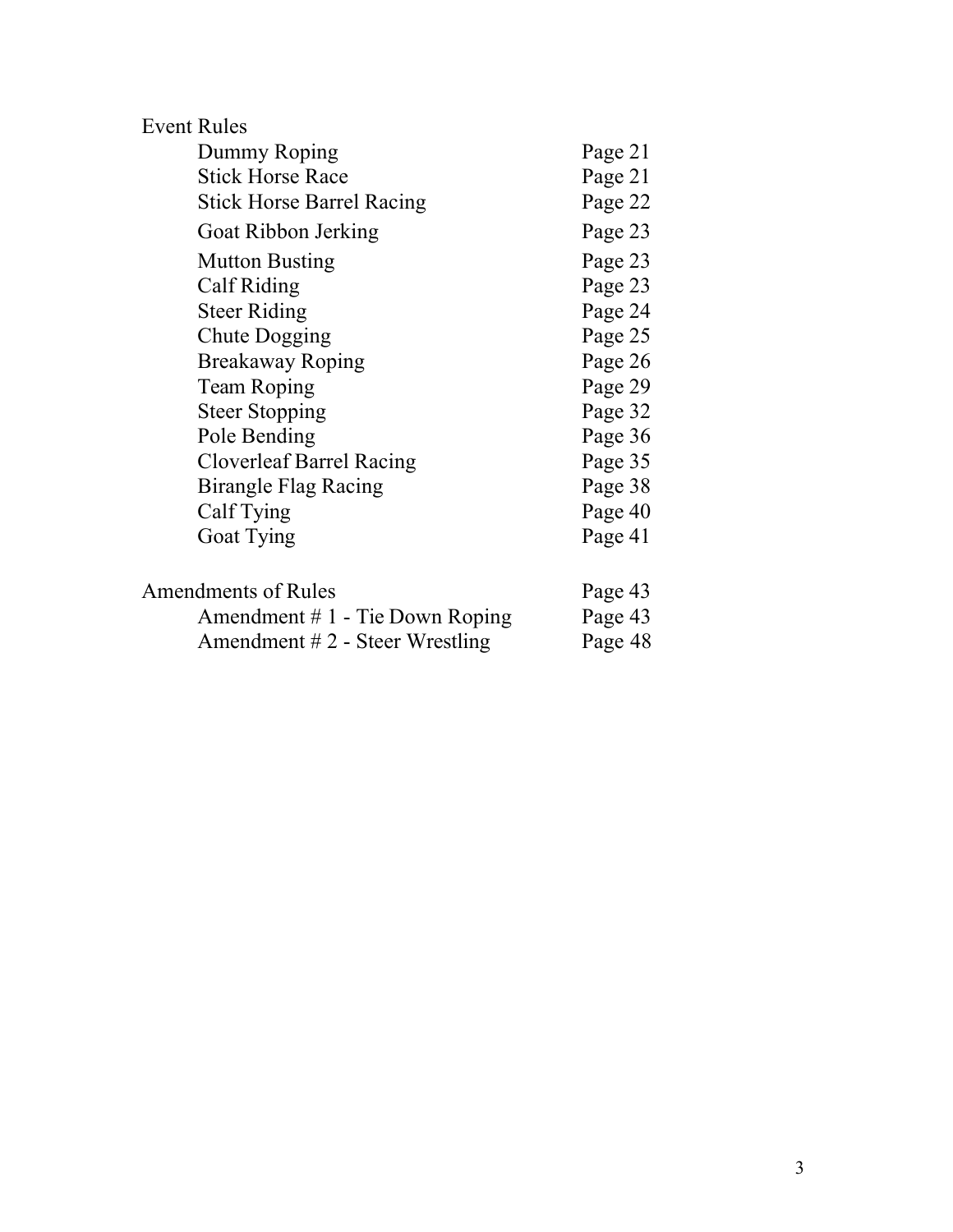# **TMJRA AIM AND PURPOSE**

- 1. To maintain order and standards set up by the Tehachapi Mountain Junior Rodeo Association among its members at their functions. TMRA has been organized exclusively for charitable and educational purpose.
- 2. To promote the highest type of conduct and sportsmanship at their various Rodeos.
- 3. To keep the western heritage and sport of rodeo alive inAmerica.
- 4. To promote closer relationships among the people interested in the sport ofRodeo and the organizations that they represent.
- 5. To ensure humane treatment of animals.
- 6. No part of the net earnings of the association shall be distributed to its members, trustees, officers, or other persons for personal gain; with exception made in that the Association shall be authorized and empowered to pay reasonable compensation for services rendered and to make payments and distributions in furtherance of the purpose set forth.

Stock Contractors and host committees will abide by Arena Director, Rough Stock or Event Directors decisions.

All Spectators and Parents MUST exit the arena during competition, with exception to the Pee Wee events.

# **MEMBERSHIP**

- 1. Membership shall be for one (1) calendar year.
- 2. A copy of applicants' birth certificate must be on file prior to the first rodeo a contestant enters.
- 3. Membership fees must be paid in full in order for points to accumulate towards yearend awards. Membership fees of \$50 for each  $1<sup>st</sup>$  child and \$25 for each additional child in the same family for a full season. For a shortened season it is \$20 per child.
- 4. Contestant will have until their second day of rodeo to pay membership fees to receive their points earned from the first two Rodeos. Contestants must participate in 3 of the 5 rodeos to receive year end points.
- 5. Members shall be no older than 20 years old by January 1st of the current Rodeo season, and may enter in the following events:
	- PEE-WEE (6yrs & under)
		- a. All Pee-Wee events are coed Stick Horse Barrel Race, Stick Horse Race, Dummy Roping, Ribbon Jerking and Mutton Busting.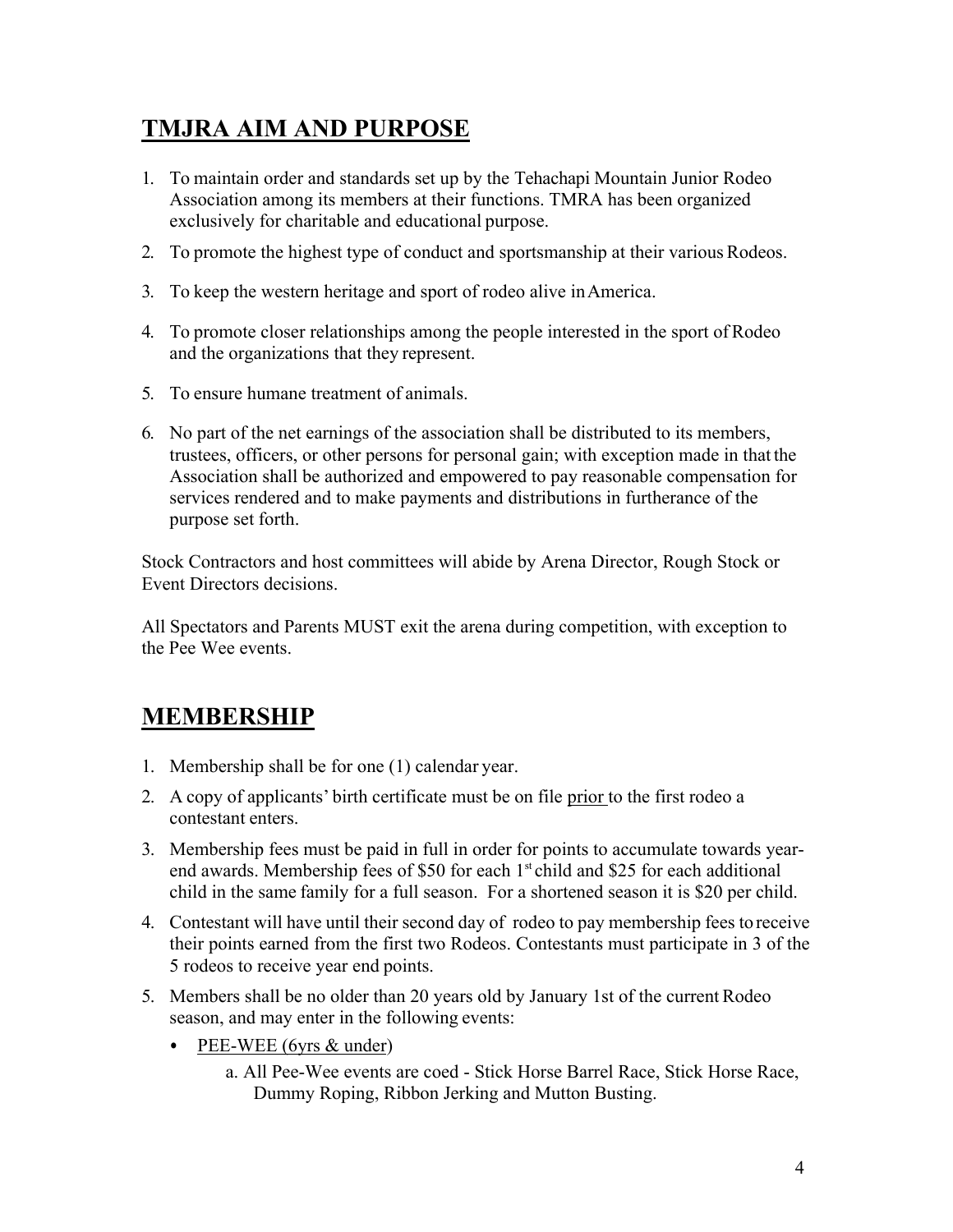- BUCKAROOS  $(7\text{yrs} 11\text{yrs})$ 
	- a. All Buckaroo events are coed Barrel Racing, Pole Bending, Flags, Calf Riding, Flags, and Goat Tying.
- JUNIORS  $(12\text{yrs} 15\text{yrs})$ 
	- a. Coed events Flags, Team Roping, Steer Riding.
	- b. Girls' events Barrel racing, Pole Bending, Breakaway Roping,Goat Tying.
	- c. Boys' events Tie Down Roping or Calf Tying, Steer Stopping, Steer Wrestling or Chute Dogging
- SENIORS (16yrs 20yrs)
	- a. Coed events Flags, Team Roping, Steer Riding.
	- b. Girls' events Barrel racing, Pole Bending, Breakaway Roping,Goat Tying.
	- c. Boys' events Tie Down Roping or Calf Tying, Steer Stopping, Steer Wrestling or Chute Dogging
- 6. Contestant must declare their division at their first rodeo. Contestant must remain in that division for the remainder of the season.

Pee-Wees will be allowed to compete in multiple age divisions. However, points can only be accumulated from events participated in their declared division.

# **HONORARY MEMBERSHIP**

Honorary membership may be given to those who have done something extraordinary, above and beyond, for TMRA Recommendations for Honorary membership must be made in writing by a member in good standings, and must be set forth in detail what the recommended person has done for the Association. Honorary membership may be awarded only by action of the association's board of directors at a regularly scheduled meeting.

# **ENTRIES AND FEES**

- *1.* Entry in a TMRA Rodeo must be completed and submitted electronically, utilizing the TMRA Jr. Rodeo electronic Entry Form/Process, provided bythe association on the TMRA official website *www.Tehachapiprorodeo.com*
- *2.* Entries must be submitted on-line ten (10) days prior to date of the rodeo, or as noted on official TMRA calendar.
- *3.* No contestant may rodeo before paying their entry fees.
	- a. Rodeos will be pre-entered only. NO same day entries will beaccepted.
	- b. Entry Fees are paid via credit card  $\omega$  the time the entry form is submitted electronically.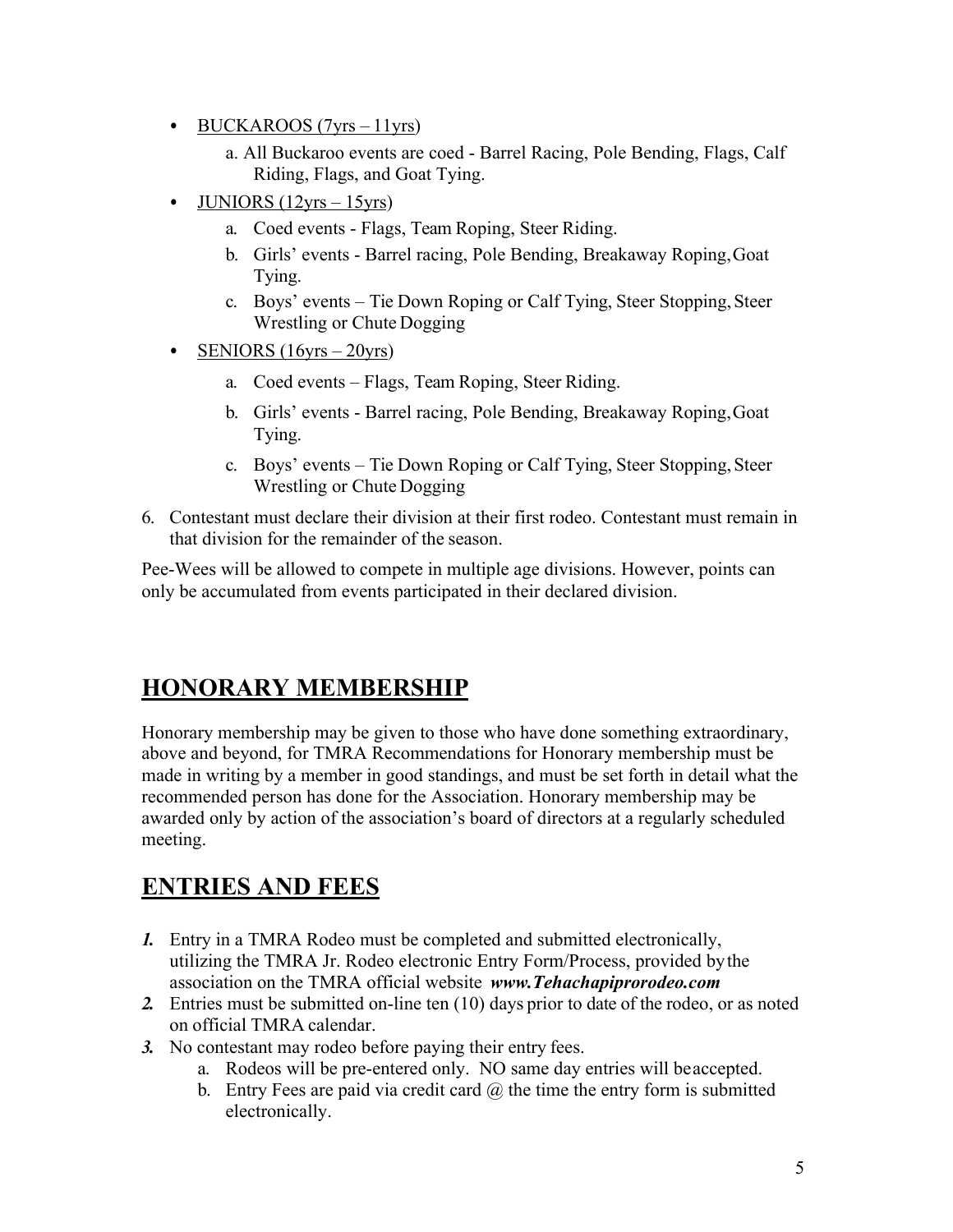- c. Non-members must pay a day permit fee of \$15.00.
- d. For any Non Sufficient Funds fee experienced by TMRA as a results payment from a contestant and/or family, will result in a \$25.00 fee will be charged and must be paid to the rodeo secretary, prior to the next rodeo.
- *4.* No-Show contestants will forfeit their entry fees, unless the secretary approves reasons.
	- a. All draw outs must be done 72 hours prior to the day of the rodeo.
	- b. That money reverts to the general fund to be used towards year-end awards.
	- c. Only entries for the contestants who compete will be included in the purse.
- *5.* A contestant may drop out of any event due to injury to themselves or theirhorse
	- a. A written excuse by a MD or DVM must be presented to the rodeosecretary to release the contestant to have monies refunded for that event, and/or any further events entered that day.
	- b. Any contestant that has been injured and has received medical care at a hospital or urgent care facility must have a doctor's release before contestant can resume competition.
	- c. If a contestant has presented a doctor's release to draw out of a rodeo, they must present a release to resume competition.
- *6.* A contestant with a visible injury or illness to themselves or their horse may turnout of a Rodeo event without a doctor's written excuse, provided notification of such turnout is authorized by a Judge or Director at that given rodeo.

# **PAY – OUTS AND POINTS**

- 1. The payouts will be paid in the form of TMRA check or cash and is negotiable atany bank.
- 2. Checks issued will become void after 90 days from date of writing
- 3. Contestants are responsible for picking up their checks at conclusion of each rodeo, or by the next rodeo no checks will be mailed.
- 4. Checks not collected by the final rodeo or negotiated will revert back to the general fund and be used for year-end awards.
- 5. The purse will equal 40% of collected entry Fees per specific event, including Mutton Busting. The purse will be divided according to the number of contestants entered in said event, but not to exceed Five (5) places.
	- 1 4 contestants pays one place  $1st = 100\%$
	- 5 9 contestants pays three places 1st=  $50\%$ , 2nd =  $30\%$ , 3rd =  $20\%$
	- 10 14 contestants pays four places 1st= 40%, 2nd = 30%, 3rd = 20%, 4th =  $10\%$
	- 15 & over contestants pays five places 1st=40%, 2nd=25%, 3rd=20%, 4th=10%, 5th=5%
- 6. If there are any ties, the purse for those places will be added together and split evenly among the placing contestants.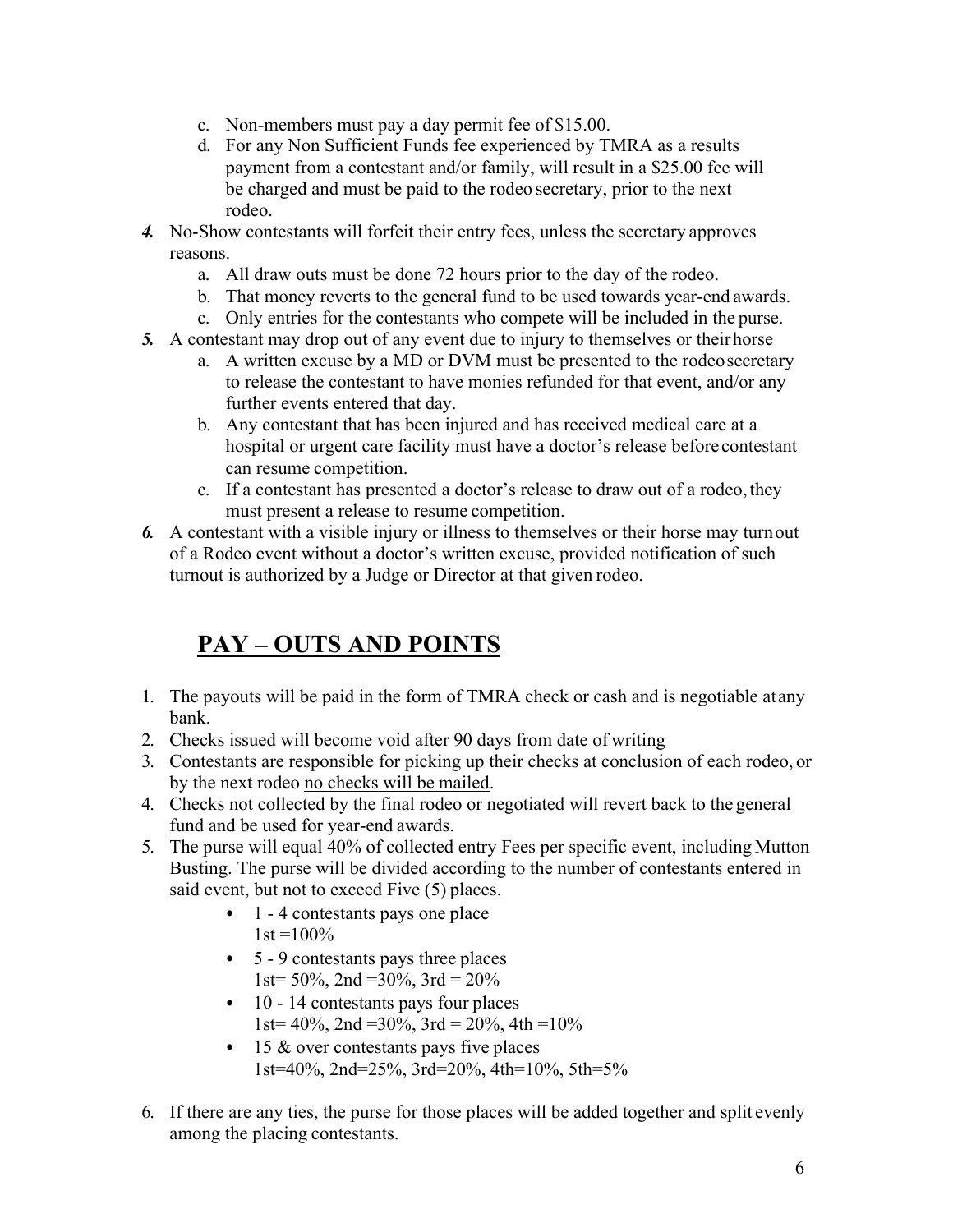- 7. A year-end event buckle will be presented to the contestant, intheir respective age group, compiling the greatest number of points in each event.
- 8. Buckle winner must have competed in three (3) or more TMRARodeos.
- 9. An All-Around award will be presented to the All-Around, Cowboy and Cowgirl, in their respective age groups, compiling the greatest number of points throughout the Rodeo Season.
- 10. All-Around winner must have competed in three (3) or more events, as well as competed in three (3) or more TMRA Rodeos within the sameseason.
- 11. Points shall be accumulated for placing in events entered to determine theAll-around Cowboy and Cowgirl and the event champions in the following way:

| 1st PLACE 50 POINTS | 6th PLACE25 POINTS  |
|---------------------|---------------------|
| 2nd PLACE45 POINTS  | 7th PLACE20 POINTS  |
| 3rd PLACE40 POINTS  | 8th PLACE15 POINTS  |
| 4th PLACE35 POINTS  | 9th PLACE10 POINTS  |
| 5th PLACE30 POINTS  | 10th PLACE 5 POINTS |
|                     |                     |

Team Ropers entering the team roping twice at a rodeo, will only be allowed to enter one time at each end. Should the contestant rope twice at a rodeo, contestant shall be eligible for both sets of points and monies. There shall be an award for each team roping position for All-Around Champion in each age division awarded at the finals. Note: Points for Team Roping will be determined by which roping box the contestant starts from on the first go of the rodeo. If he/she leaves from the header box he/she gets header points. If he/she leaves from the heeler box he/she gets heeler points.

# **FINALS RODEO**

- 1. There shall be a Finals Rodeo at the end of each regular TMRARodeo season. If the season is shortened there will be no finals.
- 2. Each contestant invited to compete in the TMRARodeo Finals shall meet the following requirements:
	- Must have competed in at least three (3) of the current year's rodeos in that event.
	- Must be in the top 15 in the point's standings in that event.
	- Must have signed-up and worked one (1) volunteer position, at three (3) of the current year's rodeos.
- 3. Should any contestant who qualifies for the finals fail to enter any events qualified in, they will forfeit any year-end monies, points and awards earned from that event, unless there is a justifiable reason must be approved by the Jr. Rodeo Board for not appearing, this applies to the all-around awards as well. Written request to miss the Finals Rodeo and/or award banquet, must be post marked and/or received by Jr. Rodeo Secretary 10 days prior to Finals Rodeo date or as noted in the official TMRA Calendar.
- 4. In the event there is a tie, for ANY year end award, the winner shall be determined by taking: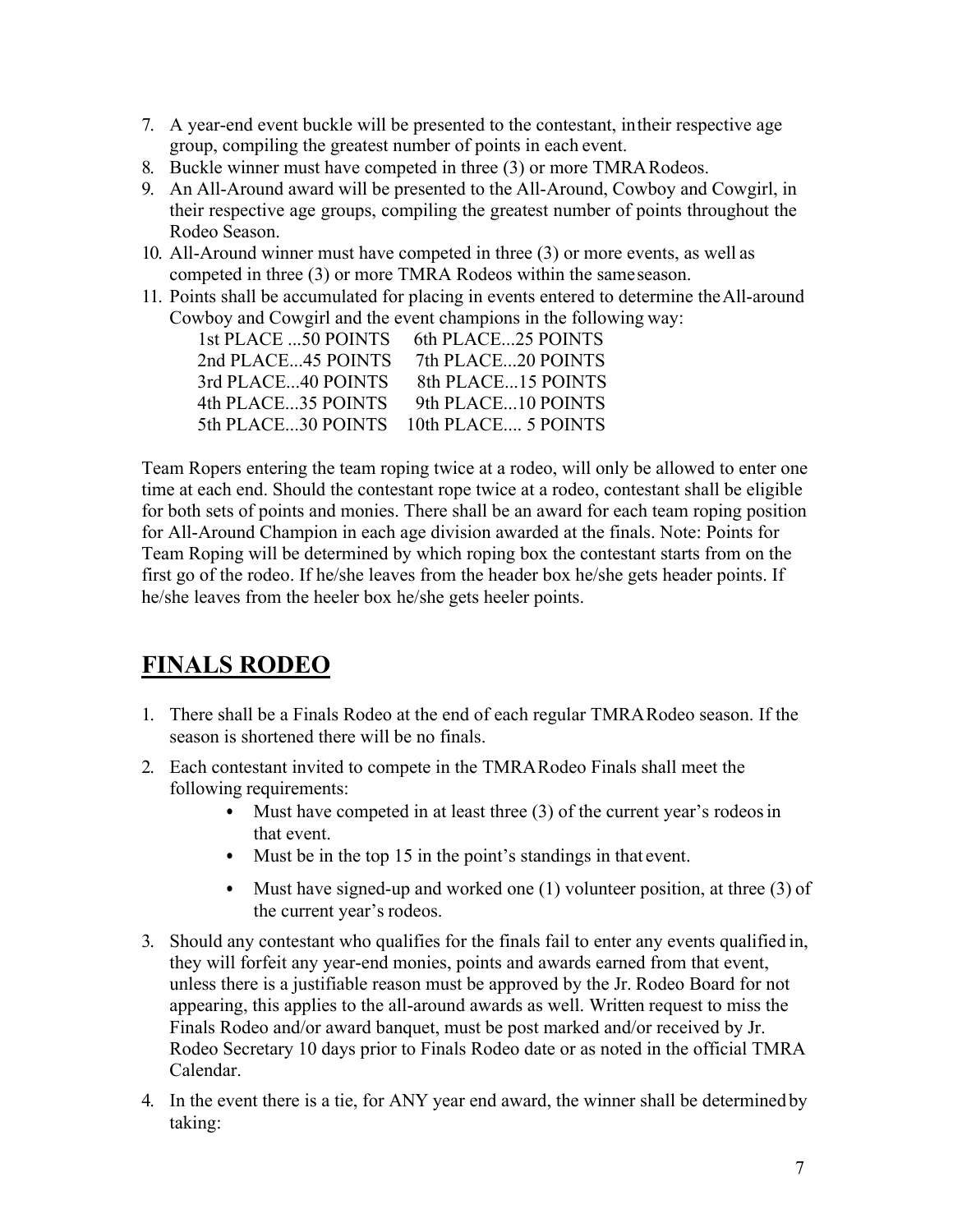- a.  $10\%$  of all 1<sup>st</sup> place points
- b. 9% of all  $2<sup>nd</sup>$  place points
- c. 8% of all  $3<sup>rd</sup>$  place points
- d.  $7\%$  of all  $4<sup>th</sup>$  place points
- e.  $6\%$  of all  $5<sup>th</sup>$  place points

These amounts shall be added to the original number of points to break the tie.

- 5. Should a tie exist after the percentage method has been employed, the tie shall be broken by adding up the number of contestants bettered by the contestants in question, in each event entered. The contestant compiling the greater number shall be named the winner.
- 6. All contestants which earn greater than \$600 in prize money/checks in that calendar year from TMRA, must complete and submit a IRS 1099 form. Refusal to complete and submit 1099 will result in contestant forfeiting any monies beyond the \$600 and will disqualify the contest from competing in the Finals Rodeo, earning additional earning points and receiving year end awards.

# **CONTESTANT DISQUALIFICATIONS**

- 1. Contestant can be disqualified by Judges, Event Flagger, executive committee, orthe Arena Director, for any offenses listed under this section, or the refusal to adhere to TMRA policies.
- 2. It shall be the responsibility of the contestant to maintain him/her and his/her helpers, family and friends comply with ALL TMRArules.
- 3. The person or persons disqualifying contestant shall notify contestant and rodeo timer with basis as soon as possible.
- 4. Any contestant, or guest, disqualified for any offense, may be disqualified fromall remaining events at the Rodeo.
- 5. Any contestant, or guest, disqualified for any offense, may be asked to leave the rodeo grounds.
- 6. Rodeo fees may or may NOT be refunded at the discretion of the TMRABoard of Directors.

# **ATTIRE**

- 1. Contestant must wear western attire during a performance while in the following:
	- a. Arena
	- b. Bucking chute areas
	- c. Stock pen areas
- 2. Shirts must be long sleeve, collared, western style, with button or snap closures.
- 3. Shirt sleeves must be rolled down while competing:
	- a. Rough Stock Contestants may roll up sleeve, not to exceed above the elbow on the riding arm only, in rough stock eventsonly.
	- b. Rough Stock Contestants must always wear protective vest andmouthpiece.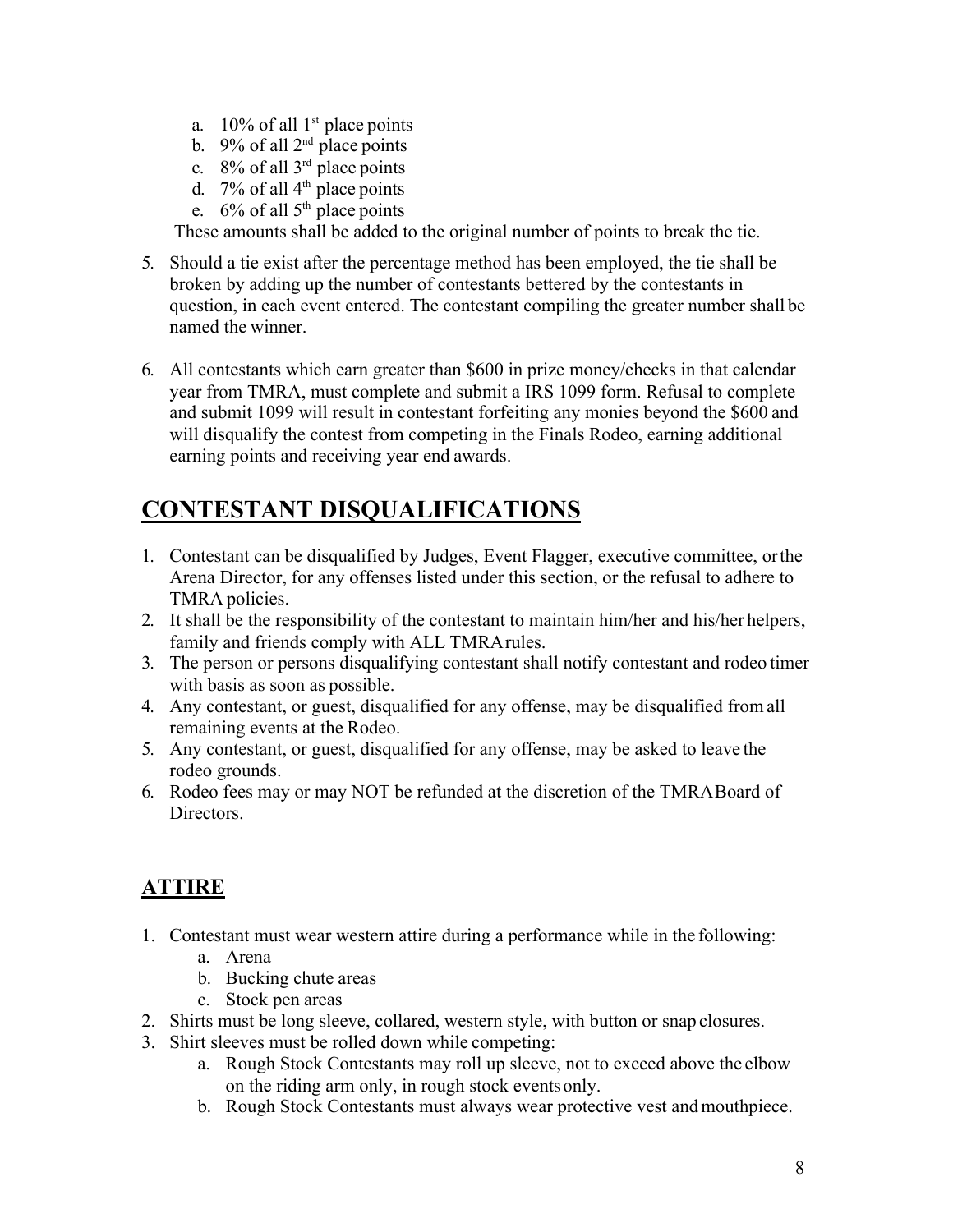- 4. Short sleeve attire may be allowed at the discretion of the judge during inclement weather or the TMRA Board ofDirectors.
	- a. Any change to sleeve length will be announced and posted prior to the start of each Rodeo.
	- b. Short sleeve shirt must be collared, Polo shirts are acceptable, sleevelessshirts will not be allowed.
	- c. Rough stock contestants may NOT wear short sleeves during competitions.
- 5. Shirttails must be tucked into pants at the start of each event while competing and assisting during Rodeo.
- 6. Contestants must wear numbers (when assigned) on their backs and their number must be visible at all times.
- 7. Contestants must wear western style boots.
- 8. Contestants must wear a western style "Cowboy Hat" with at least a 2" brim and the crown of the hat must be enclosed, or, must be wearing an approved safetyhelmet.
- 9. Contestants not wearing safety helmets must sign TMRAhelmet waiver prior to competition.
- 10. Contestants must enter arena with cowboy hat on. No "popping" off or any othertype of intentional action that causes your hat to come off after entering the arena.
- 11. Western attire is required to receive awards at the year-end awards ceremony.
- 12. For Pee Wee events contestants must be in western attire, parents or contestant assistants are required to wear close-toed shoes in the arena; western attire is preferred for parents and siblings, when in arena.
- 13. No strollers or wagons allowed in arena during Grand Entry.

# **"NO TIME" CALLS**

- 1. Not being ready to compete when called upon. Contestant will receive three callsto compete at 30-second intervals. Should the contestant fail to enter the arena within the 30 seconds following the 3rd call, the contestant will receive a no time call.
	- a. Horse's refusal may also be considered a no time call.
- 2. Refusal to compete during a performance on an animal drawn for them.
- 3. If a contestant should become dismounted from their horse during an event that does not require them to dismount the horse, they will receive a no time, for that event.

# **INAPPROPRIATE CONDUCT**

- 1. Any parent or contestant having any association with alcoholic beverages, narcotics, smoking or other non-medicinal drugs while in the arena, in the chute area, concession stands, or in the stands while in attendance of any TMRAJr. Rodeo.
- 2. Rowdiness, quarreling, or fighting in or during any TMRA Jr.Rodeo
- 3. Inappropriate conduct or foul language of any kind.
- 4. Vandalism of any manner of any item, or place at any time.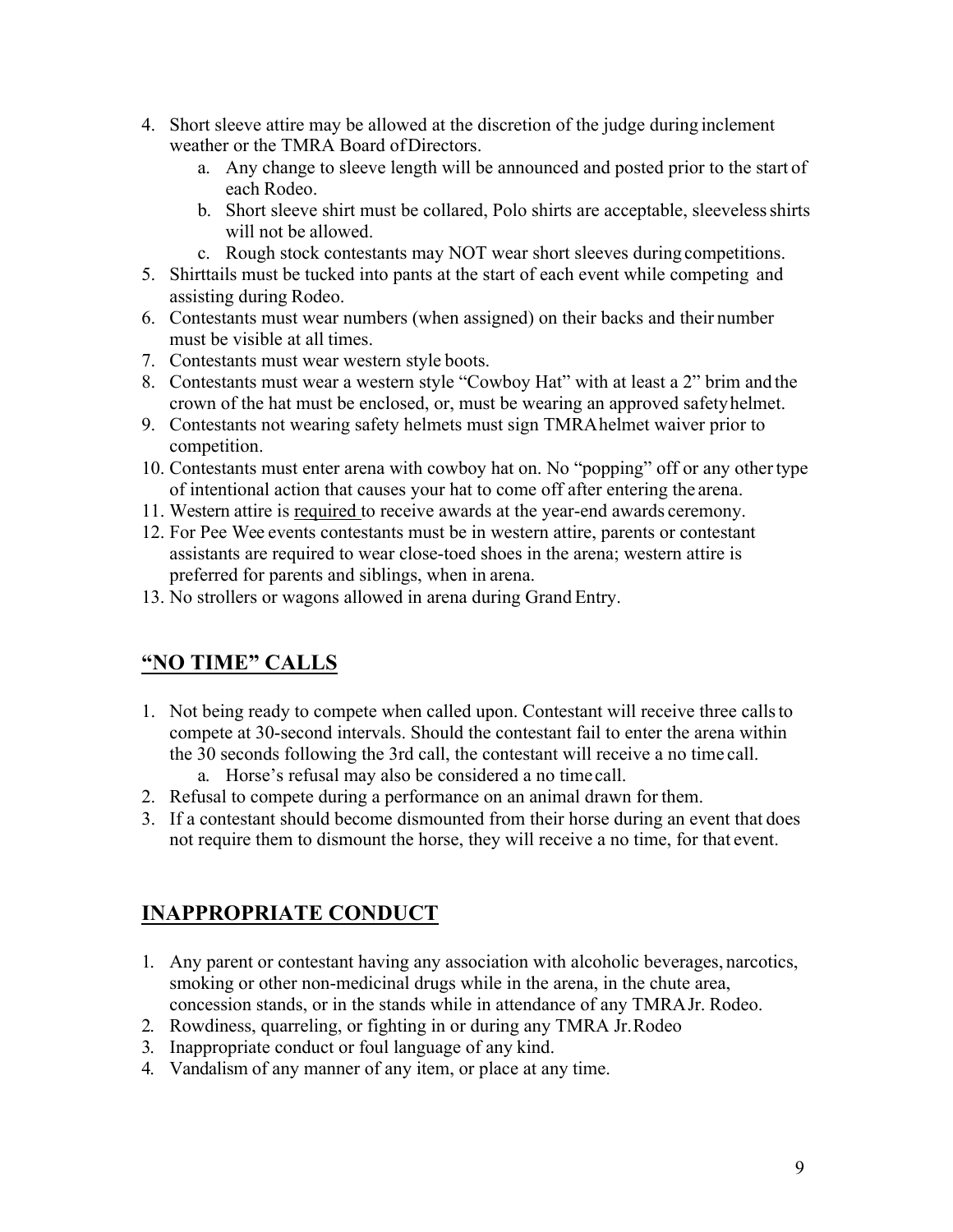- 5. Any Contestant or parent(s) attempting to fix, threaten, bribe, influence, harass or coerce any rodeo official at any time between opening and closing of aRodeo.
- 6. Infraction of the above rules will result in disqualification of contestant.

# **STOCK**

- 1. Contestant will be disqualified for being in a pen with the livestock at any time except when accompanied by Stock Contractor, Judge, or when assigned to work in those pens.
- 2. Contestants will be disqualified for any mistreatment of ANYlivestock.

# **GRIEVANCE PROCEDURE**

All protests shall be made immediately after the contestant's performance is completed and directed to the attention of the Event Judge and Event Director, prior to the contestant leaving the arena. At no time shall anyone other than the contestant be permitted to enter the arena during a performance to discuss the protest. If the concern is not resolved during that days rodeo, a written protest on the official grievance form (available from the Rodeo Secretary), must be filed along with a \$50 protest fee. The official will then notify the TMRA Grievance Committee Directors. The protest shall be discussed following the completion of that event; protesters shall present their grievance to the grievance committee: upon hearing the grievance, the grievance committee will make a ruling; the Grievance Committee Director's decision will be final. If the protest is won the \$50 will be returned, if lost the

\$50 will be retained by the TMRA and used for year-end awards.

# **Contestant Volunteering Requirements**

Buckaroo, Junior and Senior membered contestants shall be required to sign-up and work one volunteer position, five (5) times during the rodeo year. In the event the contestant fails to report to the event they signed up to work, the contestant is responsible to make up that volunteering time and will be penalized a \$20 fine. If the contestant fails to the meet the minimum of five (5) volunteering opportunities during the regular season (finals excluded) and/or pay their fines associated with volunteering penalties, they will not be eligible for yearend awards. It is the responsibility of the contestant to check-in with the director of the assigned event or the volunteer coordinator, to document their participation.

Peewee contestants, accompanied by an adult, shall be required to sign-up and work at least two hours at a fundraiser or another fundraising event, agreed upon by TMRA Fundraising Coordinator.

Each member is also required to sell twelve (12) \$5.00 raffle tickets.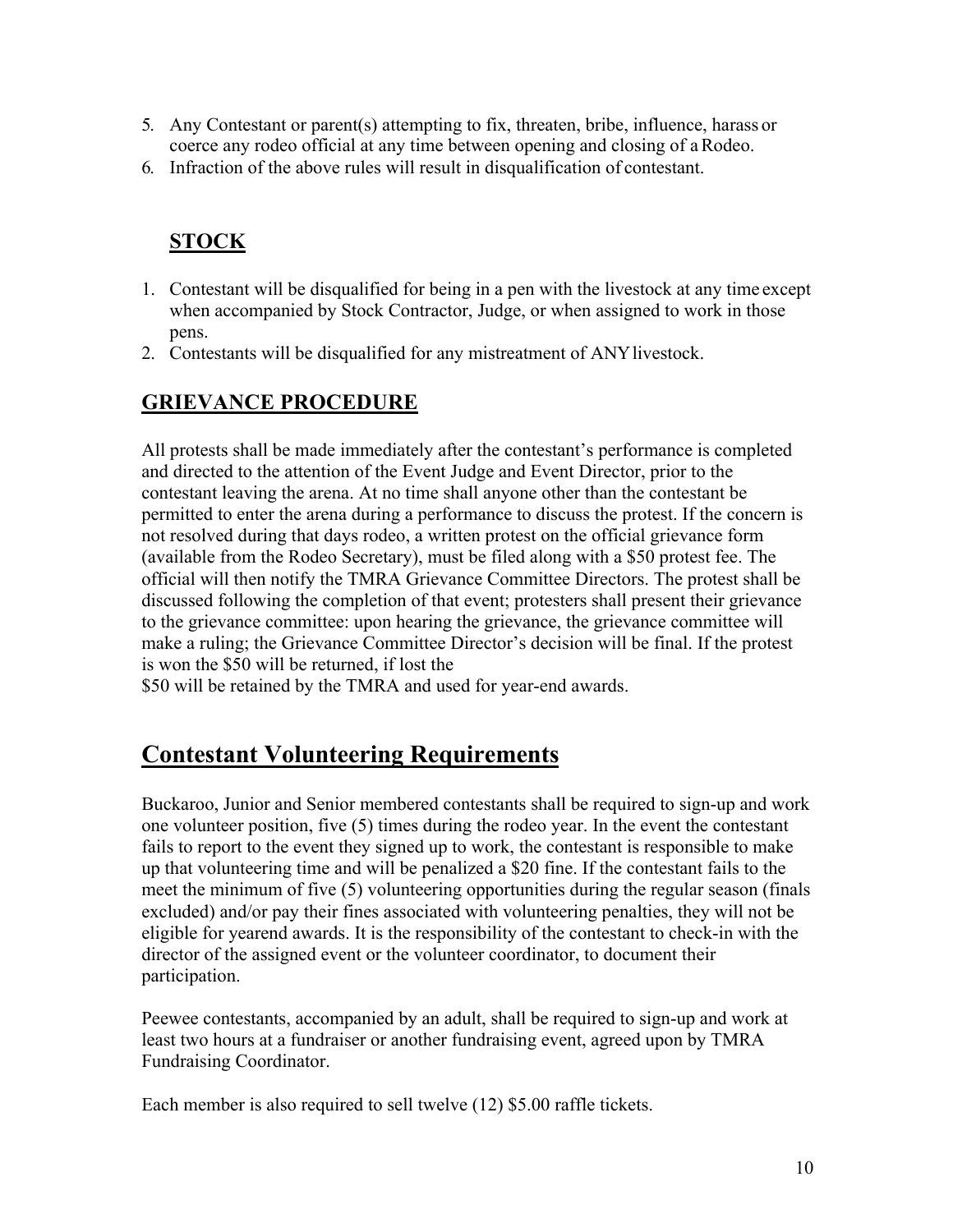# **RODEO OFFICIALS STANDARDS RODEO DIRECTORS**

Annual elections will be organized and held at the September rodeo. Youth Directors shall be nominated at the first rodeo. Adult Directors will be nominated and voted in using a closed ballot election. Each association member will have the opportunity to nominate and vote in board members. Board members will be elected to a 1-year termfor the following positions: Chairman, Board Secretary, Treasurer, Points Secretary, Entry Secretary, Official Timer, Arena Director, Rough Stock Director, Pee Wee Director, Girls Timed Event Director, and Boys Timed Event Director.

- o Jr. Rodeo Executive Board will consist of one (1) TMRA Board Member, Jr. Rodeo Chairman and ArenaDirector.
- o The Board of Directors shall establish major policies governing the affairs ofthe TMRA and devise measures for continued growth anddevelopment.
- o It shall be the duty and responsibility of the Board of Directors to conduct and manage the business, property, and affairs of theTMRA.
- o The Board of Directors may take any action which it considers necessary to carry out the purposes of the TMRA and may enter into any contract or obligation in the furtherance thereof.
- o The Board of Directors may authorize any officers; agents of the association, in addition to the officers so authorized by these by-laws, to enter into any contract or execute and deliver any instrument in the name of and on the behalf of the TMRA, such authority may be in general or may be confined to a specific instance.
- o A simple majority of the Board of Directors shall constitute a quorum at anymeeting.
- o The Board of Directors shall have the power to fill any vacancies on theBoard.

Duties of the various offices on the Board of directors are asfollows:

#### **Chairman/Vice Chairman**

Chairman will be responsible for carrying out the duties stated herein

- 1. The Chairman shall serve as chief executive officer of the TMRA and shall preside at all meetings of the Board of Directors or General Membership.
- 2. The Chairman shall enforce the by-laws and rules of the TMRAand shall perform all other duties that may be prescribed from time to time by the Board of Directors.
- 3. The Chairman at his/her discretion may call special meetings of the Board of Directors.
- 4. The TMRA President and or Board of Directors may appoint variousspecial committees in furtherance of TMRA business orfunctions.
- 5. The Chairman shall vote only in case of a tie and is known as a non-votingmember.
- 6. The Chairman will be authorized to sign checks. TMRA funds shall bedisbursed only upon itemized demands or as directed by the Board of Directors.
- 7. Vice Chairman to assist Chairman as needed and fulfill Chairman duties, when Chairman is unavailable.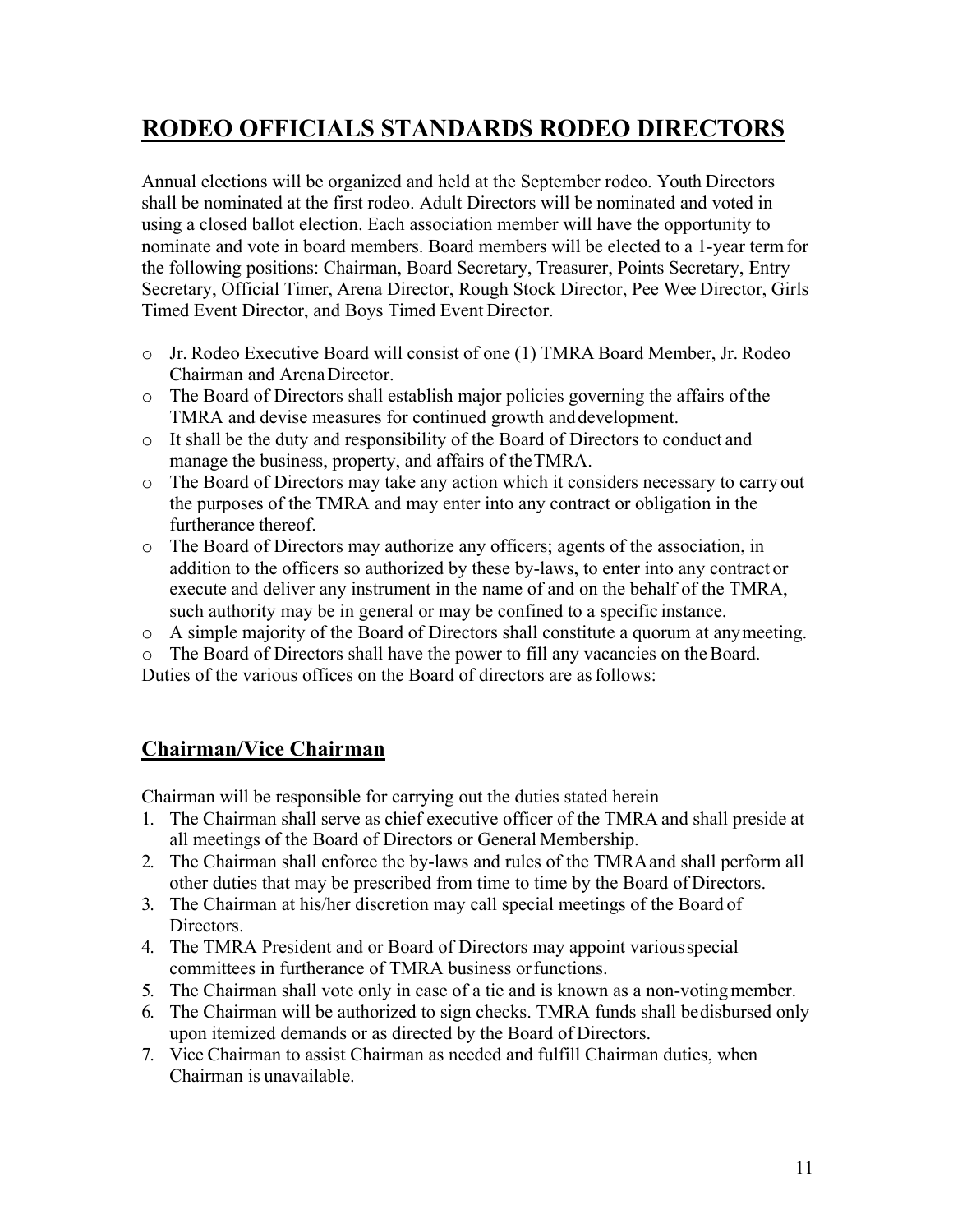### **Board Secretary**

Board Secretary will be responsible for carrying out the duties stated herein

- 1. The Board Secretary shall keep and provide in detail the minutes of allmembership and directors meetings.
- 2. The Board Secretary shall be the custodian for safe keeping of all documents and records of the TMRA.
- 3. The Board Secretary shall maintain all correspondences of theTMRA.

#### **Treasurer**

Treasurer will be responsible for carrying out the duties stated herein

- 1. The Treasurer shall bring together all money collected by the Entry Secretaryfrom each Rodeo and any additional monies due the TMRA and shall be responsible for deposit of same monies in the TMRA account held with an accreditedbank.
- 2. The Treasurer shall be responsible for funds disbursed and shall maintain suchfunds are disbursed only upon itemized demands or as directed by the Board of Directors.
- 3. The Treasurer shall account for all monies by itemized statements in detail tothe board of Directors and General Membership upon request of the board.

# **Point Secretary**

Point Secretary will be responsible for carrying out the duties stated herein

- 1. The point secretary will audit the books from each rodeo to determine the correct awarding of points.
- 2. The point secretary shall publish current standings to members in good standing.
- 3. The point secretary shall make available current standing for website posting.

#### **Rodeo Entry Secretary**

Rodeo Entry Secretary will be responsible for carrying out the duties stated herein

- 1. Knowledgeable of and able to carry out TMRA rules andresponsibilities.
- 2. Only the Rodeo Entry Secretary and official assistants shall be responsible forRodeo entries.
- 3. The Rodeo Entry Secretary will draw positions for Rodeo rotation. Positions will be drawn in all events for rodeo.
- 4. Positions will be drawn randomly prior to the start of the Rodeo.
- 5. There will be no trading of positions by contestants in any event without approval of the Rodeo Entry Secretary.
- 6. The draw at all rodeos shall be posted where the contestants can examine it before the start of the event.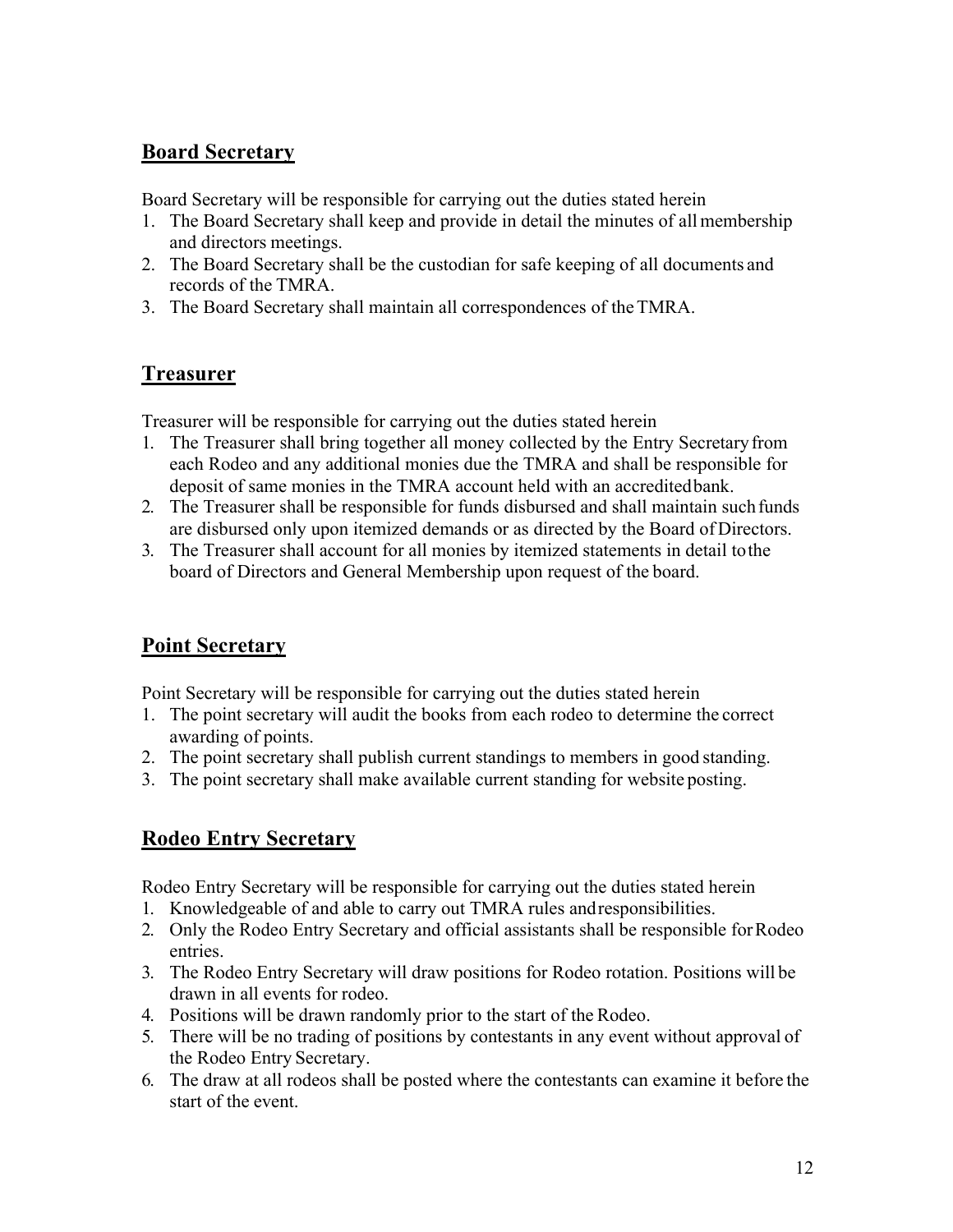- 7. Contestant is privileged to see the records of all contestants in any events in which he/she takes part in at the end of each go-round, after a reasonable time so that the Secretary and judge may complete the verifying of the times, scores, and placing.
- 8. Judges'score sheets will be initialed and turned into the Rodeo Entry Secretary and posted after each performance.
- 9. Markings must be totaled by the Judges and checked by the Rodeo Entry Secretary.
	- a. Scores will not be changed once they are turned in, except for obvious mathematical errors, the Judges will make and initial any changes.
- 10. Master score sheets will not leave the Rodeo Entry Secretary'spossession.
- 11. Rodeo results must be audited **3** days after rodeo to check for errors.
- 12. No scores, positions, or prizes will be changed after **7** days from rodeo end.

### **Arena Director(s)**

- 1. Purpose of the Arena Director is to assure that the Rodeo is conducted inaccordance with TMRA Rules.
- 2. Arena Director is to keep the Rodeo running in a timely manner and be available to the contestants and parents should questions arise.
- 3. Arena Director will be versed and knowledgeable of the TMRA as well asthe NHSRA rulebook.
- 4. It shall be the Arena Directors responsibility to see that a contestant competes onthe stock drawn for them.
	- a. In the event of a mistake, stock drawn for must be run during that performance and only that time or score shall be recorded.

# **Rodeo Event Directors**

Rodeo Event Directors will be responsible for carrying out the duties stated here.

- 1. Knowledgeable of and able to carry out TMRA rules andresponsibilities.
- 2. Management of their respective events before and during the Rodeo.
- 3. Event Directors shall obtain assistance from persons to assist in the running oftheir event.

# **Rough Stock Director**

Rough Stock Director will be responsible for carrying out the duties stated herein

- 1. Knowledgeable of and able to carry out TMRA rules andresponsibilities.
- 2. Inspection of timed event/rough stock upon arrival to the rodeo and prior to the draw.
- 3. No sore, lame, sick or injured animals or animals with defective eyesight shall be permitted in the draw at any time.
- 4. All horned bulls must have horns tipped to at least the size of a half-dollar, and or cut back or they will be kept out of the draw.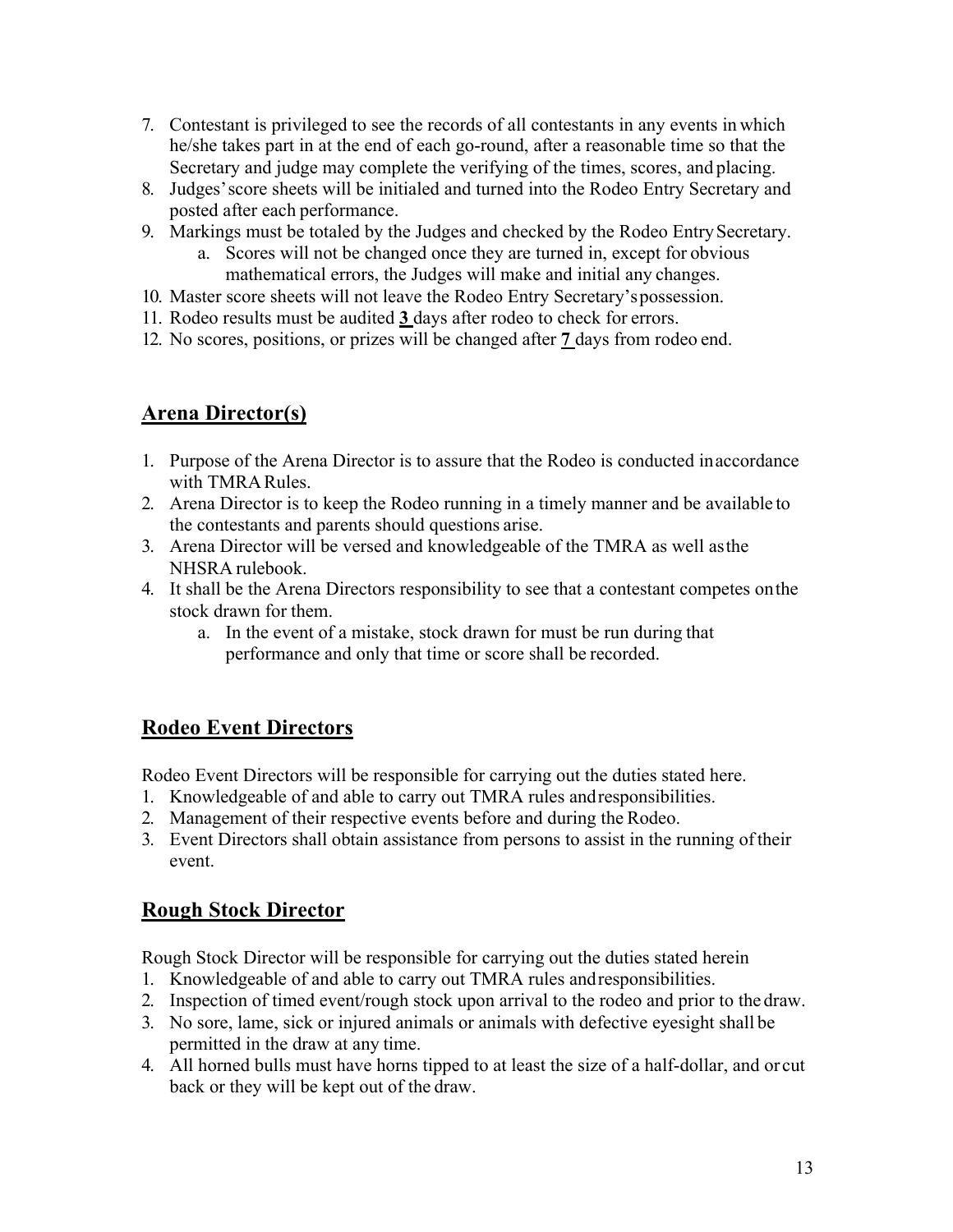- 5. The Rough Stock Director shall determine any undesirable conditions, and has the right to declare any stock unsatisfactory, upon notification, either written or verbal; Stock Contractor shall fix undesirable condition or eliminate animal fromcompetition draw.
- 6. Should an animal become sick or injured between the time it is drawn and time it is scheduled to be used in the competition that animal shall not be used and another animal will be drawn for the contestant.

# **JUDGES**

- 1. Judges and Flagmen for the TMRARodeos shall be chosen with regards to their integrity, ability, and availability.
- 2. All Judges will meet with Event Directors before the rodeo and discusstheir respective events and judging procedures.
- 3. Judges must read and be knowledgeable of the TMRA rulebooks beforeJudges' meeting with arena directors and officials.
- 4. Any problems or infractions not covered by TMRA rulebook will be referred to the current NHSRA, and if not covered then referred to PRCA articles ofIncorporation, by-laws and rules, provided their rules cover the event in question.
- 5. Neither barrier judge, field flag judge, nor event judge may be changed during the course of a specific rodeo event, except in the case of sickness or incompetence and only then by the request of an association official in agreement with the TMRAboard of Directors.
- 6. Judges must inspect all equipment prior to the rodeo performance.
- 7. Judges must be present and supervise the drawing of stock.
- 8. The decision of any Judge, Flagmen or Timer will be FINAL, and no protest by contestant will be permitted, except first through the Event Director, who will take the protest to the Arena Director. Such protest must be made before the end of the performance in which the question arose. If the Event Director determines that the protest is based upon a possible misinterpretation of an event rule, the Event Director, at the first convenient opportunity, will describe the protest and the interpretation of the rule upon which it is based to the Judge. If the judge agrees that an erroneous ruling was made and that the error is correctable, then the Judge shall modify the ruling accordingly. Otherwise, the decision willstand.
- 9. Judges shall conduct themselves in a manner fitting and proper to one afforded the honor of officiating at any TMRA Rodeo.
- 10. Any misconduct on the part of a Judge at any TMRA Rodeo, such as drinking immediately prior to or during the rodeo, or the use of abusive language, showing obvious favoritism to, or discrimination against, either an individual or a horse performing in the contest, or any misconduct unbecoming to one in their position, will make them subject to a complete and impartial hearing of cause of the complaint before the TMRA Board ofDirectors.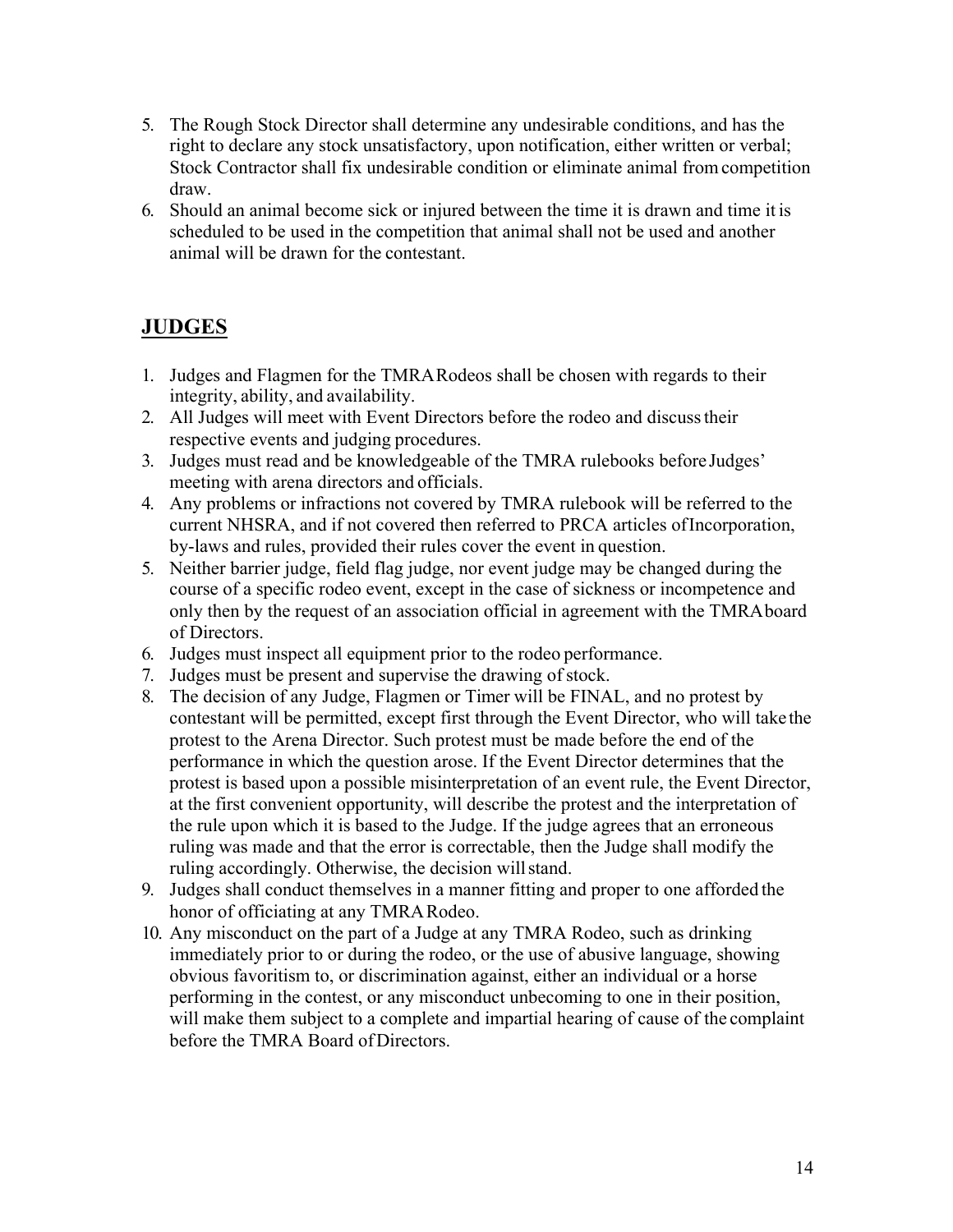# **SCORING**

- 1. Judges are required to communicate with official timers to mark all penalties, no time and any change of working order of contestants in all events they are judging.
	- a. Broken Barriers
	- b. Single Legs
	- c. Illegal Loops, Crossfire's
	- d. Knocked Down Barrels
	- e. Knocked Down Poles
	- f. Broken Patterns
	- g. Hat Violations
	- h. Rope Penalty in Goat & Calf Tying
- 2. After each rough stock event, Judges Score sheets shall be initialed and turned in to the Rodeo Entry Secretary.
- 3. Markings must be totaled by the Judges and checked by the Rodeo Entry Secretary.
	- a. Scores will not be changed once they are turned in, except for obvious mathematical errors, the Judges will make and initial any changes.
- 4. A contestant that is being assisted/helped cannot receive points above or place above another contestant competing on their own, "with help" shall be noted on score sheet.

# **TIMERS / PERSONNEL**

Timers will be responsible for carrying out the duties stated herein

- 1. Knowledgeable of and able to carry out TMRA rules andresponsibilities.
- 2. Timers must have prior experience with electric timers and stopwatches.
- 3. Board must provide a place for timers and announcer to work without obstructions or interference.
- 4. Board must provide a place for timers that will facilitate for good communications with arena director, Judges and announcer.
- 5. Timers must work from the same position in all performances of rodeo.
- 6. Timers may not be changed during a performance, except for illness or injury or by request of official because of incompetence, and only then by the request of an Associate Director in agreement with the TMRA Board ofDirectors.

# **General Timing Rules**

- 1. Events with 1-minute time limit may have penalties that exceed 1 minute.
- 2. Lap & Tap No barrier is used; flagger is to start time when the animals nose clears the gate.
- 3. ALL rough stock event timing is to start when animals inside front shoulder passes the plane of the chute.
- 4. All Roping events and Chute Dogging will be conducted with a closed catch pen.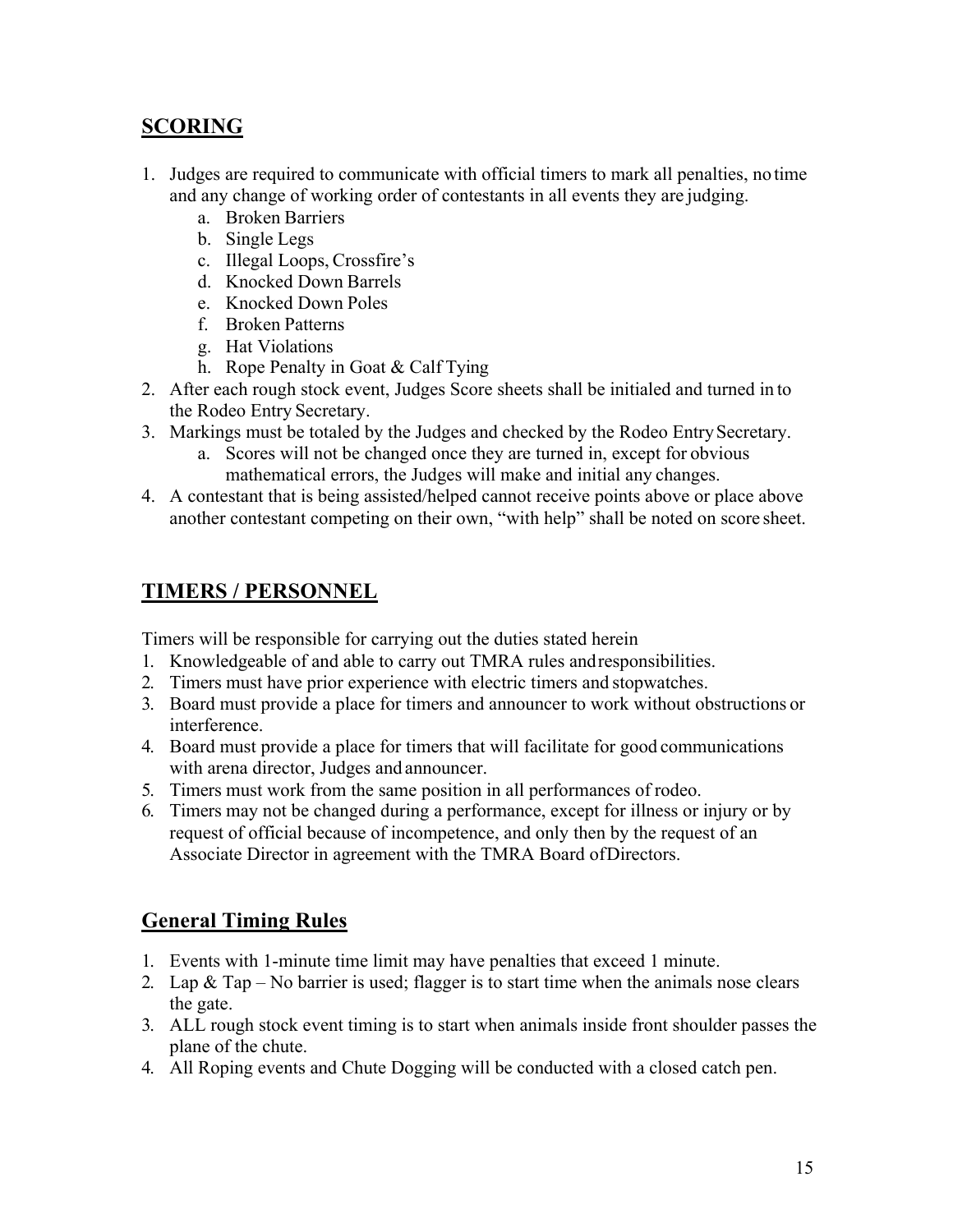- 5. During instances of equipment failure, time will be taken using the average time of the back-up timers.
- 6. In all timed events the contestant is responsible to make sure the flag judge, who
- 7. starts the time, is ready before they begin their run. The contestant will be disqualified and not receive a new run should they proceed before the flag judge is ready.
- 8. During the course of the rodeo, the arena will be dragged or leveled at regular intervals and/or if necessary, determined the judge/event/arena director. Turnouts and releases must be included in the count between drags.

# **ROPING OFFICIALS**

- 1. Timers will be responsible for carrying out the duties stated herein
- 2. Knowledgeable of and able to carry out TMRA rules andresponsibilities
- 3. There shall be two (2) or more timers, a field flagger, and a barrierJudge.
- 4. A third official may be used to determine legal catches or any infractions of the rules. This official need not be mounted.
- 5. Flag judge will have final decision.
- 6. Any questions as to catches will be decided by the EventJudges.
- 7. The field flag judge must ask contestant if they want a second loop, IF ALLOWEDin event. Once a contestant has been flagged out, they will receive no stock back
- 8. Barrier Judge is responsible to change barrier string whenever it may have become weakened, or at the request of the contestant.
- 9. Barrier Judge shall keep a record of the length of the barrier trip rope each performance to assure the same start for each contestant.
- 10. Barrier equipment must be inspected by the judge before each timed event.If equipment is faulty, it must be replaced.
- 11. Barrier Judge shall ensure that nobody can stand close enough to barrier or barrier equipment to tamper with it.
- 12. Height of barrier in timed events shall be from 32''to 36''measured at the center of the box.

# **RODEO LIVESTOCK BIDS**

- 1. Stock bids may be taken at the beginning of each Rodeo season.
- 2. All bids will be considered for hire.
- 3. The Board of Directors shall review all bids.
- 4. The decision of the Directors to accept any livestock bids shall be in the bestinterest of the TMRA.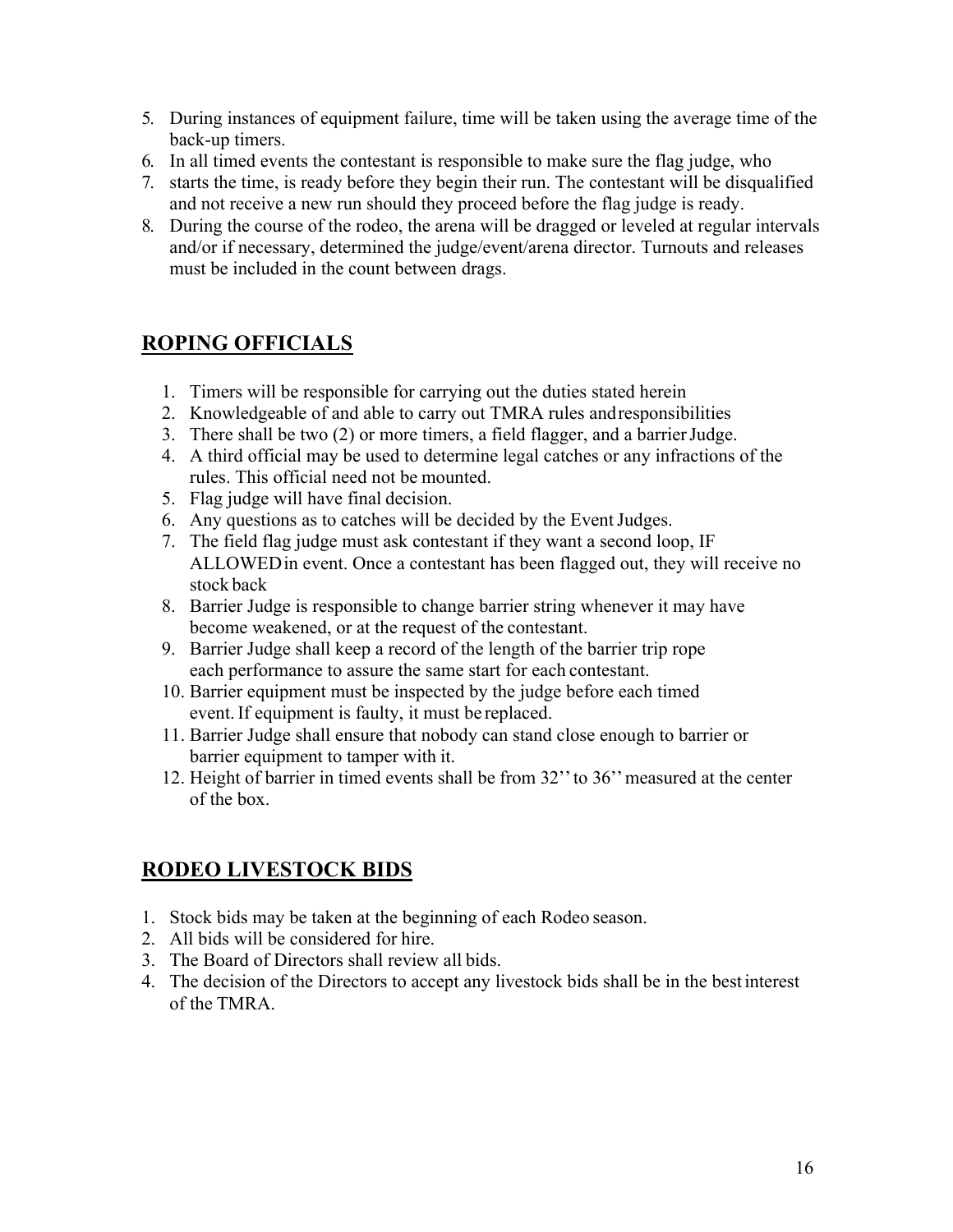# **STOCK CONTRACTOR REQUIREMENTS**

- 1. Stock contractor shall be required to supply enough stock for each event at each Rodeo.
- 2. Stock requirements will be based on the number of contestants entered.
- 3. Rodeo Secretary will notify Stock Contractor to the number of contestants no later than five days before each Rodeo.
- 4. Animals used for any event shall be inspected and objectionable ones eliminated.
- 5. If after one go-around has been completed, and a fresh calf has to be used, the new calf must be roped and tied before the draw, if extra calves have been tied at therodeo they will not be considered fresh.
- 6. During the performance if an animal escapes the chutes or pens before it is called for by the contestant or if an automatic barrier fails to work and the stock is brought back, that animal will be returned by the event director and the labor crew during or at the end of that performance in the same manner it was originally worked or brought to the pens. At least three (3) head of animals will be brought back together. No animal may be re-penned by itself. The Arena Director will make decisionsabout when stock is re-penned.

# **STOCK REQUIREMENTS**

Note: Due to the water shortage and stock availability, stocks sizes listed below are guidelines. The TMRA Stock Contractor(s) and Directors may need to make minor adjustments, but will agree on weights and uniform sizes, if adjustments need to be made.

#### PEE WEE RIBBON JERKING

1. Goats will be of uniform size and not exceed 45 lbs.

#### GOAT TYING

- 1. Goats shall be uniform in size with a weight limit of:
	- a. 25 40 lbs/goat Buckaroos Divisions.
		- b.  $40 60$  lbs/goat Jr. and Sr. Divisions.
- 2. Sharp horns shall be tipped.

#### CALF TYING

- 1. Calves shall be uniform in size and weight, with a weight limit 130-200 lbs/calf.
- 2. Sharp horns shall be tipped.

#### BREAKAWAY CALVES

- 1. Calves must be uniform in weight 180 350 lbs.
- 2. If calves have horns, horns should not exceed 2''.

#### STEER STOPPING STEER

1. All Roping Stock must be uniform in weight.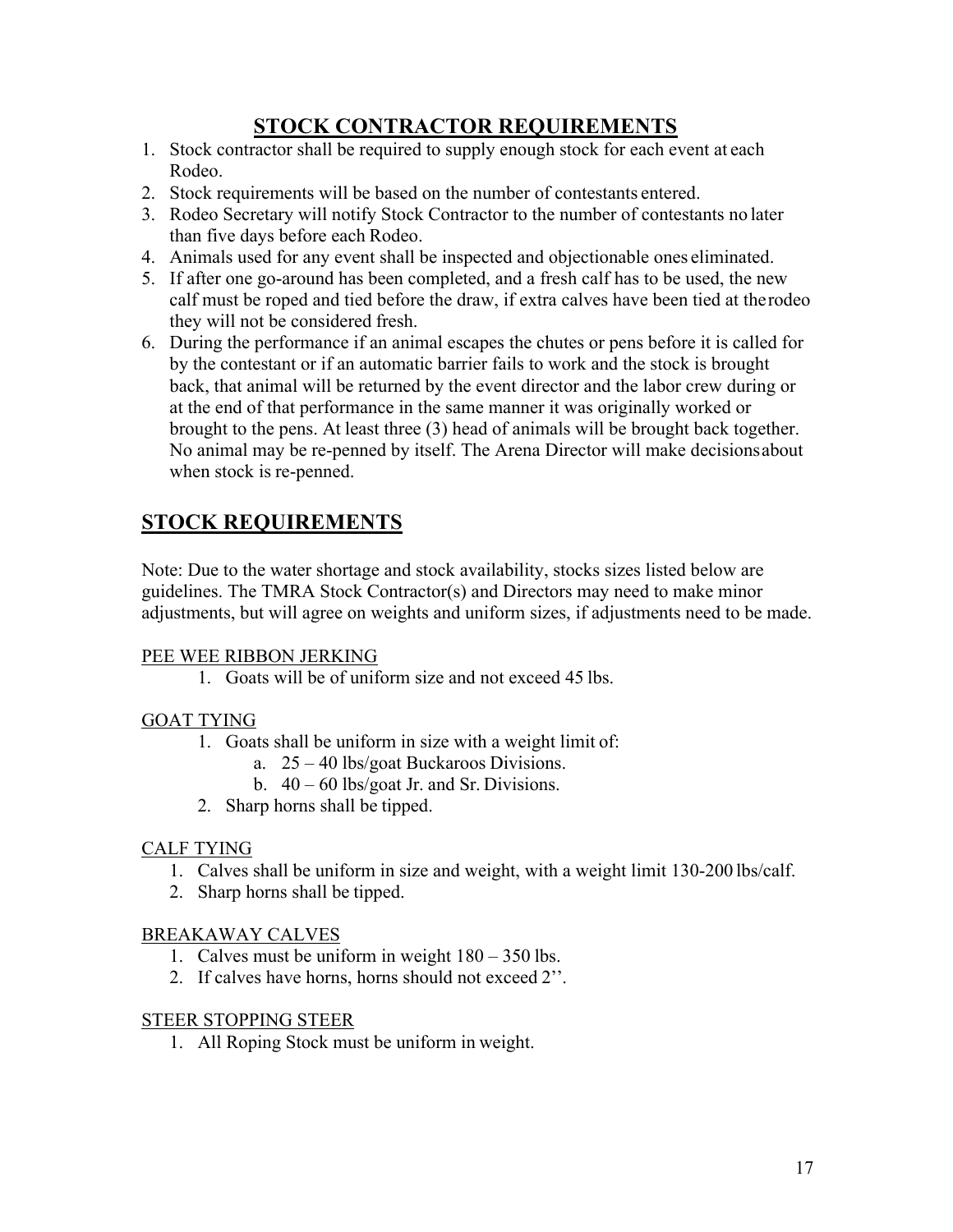- 2. If horned cattle are not available plastic horns may be used
- 3. All steers shall have horns properly wrapped.

#### TEAM ROPING

- 1. All Roping Stock must be uniform in size and weight up to 650 lbs.
- 2. If horned cattle are not available plastic horns may be used.
- 3. All steers shall have horns properly wrapped.

#### CHUTE DOGGING

- 1. Steers must be uniform in weight  $400 650$  lbs.
- 2. Sharp horns shall be tipped.
- 3. If horned cattle are not available plastic horns may be used.

#### CALF RIDING

- 1. Calves minimum weight will be 200 pounds. No maximum.
- 2. Sharp horns shall be tipped.

#### STEER RIDING

- 1. Steers/Heifers minimum weight will be 450 pounds. No maximum.
- 2. All horned steers must have horns tipped to at least the size of a half-dollar, or cut back.

#### **DRAWING ROUGH STOCK**

1. All stock is to be chute drawn.

#### **DRAWING STOCK RE-RIDES**

- 1. No contestant will ride two (2) head in the same event, in the same day except forrerides.
- 2. Any stock in original draw that is turned out may be used as a re-ride.
- 3. An animal can be drawn as a re-ride only one time in a rodeo.

#### **DRAWING OUT & ENTRY FEE REFUND**

- 1. There will be no drawing out after positions or stock is drawn unless contestant has a release from a doctor prior to their performance.
- 2. If contestant must draw out of the rotation because of sickness or injury, theirentry fees may be refunded.
- 3. Refunds can only be made if entry fees were not included in awards paid out in said events.
- 4. If a team roper draws out in accordance to the rules, or does not appear before the performance in which they are to compete, the person entered with them may also draw out without penalty, or they may ask for another partner from the contestants already entered. Ropers already entered the maximum number of times may not be utilized.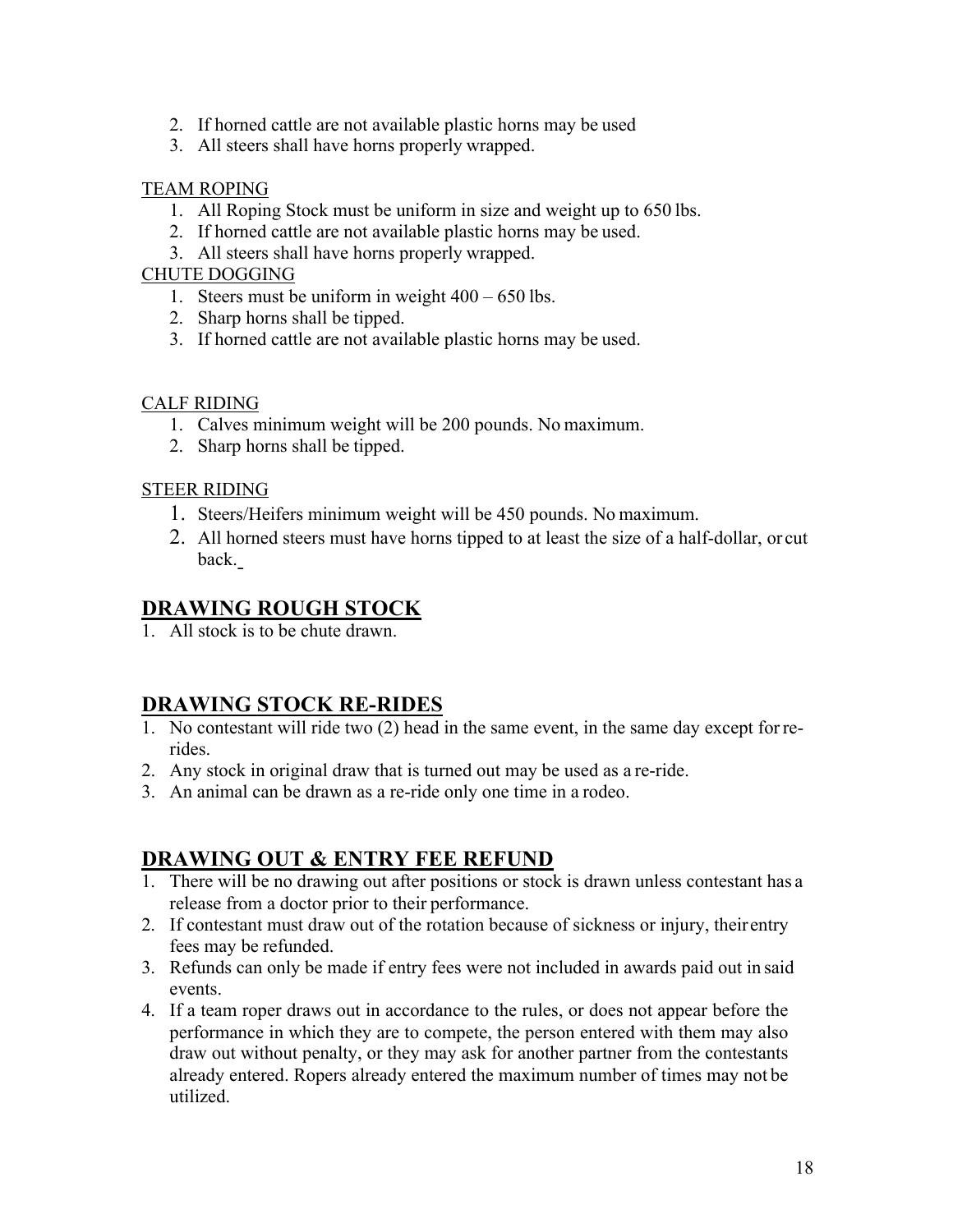- 5. A No-Show Roper will be fined or forfeit the amount of the entry fees, which mustbe paid before contestant is allowed to compete in any other events or another TMRA Rodeo.
- 6. Team ropers who are entered but do not have a partner at the time the Rodeo Entry Secretary is ready to draw positions, will have a ghost roper drawn forthem.
	- a. Ghost roper will receive 40% of winnings in the event said team wins any purse.
	- b. Ghost roper will NOT be eligible for points should said team place in the event.
- 7. No rodeo that completes its contract shall be responsible for the returning of a contestant's entry fees if they have participated in an event once during therodeo.
- 8. If a contestant is injured while competing and has not received a marking in their remaining events, their entry fees may be refunded, or rolled to a future rodeo.
- 9. All no-shows without medical or notice of family emergency will be charged an entry/stock fee.

# **TERMINATION OF MEMBERSHIP**

- 1. The TMRA Board of Directors may terminate a membership, or deny renewalof membership for any of the following:
	- a. Use of tobacco, alcohol and or drugs
	- b. Fighting
	- c. Harassing Officials
	- d. Returned/NSF Checks.
- 2. The TMRA Board of Directors shall send notice of the TMRA's intentions to terminate the membership and the grounds therefore, to the member and the parents/guardians of same member in writing by certified mail, addressed to the residence as it appears upon the books of the TMRA.
- 3. If no reply is received by the TMRA Secretary within 10 days after mailing ofsuch notice, a second and final notice of termination of membership shall be sent
- 4. If a reply to the notice of intention to terminate membership is received by the TMRA, contesting the termination, or putting any of the matters in the notice at issue, the TMRA Board shall seta place and time for hearing of such contested issues.
	- a. Said hearing shall be not less than 10 or more than 30 days of receipt of contesting reply.
	- b. Such hearing will be held before the TMRA Board ofDirectors.
- 5. If the charges are sustained, the TMRA Board of Directors shall notify the contestant of their termination.
	- a. Earned points and awards for the current Rodeo season, and eligibility for the following year, if reasons warrant such, shall be forfeited upon said termination of membership.
- 6. If charges are not sustained, the membership shall be reinstated and member shall be eligible for all earned awards and prizes.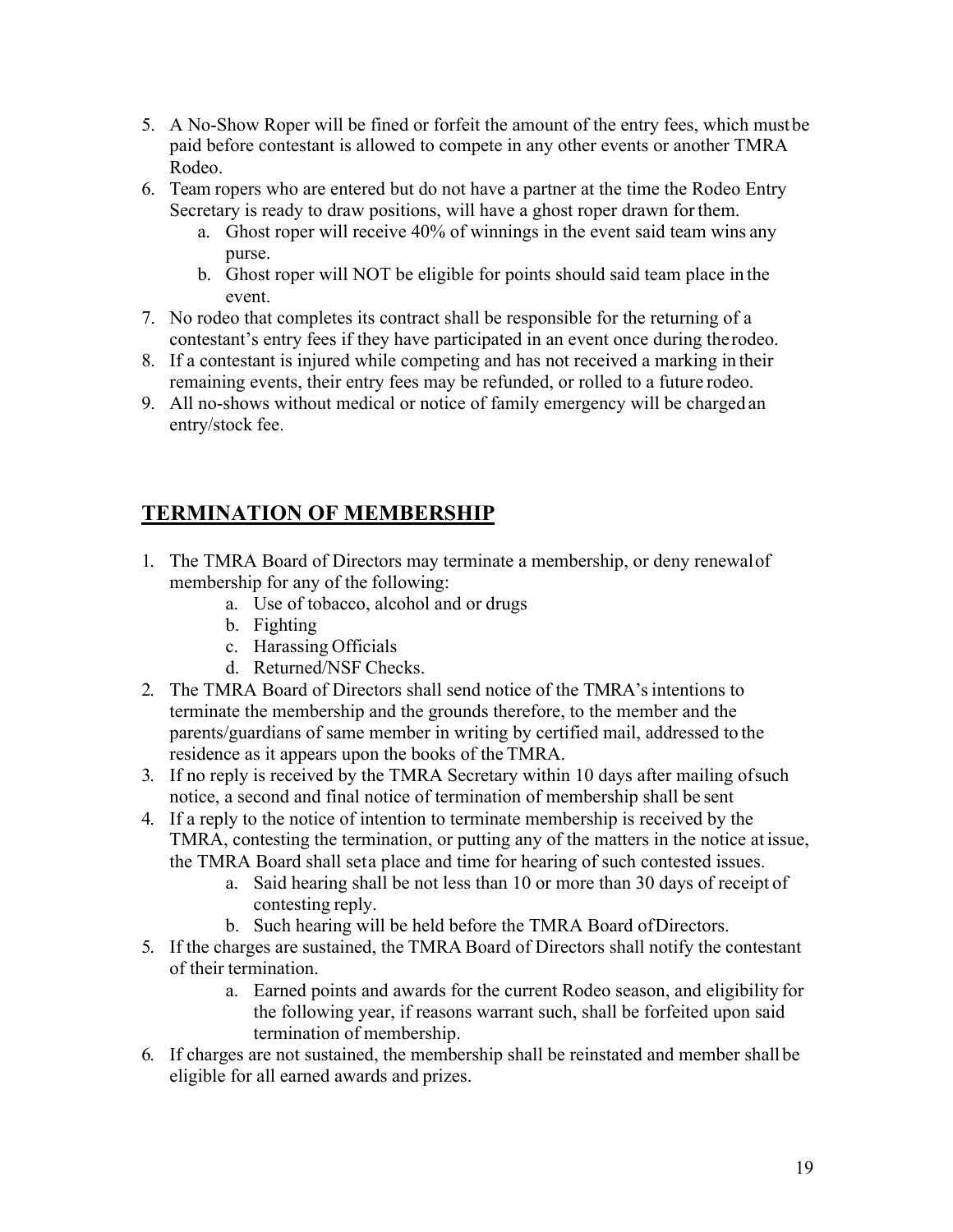# **TERMINATION OF ASSOCIATION DIRECTOR**

- 1. The TMRA members may terminate an Association Director or deny renewal of office of any Director for the ensuing year upon the following grounds:
	- a. Use of alcohol and or drugs
	- b. Fighting
	- c. Harassing members or other officials
	- d. Returned/NSF Checks.
- 2. The TMRA Board of Directors and/or Association Members shall cause notice of the TMRA's intentions to terminate the membership of the Director and the grounds therefore.
- 3. Notice shall be addressed to the Director in writing by ordinary mail, to their residence as it appears upon the books of the TMRA
- 4. If no reply is received by the TMRA Secretary within 10 days after mailing ofsuch notice, a second and final notice of termination of Duties shall be sent.
- 5. If a reply to the notice of intention to terminate Duties of said director is received by the TMRA, contesting the termination, or putting any of the matters in the notice at issue, the TMRA Board shall set a place and time for hearing of such contested issues
	- a. Said hearing shall be not less than 10 or more than 30 days of receipt of contesting reply.
	- b. Such hearing will be held before the TMRA Board ofDirectors.
- 6. If the charges are sustained, the TMRABoard of Directors shall notify the director of the termination of duties.
- 7. If charges are not sustained, the duties of said director shall be reinstated.

# **ANIMAL WELFARE**

- 1. No stimulants or hypnotics are to be given to any animal used for contest purposes.
- 2. No sharpened spurs may be used in any Rough stock events.
- 3. No small animals or pets allowed in the arena, at any time. Unless an exception has been approved by the Chairman and/or ArenaDirector.
- 4. All tie-downs, nosebands and bossals must have any chain, metal or wire completely covered where it comes in contact with horses'skin.
- 5. No sharp or cutting objects in cinch, saddle girth, or flank straps shall be permitted. Only sheep skinned lined flank straps shall be used on bucking horses, and shall be of the quick release type. Sheepskin lined flank straps shall be placed on the animal so the sheepskin portion is over both flanks, and the belly of the animal. No bull tails will be allowed under flank straps.
- 6. The placing of fingers in the eyes, lips, or nose of steers while chute dogging is forbidden.
- 7. No animal shall be beaten, mutilated, or cruelly prodded.
- 8. Standard cattle prods shall be used as little as possible with the rough stock events.
- 9. Livestock to be removed from the arena after completion of entry in contest.
- 10. Clowns are not to abuse stock in any fashion.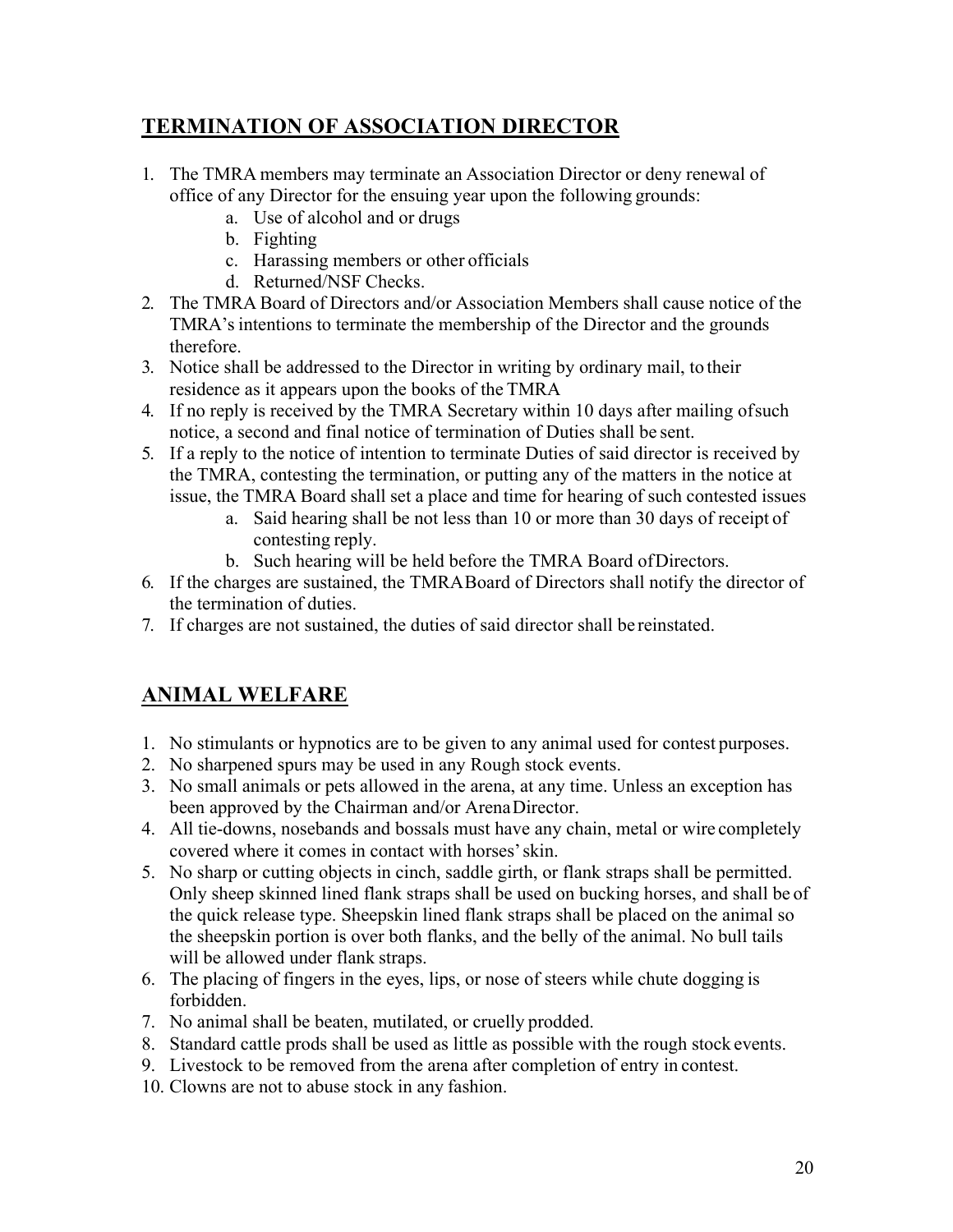# **DUMMY ROPING**

### GENERAL RULES

- 1. Contestants will be:
	- o Ages 6 and under (Pee Wee)
- 2. There will be a one (1) minute time limit.
- 3. Hind legs of the dummy will be placed at the front of the roping box. Pee-Wee must deliver loop while standing in the designated roping box.
- 4. Starting-line will be marked in gyp or flour, at the back of the roping box.
- 5. Per TMRA's attire rules, contestants must be in the arena with cowboy hat on.
- 6. Parents may not assist the contestants during the event.

# EVENT RULES

- 1. Contestant shall not step out of roping box to throw a loop.
- 2. Roper must catch steer head with legal head catch to stop time, legal head catches are:
	- a. Both horns
	- b. Half head
	- c. Neck
- 3. Any other catch will be considered no catch.
- 4. Contestant may rebuild as many times as they can within the 1-minute time limit.

#### SCORING AND PENALTIES

- 1. Time will start when contestant crosses starting line.
- 2. Flagger will start the clock with the drop of the flag.
- 3. Time will be stopped at the drop of the flag after roper has roped the steer horns with legal head catch and the slack has been pulled tight.

# **STICK HORSE RACE**

#### GENERAL RULES

- 1. Contestants will be:
	- o Ages 6 and under (Pee Wee)
- 2. There will be a one (1) minute time limit.
- 3. Pole will be placed 30 feet from starting line.
- 4. Starting line will be marked with gyp or flour.
- 5. Per TMRA's attire rules, contestants must be in the arena with cowboy hat on.
- 6. Parents may not assist the contestants during the event.

# EVENT RULES

- 1. Time will start when contestant crosses start/finish line.
- 2. Contestant must ride stick horse to and around pole then return and crossthe start/finish line to end run.
- 3. Contestant or stick horse may touch pole.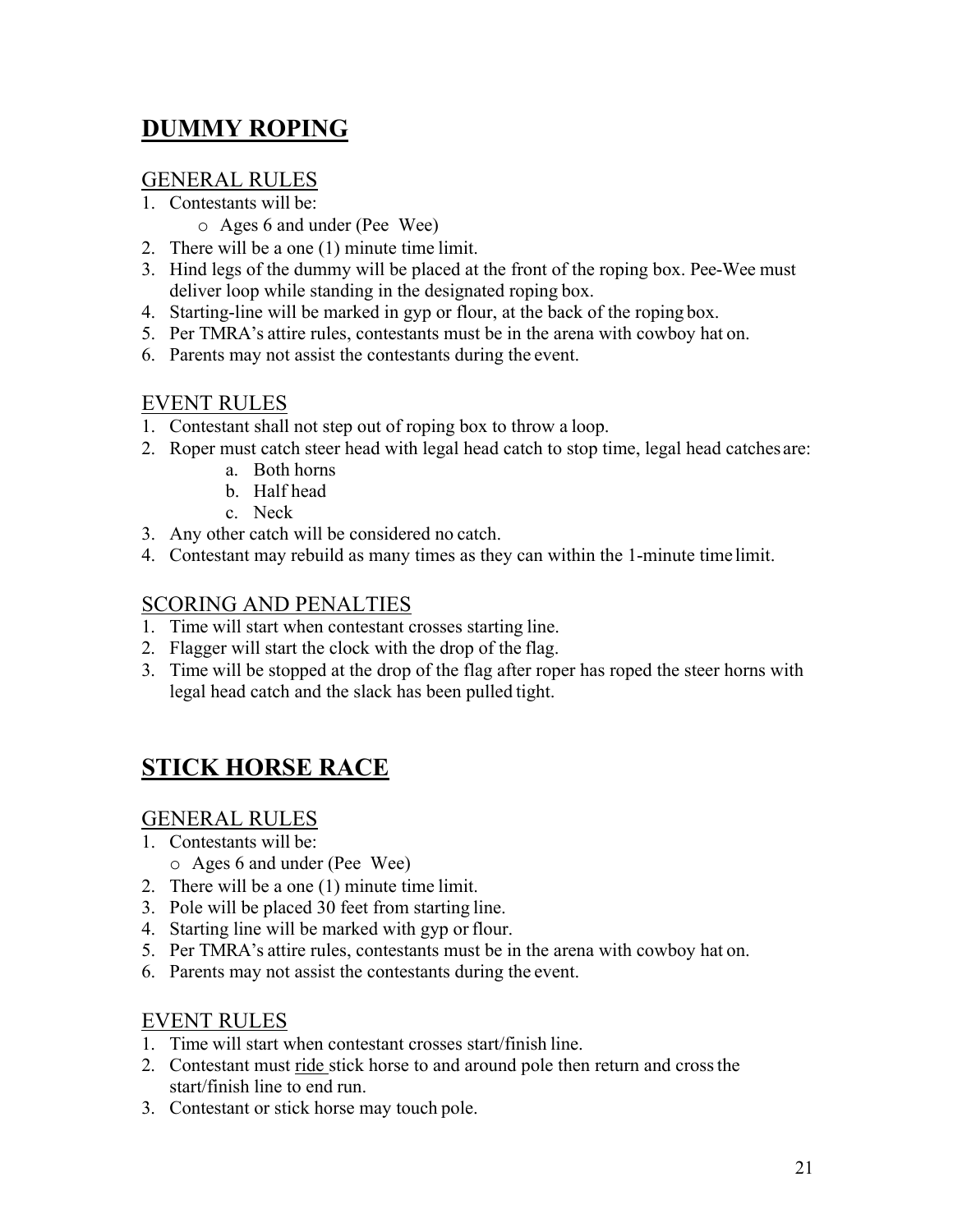### SCORING AND PENALTIES

- 1. Timed event Judge will not flag contestant out until time is recorded.
- 2. Judge is to flag time, then flag contestant out if run is not legal.
- 3. Knocking over pole will receive a 5 second penalty.
- 4. Not following the pattern will receive a no time.
- 5. Not "riding" the stick horse will receive a no time.
- 6. Must have stick horse in hand to receive a time.

# **STICK HORSE BARREL RACING**

#### GENERAL RULES

- 1. Contestants will be:
	- o Ages 6 years and under (Pee-Wees)
- 2. There is no time limit for this event.
- 3. Barrels are to be placed in a small cloverleaf pattern.
- 4. Starting line will be marked with gyp or flour.
- 5. Per TMRA's attire rules, contestants must be in the arena with cowboy hat on.
- 6. Parents may not assist the contestants during the event.

#### EVENT RULES

- 1. Time will start when contestant's "horses'" nose crosses the starting line and timewill end when contestant's "horse's" nose crosses start/finish line again
- 2. Contestant must have stick horse in hand to receive a time, and ride stick horse to and around barrels in the correct pattern, then return and cross the start/finish line to end run.
- 3. The Cloverleaf pattern is the only approved pattern in this event.
- 4. The contestant may start on either the right or left barrel.
	- When starting on the right barrel there will be 1 right  $& 2$  left turns around the barrels.
	- When starting on the left barrel there will be 1 left  $& 2$  right turns on around the barrels.
- 5. Touching the barrel is permitted by the "horse" or the contestant.
- 6. The front two barrels shall be 15 feet from the starting line.
- 7. The maximum distance between the two front barrels shall be 15 feet, arena conditions permitting.
- 8. The maximum distance between the two front barrels and the back barrel shall be 15 feet, arena conditions permitting.

#### SCORING AND PENALTIES

- 1. Timed event Judge will not flag contestant out until time is recorded.
- 2. Judge is to flag time, then flag contestant out if run is not legal.
- 3. Knocking over a barrel is a 5 second penalty per barrel. Should barrel be knocked over and it sets up on opposite end, the 5-second penalty will be assessed.
- 4. Not following the cloverleaf pattern will receive a no time.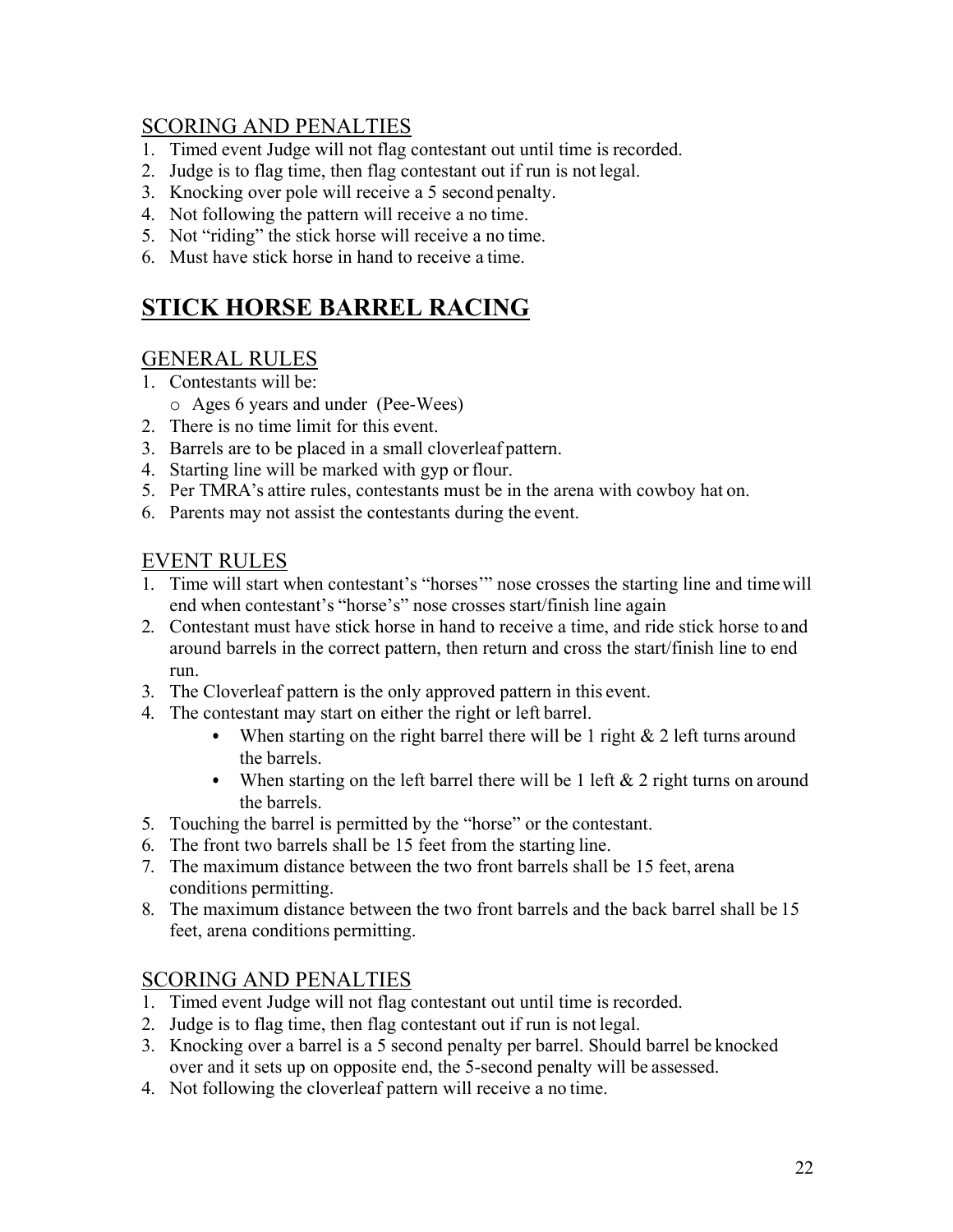5. Not "riding" the stick horse will receive a no time.

# **Goat RIBBON JERKING**

### GENERAL RULES

- 1. Contestants will be:
- o Ages 6 years and under (Pee-Wees)
- 2. There will be a one (1) minute time limit for this event.
- 3. Starting line will be marked with gyp or flour.
- 4. Per TMRA's attire rules, contestants must be in the arena with cowboy hat on.
- 5. Parents may not assist the contestants during the event.

#### EVENT RULES

- 1. Time will start when contestant passes over the starting line.
	- 2. Starting line shall be 15' from the goat stake; the rope will be 10'soft cotton rope.
	- 3. The contestant will run across a starting line on foot toward a staked-out goat held on the opposite end of the rope, pull the ribbon off the goat's tail (or a piece ofthe ribbon) and run back across the starting line.
	- 4. Contestants must have the ribbon in hand when crossing the finish line toqualify.
	- 5. Recorded time will be taken between two flags, starting and stopping at the starting line.

#### SCORING AND PENALTIES

- 1. Timed event Judge will not flag contestant out until time is recorded.
- 2. Judge is to flag time, then flag contestant out if run is not legal.

# **MUTTON BUSTING / CALF RIDING / STEER RIDING**

#### TIME LIMITS

Timing is to start when the animals inside front shoulder passes the plane of the chute.

Mutton Busting –

- Contestants will be 6 years and under (Pee Wee).
- Sheep will be ridden for 6 seconds.
- Contestants will be weighed and will weigh a maximum of 60 pounds at the time of the event.
- Contestants are required to ride the sheep facing forward (no reverse riding).

Calf Riding –

• Contestants will be ages  $7 - 11$  (Buckaroos).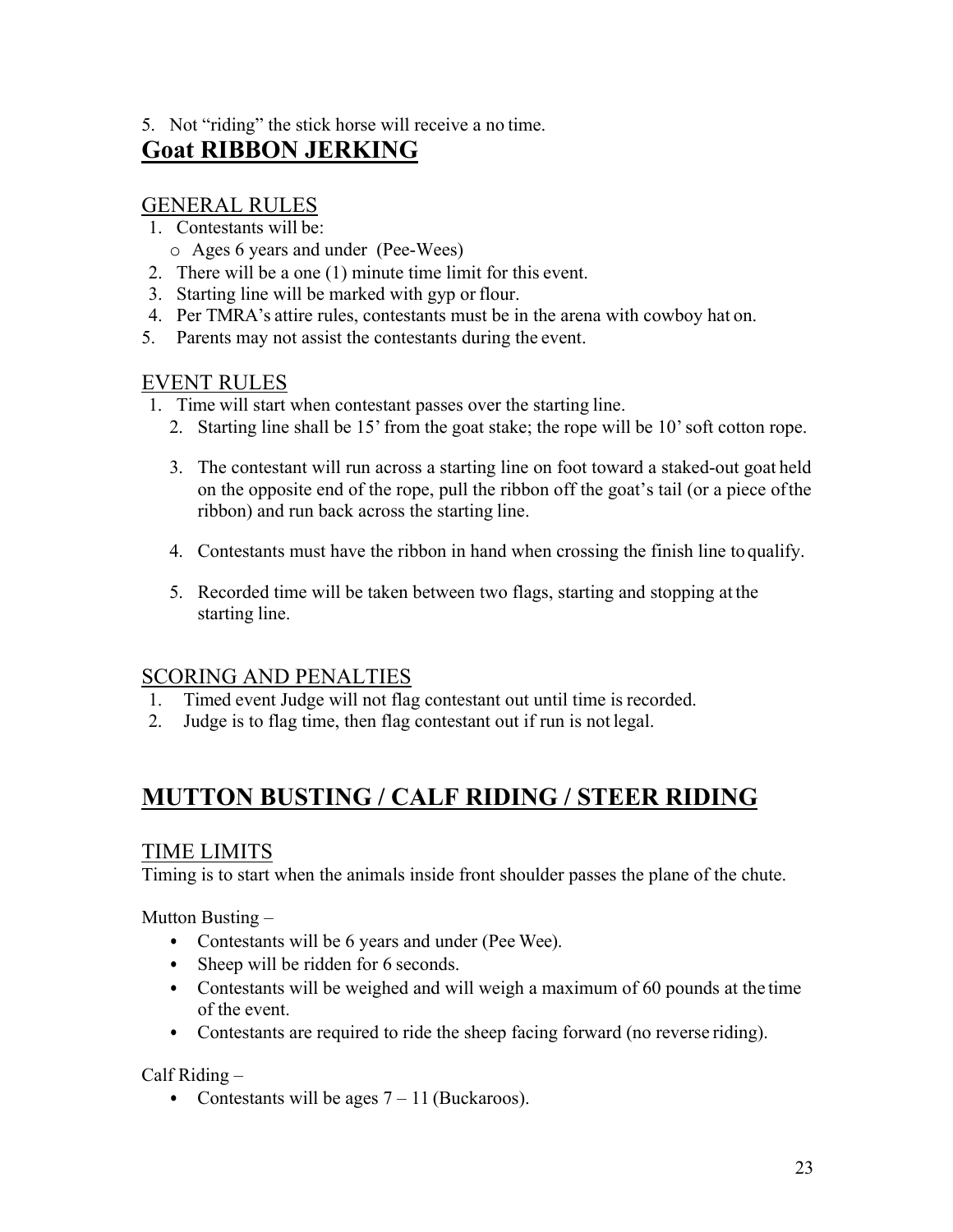• Calf must be ridden 6 seconds.

Steer Riding –

- Contestants will be ages  $12 15$  (Jr. Div)
- Contestants will be ages  $16 20$  (Sr. Div)
- Steers must be ridden 8 seconds.

#### GENERAL RULES

- 1. Contestant may not use sharp spurs. No part of the spur my have sharp edges including rowels and wire locks.
- 2. No contestant will ride 2 head in the same event during a rodeo, except for re-rides.
- 3. Contestants may pull rope from either side.
- 4. Contestants must compete on stock drawn for them.
- 5. All rough-stock contestants, 15 yrs. and under, are required, to use a protective mouthpiece, helmet, and a protective vest. Failure to do so will result in disqualification, **NO EXCEPTIONS**.
- 6. Rough-stock contestants 16 yrs. and up who elect to not wear a helmet must enter arena with a cowboy hat on per TMRA attire rules.
- 7. The TMRA recommends the use of a safety releasedevice.
- 8. In the event Judge feels there is a refusal to ride, judge has option to start 60 second timer for rider to begin ride. After 60 seconds has expired, judge has the ability to issue no time for rider in that event.

#### EVENT RULES

- 1. Bell must be under the belly of the animal.
- 2. Riding is to be done with one hand and a loose rope, with or without handhold. Sheep and Calf riders and girl steer riders may use 2 hands.
- 3. No finger wraps, knots or hitches to keep rope from falling off afterride.
- 4. No more than two assistants may be on the chute to pull contestants rope.
- 5. The Judge on the latch side of the chute gate shall serve as a back-up timer in the rough-stock events. The Judges Stopwatch reading shall be used as a means of verification when the length of a qualified ride is in question. The Judge will stop his watch when, in his opinion the contestant has been disqualified for any reason, or when he hears the horn sound; whichever comes first. In either instance, the Judge will refer to his watch for time verification on each ride. In any instance where the time is eight (8) seconds or more on the Judges watch, the contestant will be entitled to a marking without penalty. In the instance the horn is sounded before the eight (8) seconds, the Judge must go with the Horn.

# SCORING AND PENALTIES

- 1. Figures used in marking the riding events shall range from  $1 25$  on both the stock and the rider (for a total of 50 points from each of the 2 event judges for 100 point ride total), based on how well both perform.
- 2. Ride and animal to be marked separately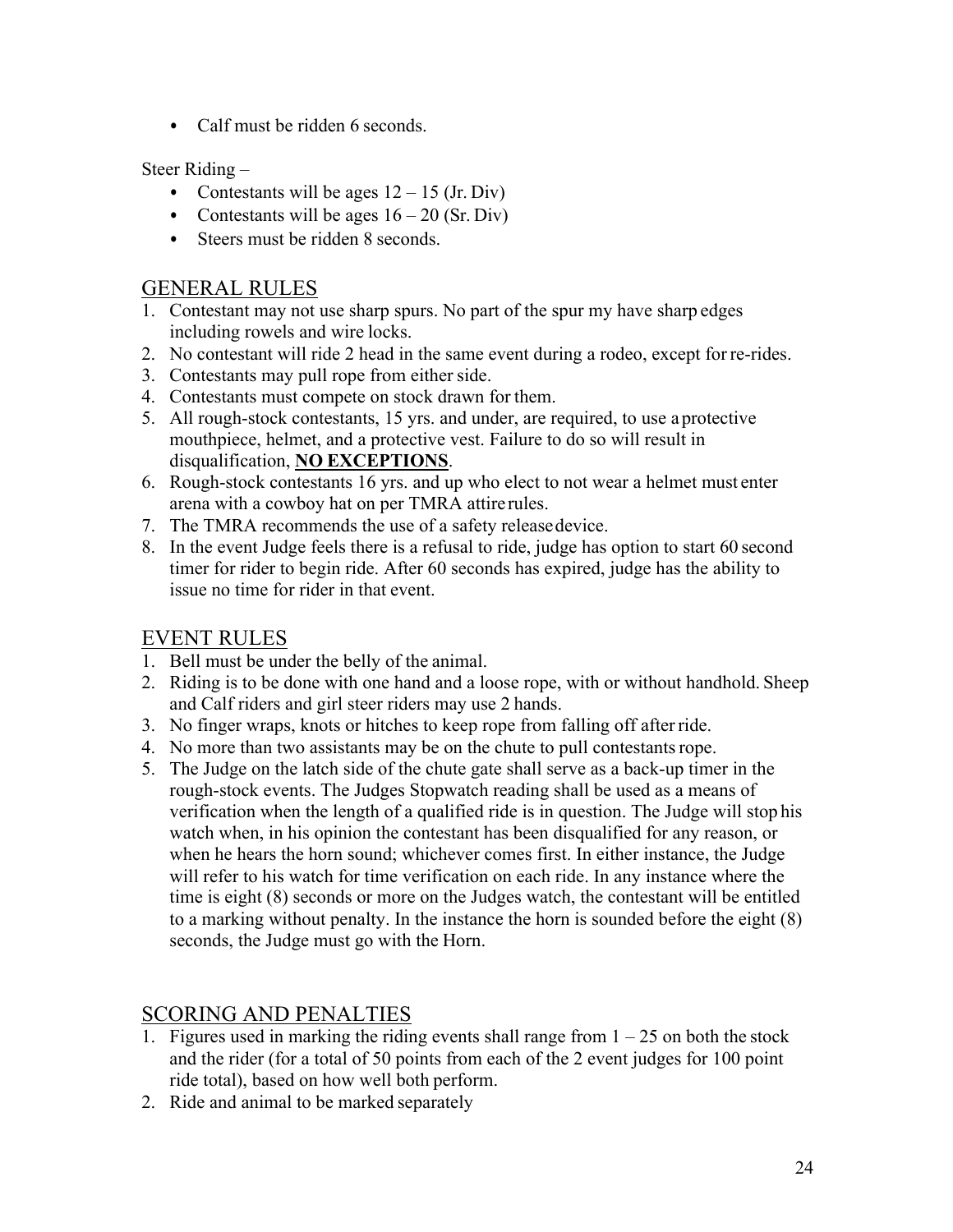- 3. NO BELL NO MARKING
- 4. If contestant makes a qualified ride with any part of his rope in riding hand, they shall receive a mark.
- 5. Contestant will receive no score for any of the following offense.
	- a. Touching animal, or equipment with free hand.
	- b. Using sharp spurs (rowels)
	- c. Placing spurs or chaps under the rope when rope is being tightened.
	- d. Being bucked off before 6 or 8 second horn.
- 6. Judges may disqualify a contestant who has been advised he is next to go if they are not above the animal with glove on when previous animal leaves the arena.

#### RE – RIDES

- 1. The Judges will decide whether or not a re-ride is given. All re-rides will be determined at the discretion of the judges.
- 2. Contestants shall not influence the Judges by asking for a re-ride.
- 3. If re-ride is given, judge shall inform the rider immediately of his mark and an option of a re-ride.
- 4. The contestant may refuse a re-ride and take their marking.
- 5. The contestant must make his decision immediately.
- 6. No re-ride will be given due to faulty or broken equipment of the riders.
- 7. If animal drawn for a re-ride is already drawn for another contestant in a laterrodeo, the rider with the re-ride prior rodeo will take the animal first.
- 8. If re-ride animal is already drawn for another rider in same rodeo, the rider with the animal drawn will take him before the re-ride rider.
- 9. Re-rides may be given only when stock fails to perform, stops, or fouls the rider.
- 10. If in the opinion of the Judges, a rider makes three honest efforts to get out on a chute fighting animal and is unable to do so, they may get a re-ride.
- 11. Riders who are fouled at the chute and declare will be entitled to a re-ride at the Judges discretion.
- 12. If animal falls down out of the chute, a re-ride may be given at Judges discretion.
- 13. If animal loses flank strap, fails to perform, stops, or fouls the rider, rider may take the same animal back providing contractor is willing, or they may have a re-ride drawn. If same animal is taken, and animal doesn't perform again NO RE-RIDE WILL BE GIVENAGAIN.
- 14. Rider may be given a re-ride if flank strap comes off or breaks; providing the rider has made a qualified ride.

15. If pickup man, their horse, or clowns, come in contact with, or should interfere with the ride before a qualified ride has been completed, re-ride will be given on the same animal.

# **CHUTE DOGGING**

GENERAL RULES 1. Contestants will be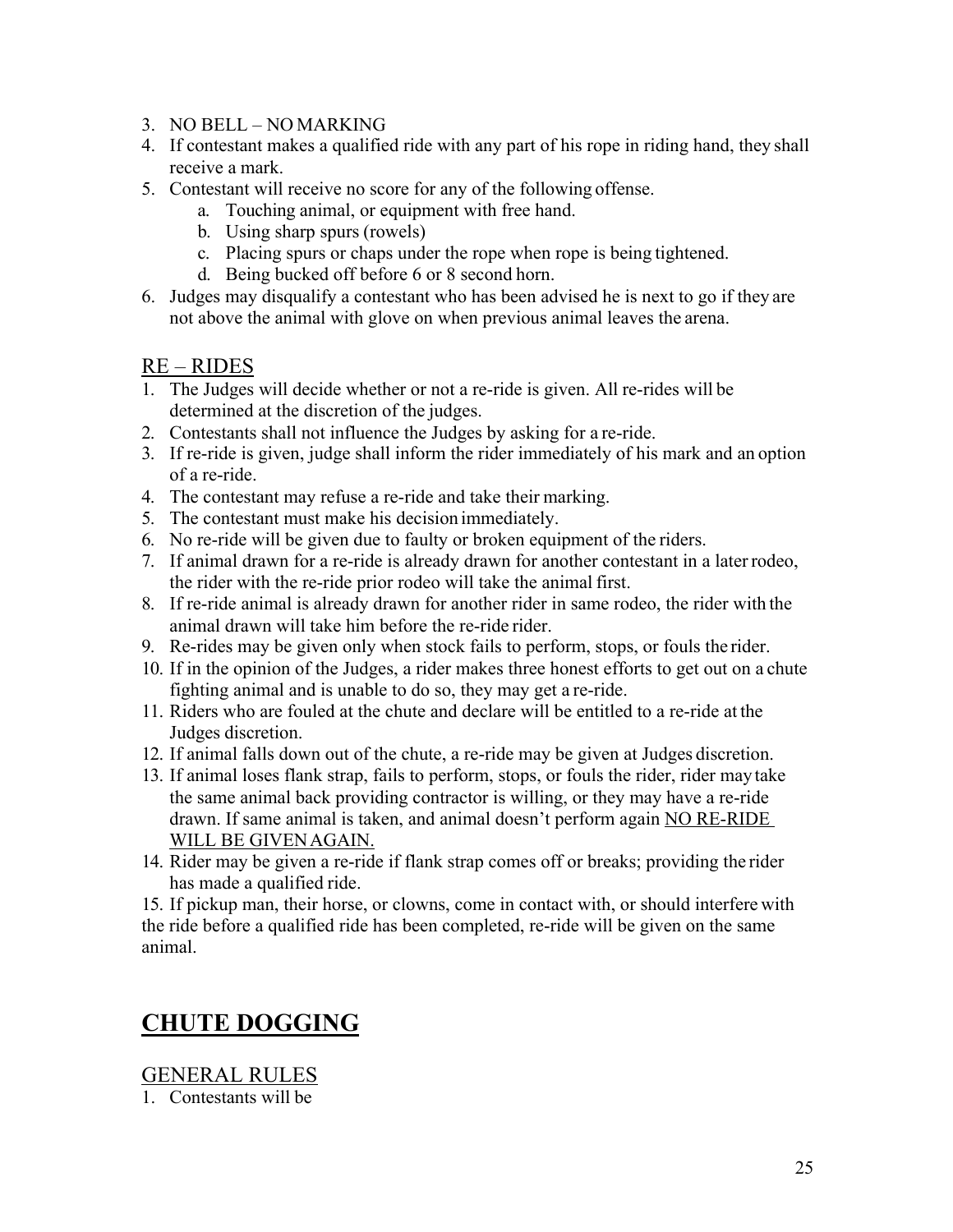- o Ages 12-15 (Jr. Division) boys only.
- o Age's 16-20 (Sr. Division) boys only.
- 2. Contestant has a thirty (30) second time limit to move steer from the chute to across the designated starting line.
- 3. There will be a one (1) minute time limit.
- 4. Score-line shall be marked using gyp or flour.
- 5. The score-line for chute dogging will be 3 feet beyond the chute gate opened at 90 degrees.
- 6. Time starts when the inside-shoulder of the steer crosses the score line.
- 7. Steer is legal to be thrown only after inside shoulder crosses score line.
- 8. Steer will be considered thrown only when it is lying flat on its side or on its back with all 4 feet and head straight.
- 9. Per TMRA's attire rules, contestants must enter arena with cowboy hat on. No "popping" off or any other type of intentional action that causes your hat to come off after entering the arena.

#### EVENT RULES

- 1. Animal belongs to contestant when he calls for it regardless of what happens except in the cases of mechanical failure. Contestant is considered working with steer when steer leaves the chute.
- 2. Contestant must bring steer to a stop and twist it down, if steer is accidentally knocked or thrown down before being brought to a stop, or is thrown by contestant by sticking a horn in the ground, it must be let up and thrown again.

# SCORING AND PENALTIES

- 1. Contestant must have hand on steer when flagged.
- 2. Contestants will be assessed a 10 second penalty if free hand does not remain behind steers shoulder until the score-line is crossed and flag is dropped.
- 3. The placing of fingers in the eyes, lips, or nose of steer while wrestling will result in a disqualification.
- 4. The fairness of catch and throw will be left up to the judge, and their decision will be final.
- 5. Contestant will receive a No Time Call if steer is thrown prior to animal crossing the score-line.
- 6. Flagger is required to watch contestant and steer until steer is turned loose.
- 7. There shall be 2 or more timers.
- 8. Time will be taken between the 2 flags.
- 9. A 5 second penalty will be added to the time when contestant's cowboy hat intentionally comes off.

# **BREAKAWAY ROPING**

#### GENERAL RULES

1. Contestants will be: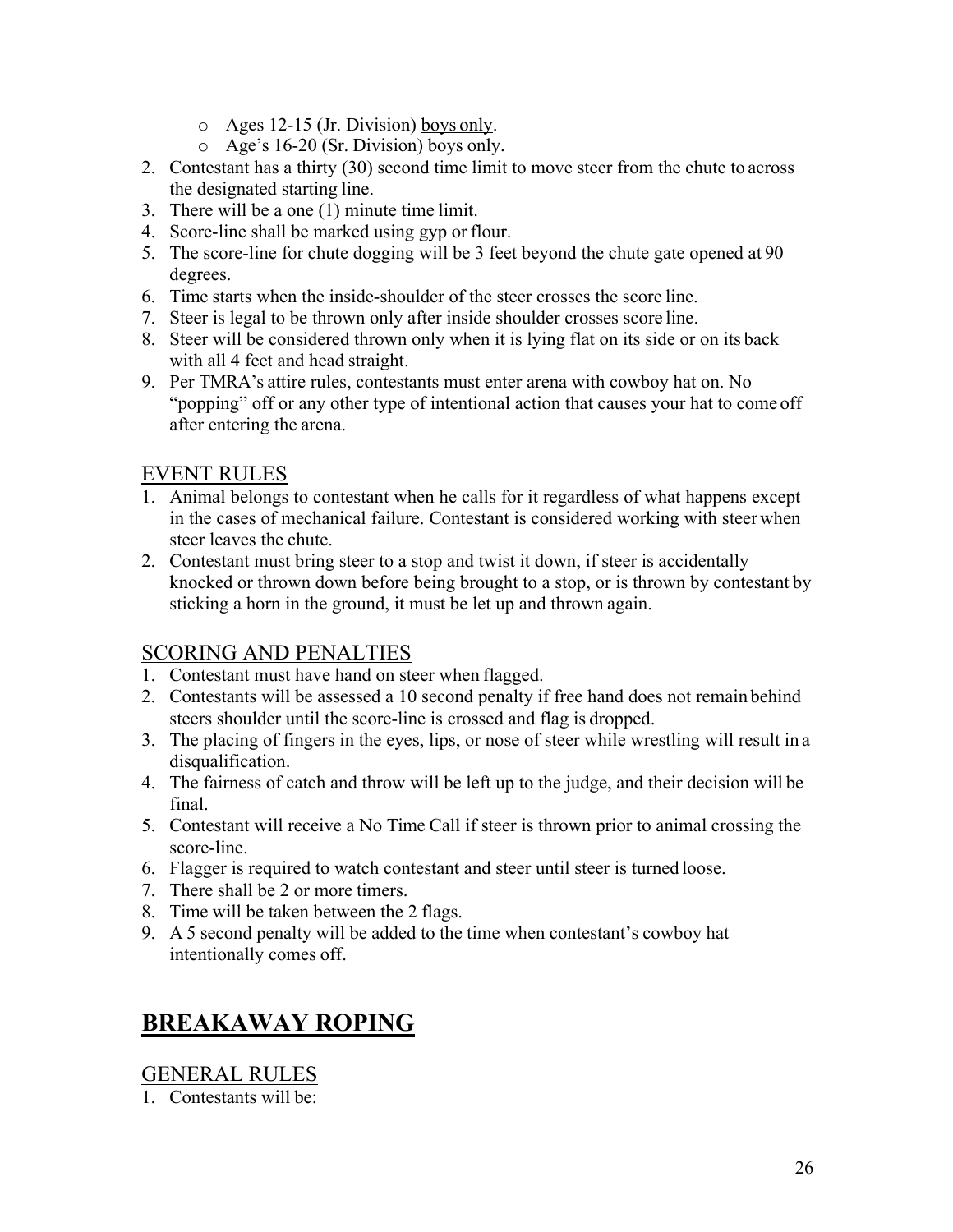- $\circ$  Ages 7 11 (Buckaroos).
- $\circ$  Ages 12 15 (Jr. Division) girls only.
- $\circ$  Ages 16 20 (Sr. Division) girls only.
- 2. There will be a 45 second time limit.
- 3. Roping box will be considered part of the arena during breakaway events.
- 4. Contestant must start from the heeler's box.
- 5. The score line will be the length of the roping box minus 8 feet.
- 6. Once the score line has been set in the timed events, it will not be changed in thatrun, nor may the length of the box be changed.
- 7. Lap and tap no barrier to be used. If Barrier Judge is used to flag the start he/she shall flag the animal when the animals' nose crosses the startingline.
- 8. It is always the decision of the barrier Judge whether the barrier is broken.
- 9. Should the barrier break at any point in other than the designated breaking point, the decision is up to the Barrier Judge. If contestant obviously beats the barrier, but the staples are pulled or barrier rope is broken and string unbroken, barrier Judge may assess 10-second penalty. Otherwise this will not be considered a broken barrier.
- 10. If automatic barrier fails to work, but time is recorded, contestant will get a time, and there will be no penalty for a broken barrier.
- 11. If automatic barrier fails to work and official time has not started, contestant will get stock back if stock is qualified on in the field, therefore entitling contestant to a re-run without penalties.
- 12. If automatic barrier fails to work, and stock is brought back, contestant must take that animal over at the end of that go.
- 13. If barrier equipment hangs on animal and contestant attempts on the animal, they accept the animal. If contestant pulls up, they will receive same animal back.
- 14. The animal belongs to the contestant when they call for it, regardless of what happens, with the following exceptions
	- a. In any timed events, if an animal escapes from the arena, the field judge will drop the flag and all watches must be stopped. Contestant will receive animal back with lap & tap start. Time already accumulated will be added to the time to complete the qualifying run. If time is not recorded, the contestant will receive a penalty for any loop used.
	- b. In case of mechanical failure, if in the opinion of the line judge, contestant is fouled by the barrier; contestant shall get the animal back, provided the contestant declares himself or herself by pulling up.
- 15. In breakaway, the horse MUST clear the box before a loop isthrown.
- 16. Time is to be taken between two (2) flags.
- 17. It shall be the arena director's responsibility to see that contestants compete on the stock that is assigned to them.
- 18. Per TMRA's attire rules, contestants must enter arena with cowboy hat on. No "popping" off or any other type of intentional action that causes your hat to come off after entering the arena.
- 19. In roping timed events the contestant is allowed a helper in the box to assist in settling the horse and keeping the horse in the corner of the box. When the contestant calls for the animal, no further assistance can take place after that. No encouragement can take place by the assistant after the contestant calls for the animal. The helper may have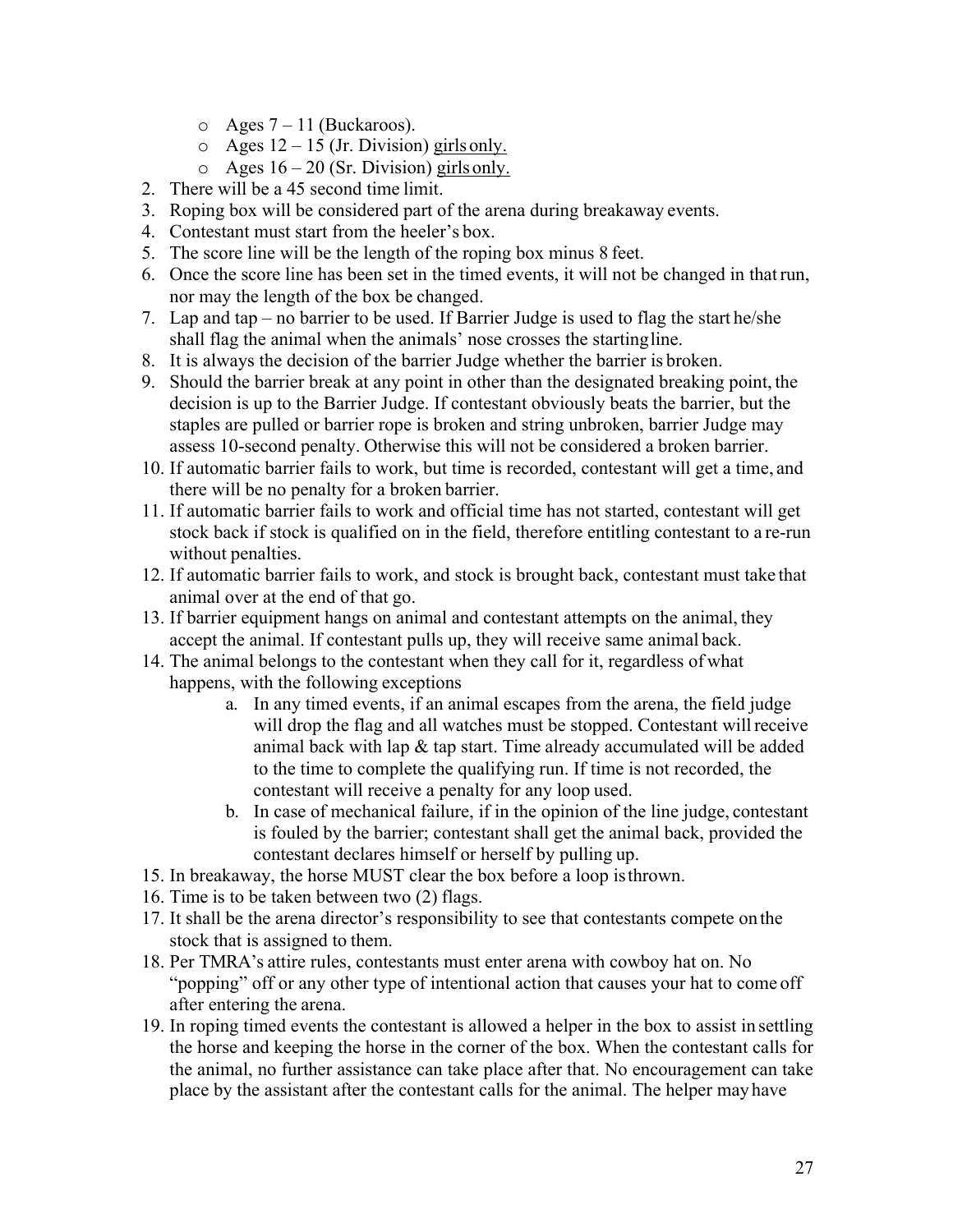his hands on the horse at such time that the contestant calls for the animal but if the helper starts the horse or holds the horse in any way that affects the contestant's scoring process, the contestant will receive a no time.

#### EVENT RULES

- 1. Two (2) loops will be allowed if two (2) loops are carried.
- 2. Ropes are to be tied to the saddle horn with nylon or cotton string. A knot must be at the end of the rope with the string tied at the knot, there will be no tail. A flag that is visible to the Judge must be attached to the rope.
- 3. Rope must be tied to the horn with string and may not be run through the bridle, tie down, neck rope or any other device.
- 4. String will be provided and tie will be inspected by an official, before each contestant competes.
- 5. The second rope must remain tied until used, and must not be broken away untilfirst loop has been discarded.
- 6. If second loop falls from the saddle or roper's hand, it cannot be rebuilt.
- 7. The catch as catch can rule shall apply once loop passes over the animal'shead.
- 8. Rope must be released from roper's hand to be a legal catch.
- 9. In case the field flag judge flags out a roper that still legally has one or more loops coming, the judge may give the animal back lap and tap, plus time already lapsed and any barrier penalties.

#### SCORING PENALTIES

- 1. In order for time to be considered official, barrier flag must operate.
- 2. Timed event Judge will not flag rider until a time is recorded.
- 3. Judge is to flag time, then flag contestant out if run is not legal.
- 4. There will be a 10 second penalty for breaking the barrier.
- 5. The contestant shall receive a no time should they break the rope from the horn by hand, however if rope becomes dallied the rider may ride forward and remove dally, then stop their horse to break the string.
- 6. If any part of the pusher breaks the plane of the chute gate, the animal release, or the barrier, the contestant will receive a no time.
- 7. The time shall be taken with two (2) timers at all rodeos.
- 8. A 5 second penalty will be added to the time when contestant's cowboy hat intentionally comes off.
- 9. A warning line shall be marked 75 feet from the end of the arena with a judge stationed at the line. Any contestant that runs a steer or calf past that line and does not deliver a loop or does not jump his steer will receive a 5 second penalty for that event if the animal continues on and runs into the arena fence. Should the same contestant receive a third 5 second penalty for this rule infraction during the current rodeo season, that infraction will result in a disqualification for that event and disqualification for any subsequent infractions for the remainder of the current rodeo season.

#### RE-RUNS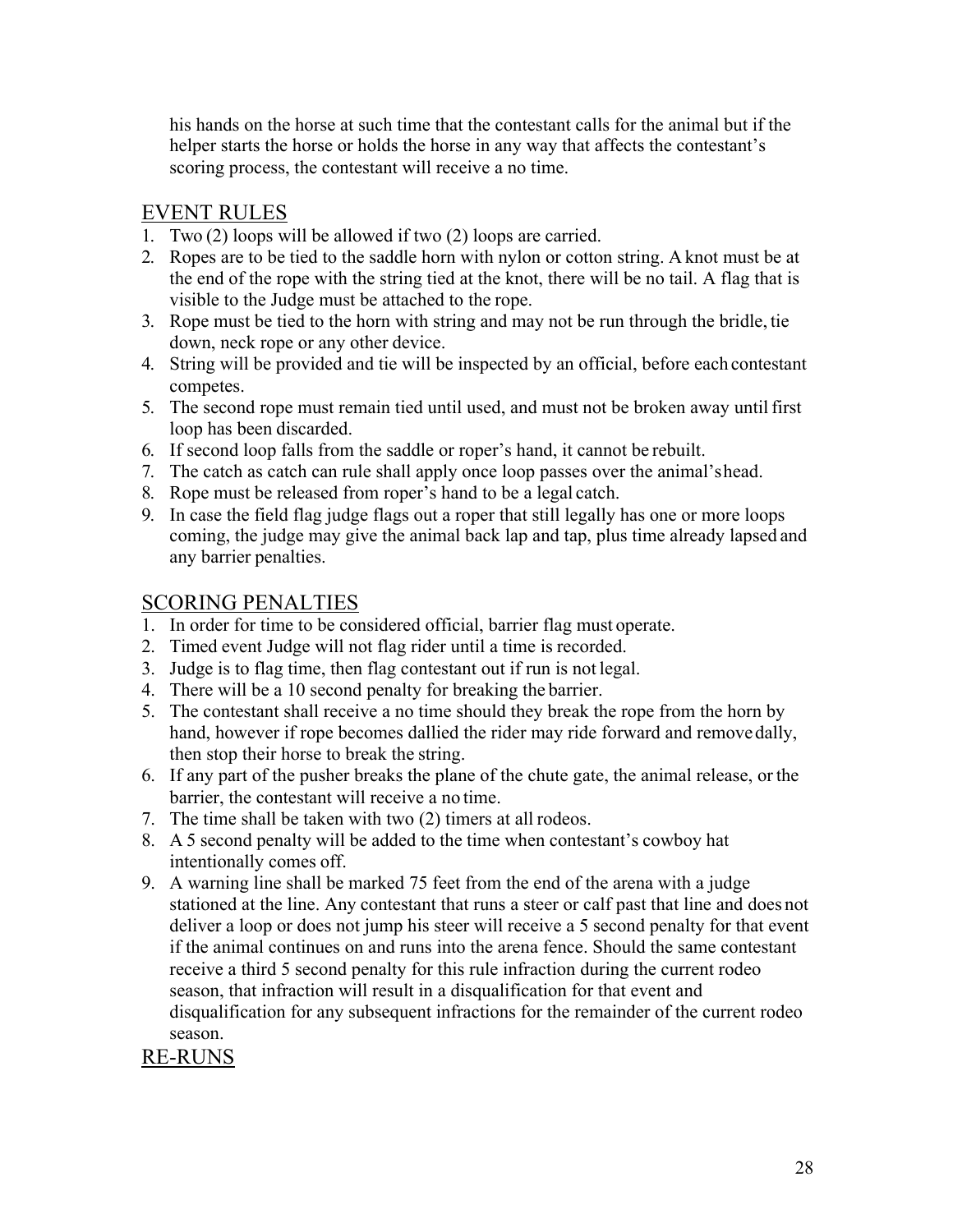- 1. In any timed event, if an animal escapes from the arena, flag will be dropped and watches stopped, contestant will get animal back with lap & tap start, and time already spent will be added to time used in qualifying plus any barrier penalties.
- 2. No re-run will be given due to faulty or broken equipment supplied by rider.
- 3. If a Judge sees he has made an error in flagging, he must declare a re-run before contestant leaves the arena.
- 4. When both digital clocks fail to work and no time was recorded from watches, contestant will be given a re-run at a time designated by the Judges and arena director, plus any penalties.

# **TEAM ROPING**

#### GENERAL RULES

- 1. Contestants will be:
	- $\circ$  Ages 12 15 (Jr. Division)
	- o Ages 16 20 (Sr. Division)
- 2. There will be a 45 second time limit.
- 3. Roping box is considered part of the arena during team roping.
- 4. The score line will be the length of the roping box minus 8 feet.
- 5. Once score line has been set in timed events, it will not be changed in that run, nor may the length of box be changed.
- 6. Lap & Tap No barrier to be used. Flagger is to flag time when the steers' noseclears the chute.
- 7. It is always the decision of the barrier Judge whether the barrier is broken.
- 8. Should the barrier break at any point in other than the designated breaking point, the decision is up to the Barrier Judge. If contestant obviously beats the barrier, but the staples are pulled or barrier rope is broken and string unbroken, barrier Judge may assess 10-second penalty. Otherwise this will not be considered a broken barrier.
- 9. If automatic barrier fails to work, but time is recorded, contestant will get a time, and there will be no penalty for a broken barrier.
- 10. If automatic barrier fails to work and official time has not started, contestant will get stock back if stock is qualified on in the field, therefore entitling contestant to a re-run without penalties.
- 11. If automatic barrier fails to work, and stock is brought back, contestant must take that animal over at the end of that go.
- 12. If barrier equipment hangs on animal and contestant attempts on the animal, they accept the animal. If contestant pulls up, they will receive same animal back.
- 13. Steer belongs to the contestant when they call for it, regardless of what happens, with the following exceptions
	- a. In any timed events, if an animal escapes from the arena, the field judge will drop the flag and all watches must be stopped. Contestant will receive animal back with lap & tap start. Time already accumulated will be added to the time to complete the qualifying run. If time is not recorded, the contestant will receive a penalty for any loop used.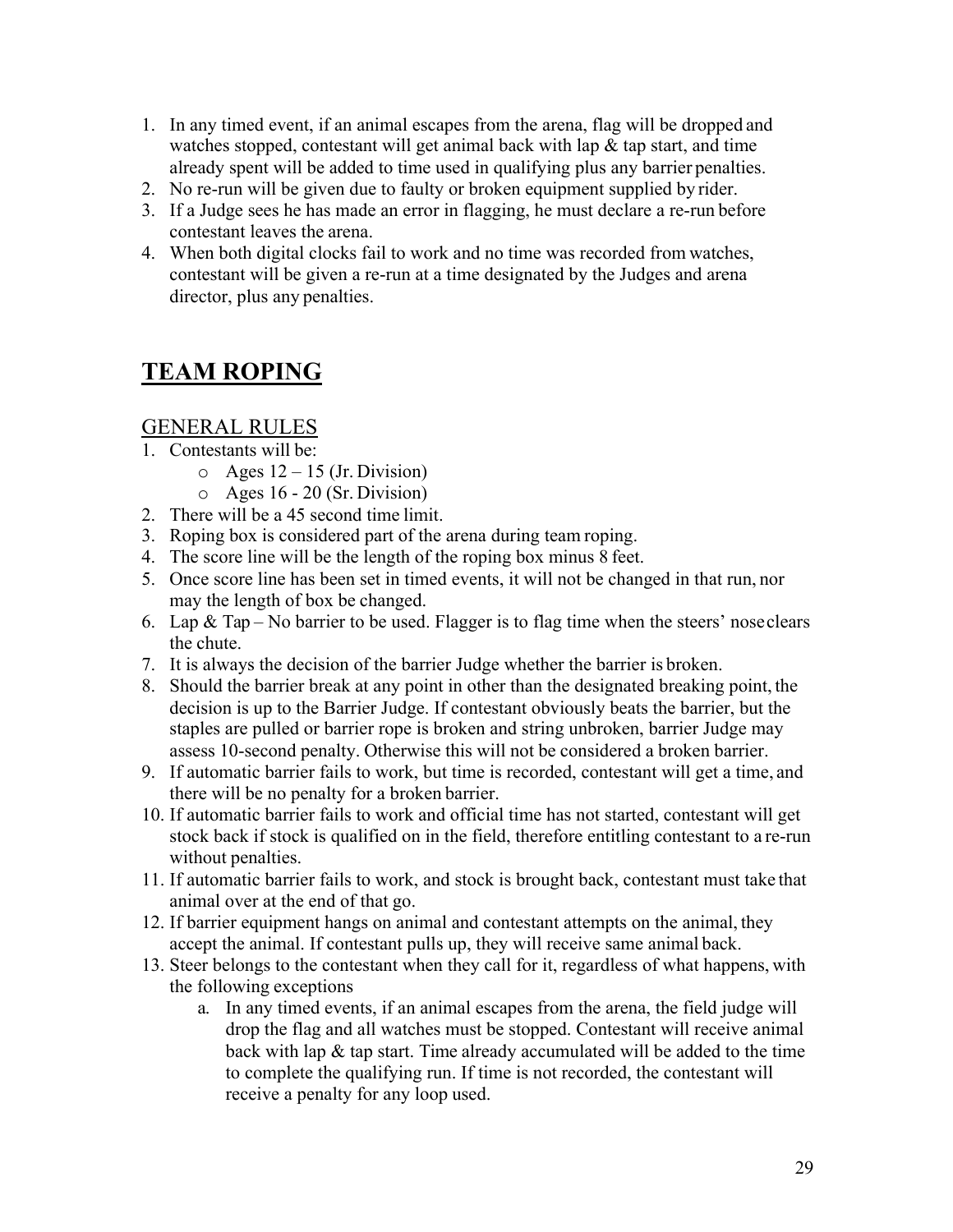- b. In case of mechanical failure, if in the opinion of the line judge, contestant is fouled by the barrier, contestant shall get the steer back, provided the contestant declares themselves first by pulling up, then to the line judge. NO LOOPS MAY BETHROWN.
- 14. In team roping, a horse MUST clear the box before a loop isthrown.
- 15. Time is to be taken between two (2) flags.
- 16. It shall be the arena director's responsibility to see that contestants compete on the stock that is drawn for them.
- 17. All Roping events and Chute Dogging for all age divisions will be closed pen.
- 18. Per TMRA's attire rules, contestants must enter arena with cowboy hat on. No "popping" off or any other type of intentional action that causes your hat to come off after entering the arena.
- 19. In roping timed events the contestant is allowed a helper in the box to assist in settling the horse and keeping the horse in the corner of the box. When the contestant calls for the animal, no further assistance can take place after that. No encouragement can take place by the assistant after the contestant calls for the animal. The helper may have his hands on the horse at such time that the contestant calls for the animal but if the helper starts the horse or holds the horse in any way that affects the contestant's scoring process, the contestant will receive a no time.

#### EVENT RULES

- 1. After stock is loaded, ropers must rope in order listed.
- 2. Each roper will be allowed to carry one (1) rope.
- 3. Each team will be allowed three (3) loops.
- 4. Time will be taken when steer is roped, and both horses are facing steer in line with ropes dallied and tight, Horses front feet must be on the ground.
- 5. Roping steer without letting go of the rope will be considered a no catch.
- 6. Roper must dally to stop steer or change direction.
	- a. Dally means one (1) complete turn around the saddle horn.
- 7. No tied-on ropes will be allowed.
- 8. Roper must be mounted when time is taken.
- 9. Steers must be standing up when roped by head or heels.
- 10. If steer is roped by one horn, roper is not allowed to ride up and put rope over horn or head with their hands.
- 11. No illegal catches may be removed by hand.
- 12. Neither roper may remove the front foot or feet by hand.
- 13. Any heel catch behind the shoulder is legal if rope goes up the heels.
- 14. If heeler ropes a front foot in the heel loop, this will be considered a foul catch. However, should the front foot or feet come out of the heel loop by the time the field flagger drops his flag, a time will be given.
- 15. In case the field flag judge flags out a team that still legally has one or more loops coming, the judge may give same steer back lap  $\&$  tap, plus any time already lapsed and any barrier penalty.

#### SCORING and PENALTIES

1. In order for time to be considered official, barrier flag must operate.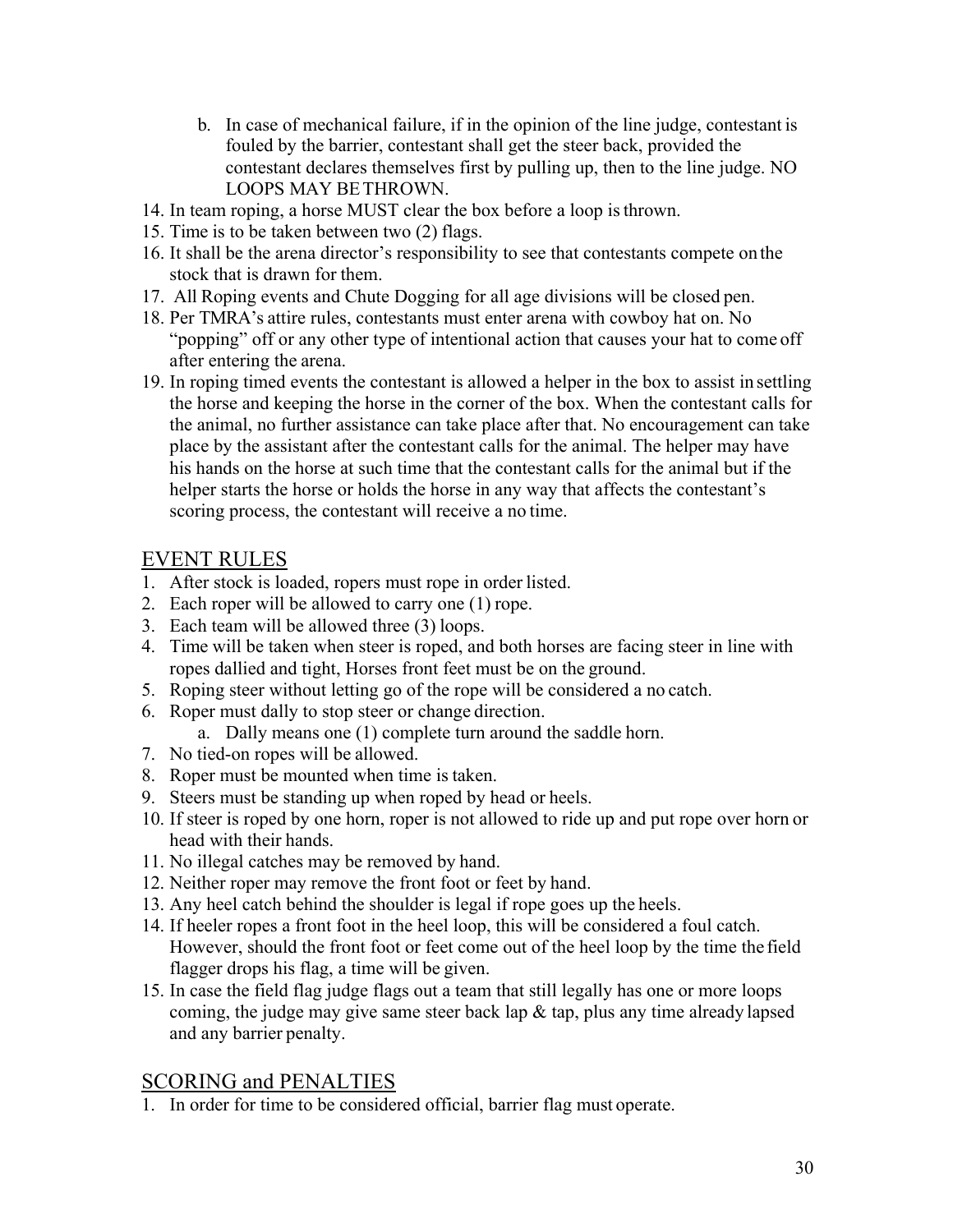- 2. Timed event Judge will not flag rider until a time is recorded.
- 3. Judge is to flag time, then flag contestant out if run is not legal.
- 4. There will be a 10 second penalty for breaking the barrier.
- 5. There will be three (3) legal head catches:
	- Both horns
	- Half a head
	- Around the neck
- 6. If Hondo passes over one (1) horn, and loops over the other, the catch is illegal.No time will be given.
- 7. If loop crosses itself in the head catch, it is illegal. No time will be given. This does not include heel catch.
- 8. The steer's entire body must be turned and moving forward in tow before the heel loop can be thrown. However, if steer stops it must only be in tow for the heel loop to be legal. Any heel loop thrown in the switch is considered a crossfire and is illegal and receives a no-time
- 9. One hind foot receives a five (5) second penalty.
- 10. Steers must not be handled roughly at any time, and ropers may be disqualified ifin the opinion of the field Judge, they have intentionally done so.
- 11. In the event a Team Roper is disqualified or injured, that team will be eliminated from the event.
- 12. If header accidentally jerks steer off his feet or steer trips or falls, Header must not drag steer over 8 feet before steer regains his feet or the team will receive no score.
- 13. If any part of the pusher breaks the plane of the chute gate before the steer releases the barrier, the team receives a no time.
- 14. A broken rope or dropped rope will be considered a no time.
- 15. The time shall be taken with two (2) timers at all rodeos.
- 16. A 5 second penalty will be added to the time when contestant's cowboy hat intentionally comes off.
- 17. A warning line shall be marked 75 feet from the end of the arena with a judge stationed at the line. Any contestant that runs a steer or calf past that line and does not deliver a loop or does not jump his steer will receive a 5 second penalty for that event if the animal continues on and runs into the arena fence. Should the same contestant receive a third 5 second penalty for this rule infraction during the current rodeo season, that infraction will result in a disqualification for that event and disqualification for any subsequent infractions for the remainder of the current rodeo season.

#### RE-RUNS

- 1. In any timed event, if an animal escapes from the arena, flag will be dropped and watches stopped, contestant will get animal back with lap  $\&$  tap start, and time already spent will be added to time used in qualifying plus any barrier penalties.
- 2. No re-run will be given due to faulty or broken equipment supplied by rider.
- 3. If a Judge sees he has made an error in flagging, he must declare a re-run before contestant leaves the arena.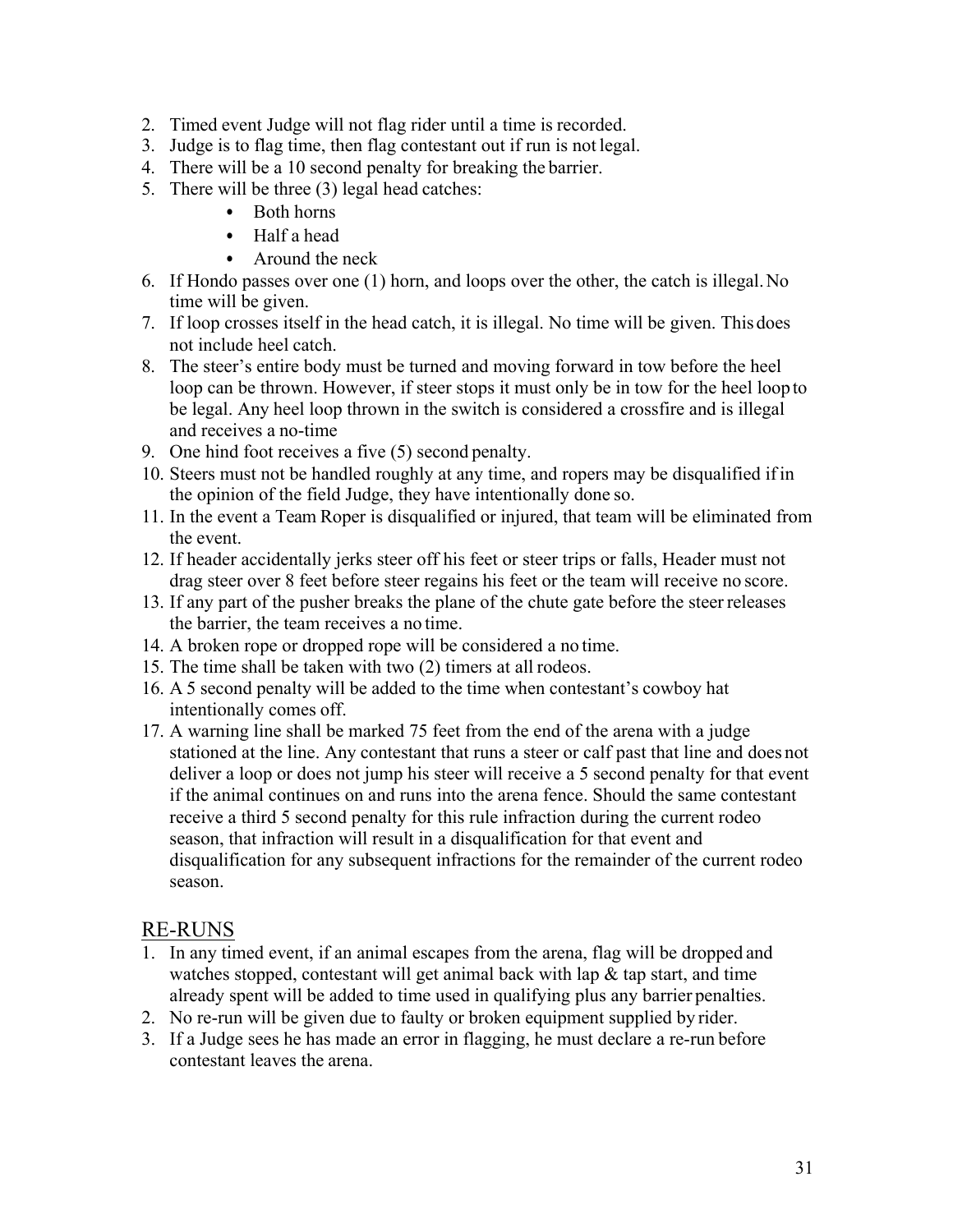- 4. When both digital clocks fail to work and no time was recorded from watches, contestant will be given a re-run at a time designated by the Judges and arena director, plus any penalties.
- 5. A steer must be re-run before it is used by another contestant.
- 6. If artificial horns are jerked off, contestant will receive re-run on same steer with no penalties other than barrier penalty.

# **STEER STOPPING**

#### GENERAL RULES

- 1. Contestants will be:
	- o Ages 12 15 (Jr. Division) boys only.
	- $\circ$  Ages 16 20 (Sr. Division) boys only.
- 2. There will be a 45 second time limit.
- 3. Roping box will be considered part of the arena during steer stopping events.
- 4. The score line will be the length of the roping box minus 8 feet.
- 5. Contestant must start from the header box.
- 6. Contestant has option for a hazer (adult or member 15 years or older)
- 7. Once the score line has been set in the timed events, it will not be changed in thatrun, nor may the length of the box be changed.
- 8. Lap and tap no barrier to be used. If Barrier Judge is used to flag the start he shall flag the animal when the animals' nose crosses the startingline.
- 9. It is always the decision of the barrier Judge whether the barrier is broken.
- 10. Should the barrier break at any point in other than the designated breaking point, the decision is up to the Barrier Judge. If contestant obviously beats the barrier, but the staples are pulled or barrier rope is broken and string unbroken, barrier Judge may assess 10-second penalty. Otherwise this will not be considered a broken barrier.
- 11. If automatic barrier fails to work, but time is recorded, contestant will get a time, and there will be no penalty for a broken barrier.
- 12. If automatic barrier fails to work and official time has not started, contestant will get stock back if stock is qualified on in the field, therefore entitling contestant to a re-run without penalties.
- 13. If automatic barrier fails to work, and stock is brought back, contestant must take that animal over at the end of that go.
- 14. If barrier equipment hangs on animal and contestant attempts on the animal, they accept the animal. If contestant pulls up, they will receive same animal back.
- 15. The animal belongs to the contestant when they call for it, regardless of what happens, with the following exceptions
- 16. In any timed events, if an animal escapes from the arena, the field judge will drop the flag and all watches must be stopped. Contestant will receive animal back with lap  $\&$ tap start. Time already accumulated will be added to the time to complete the qualifying run. If time is not recorded, the contestant will receive a penalty for any loop used.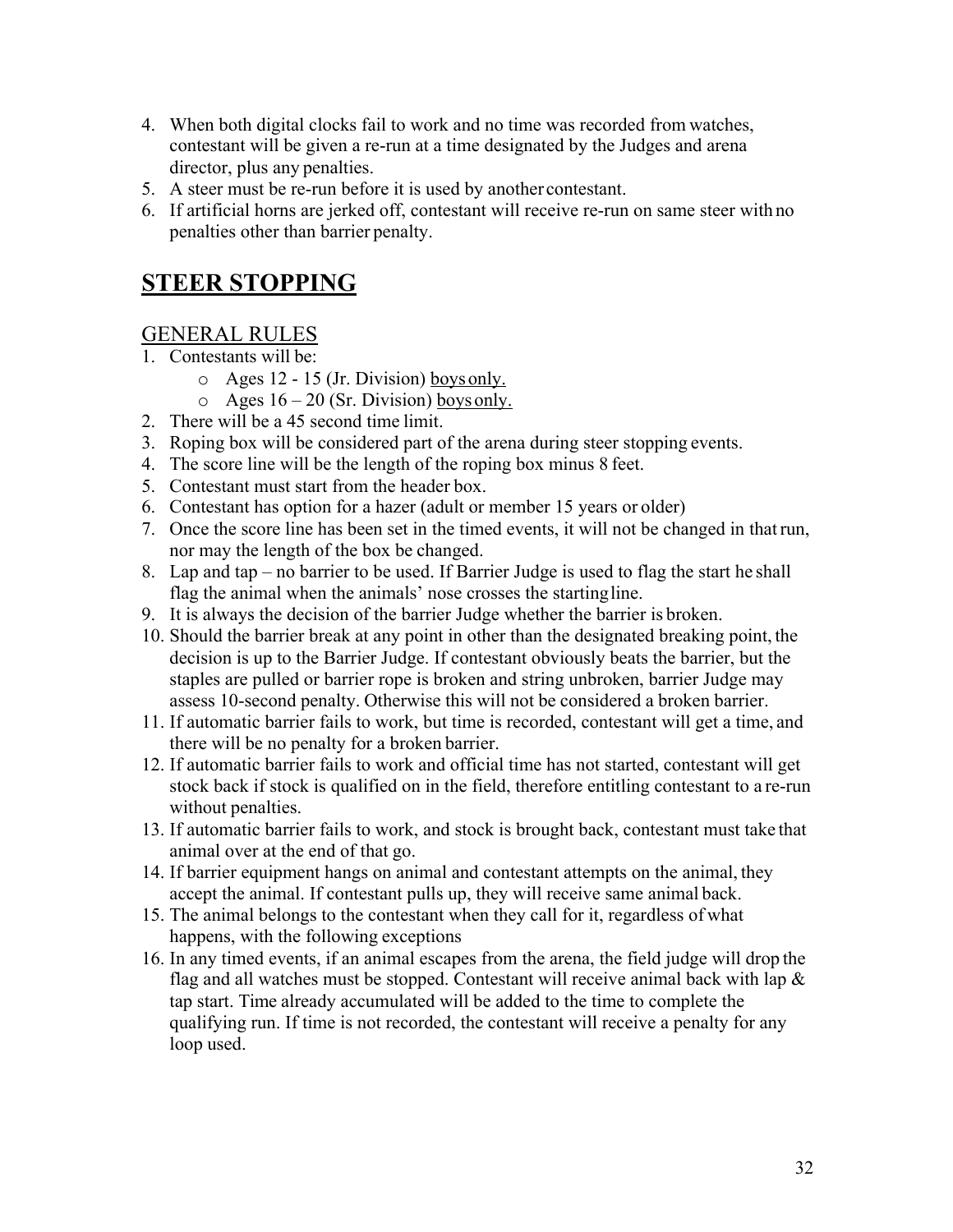- 17. In case of mechanical failure, if in the opinion of the line judge, contestant isfouled by the barrier; contestant shall get the animal back, provided the contestant declares himself or herself by pulling up.
- 18. In steer stopping, a horse MUST clear the box before a loop isthrown.
- 19. Time is to be taken between two (2) flags.
- 20. It shall be the arena director's responsibility to see that contestants compete on the stock that is assigned to them.
- 21. A mounted official pick-up man will be in the arena during theevent.
- 22. Per TMRA's attire rules, contestants must enter arena with cowboy hat on. No "popping" off or any other type of intentional action that causes your hat to come off after entering the arena.
- 23. In roping timed events the contestant is allowed a helper in the box to assist in settling the horse and keeping the horse in the corner of the box. When the contestant calls for the animal, no further assistance can take place after that. No encouragement can take place by the assistant after the contestant calls for the animal. The helper may have his hands on the horse at such time that the contestant calls for the animal but if the helper starts the horse or holds the horse in any way that affects the contestant's scoring process, the contestant will receive a no time.

#### EVENT RULES

- 1. The animal may be pushed out by contestant's assistant, (providing they are ready), If not, arena director will have a worker push the animal.
- 2. Rope must be released from roper's hand to be a legal catch.
- 3. Contestant may carry only one (1) rope. Contestant may throw (2) loops.
- 4. Roper must dally to stop steer or change direction.
	- Dally means one (1) complete turn around the saddle horn.
- 5. No tied-on ropes will be allowed.
- 6. Roper must be mounted when time is taken.
- 7. The animal must be standing up when roped and stopped.
- 8. There will be three (3) legal head catches:
	- Both horns
	- Half a head
	- Around the neck
- 9. If the animal is roped by one horn, roper is not allowed to ride up and put rope over horn or head with their hands.
- 10. No illegal catches may be removed by hand.
- 11. Time stops when the animal faces horse and rider and judge drops flag

#### SCORING PENALTIES

- 1. In order for time to be considered official, barrier flag must operate.
- 2. Timed event Judge will not flag rider until a time is recorded.
- 3. Judge is to flag time, then flag contestant out if run is not legal.
- 4. There will be a 10 second penalty for breaking the barrier.
- 5. If any part of the pusher breaks the plane of the chute gate, the animal release, or the barrier, the contestant will receive a no time.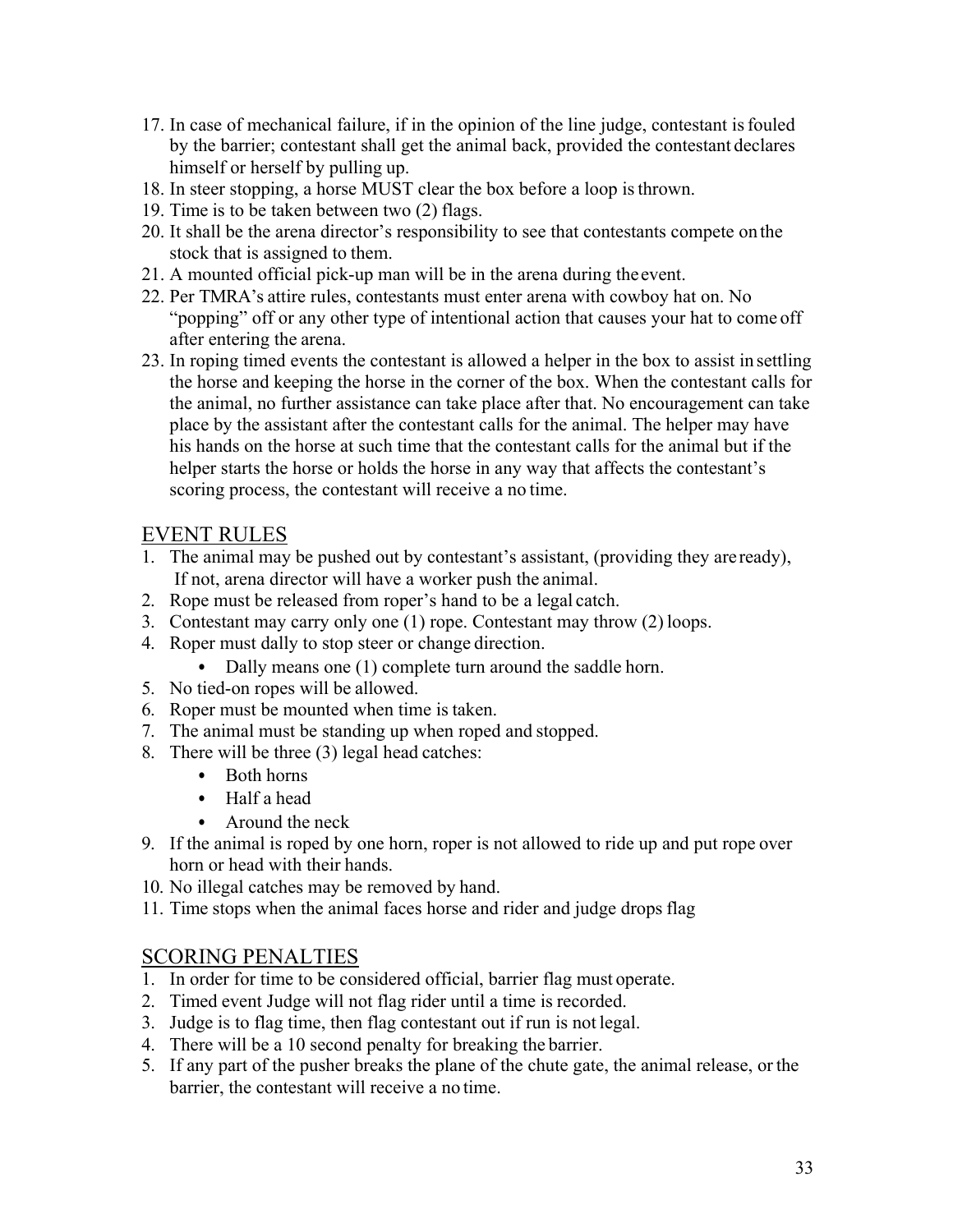- 6. If Hondo passes over one (1) horn, and loops over the other, the catch is illegal.No time will be given.
- 7. If loop crosses itself in the head catch, it is illegal. No time will be given.
- 8. The time shall be taken with two (2) timers at all rodeos.
- 9. A broken rope or dropped rope will be considered a no time.
- 10. A 5 second penalty will be added to the time when contestant's cowboy hat intentionally comes off.
- 11. A warning line shall be marked 75 feet from the end of the arena with a judge stationed at the line. Any contestant that runs a steer or calf past that line and does not deliver a loop or does not jump his steer will receive a 5 second penalty for that event if the animal continues on and runs into the arena fence. Should the same contestant receive a third 5 second penalty for this rule infraction during the current rodeo season, that infraction will result in a disqualification for that event and disqualification for any subsequent infractions for the remainder of the current rodeo season.

#### RE-RUNS

- 1. In any timed event, if an animal escapes from the arena, flag will be dropped and watches stopped, contestant will get animal back with lap  $\&$  tap start, and time already spent will be added to time used in qualifying plus any barrier penalties.
- 2. No re-run will be given due to faulty or broken equipment supplied by rider.
- 3. If a Judge sees he has made an error in flagging, he must declare a re-run before contestant leaves the arena.
- 4. When both digital clocks fail to work and no time was recorded from watches, contestant will be given a re-run at a time designated by the Judges and arena director, plus any penalties.

# **POLE BENDING**

#### GENERAL RULES

- 1. Contestants will be:
	- $\circ$  Ages 7 11 (Buckaroos).
	- $\circ$  Ages 12 15 (Jr. Division) girls only
	- $\circ$  Ages 16 20 (Sr. Division) girls only
- 2. There will be a 60 second time limit.
- 3. Contestants will be allowed reasonable time from the time they enter the arena gate until their time is started by the field flagger or electric eye.
- 4. No circling (360 degree turn or spinning) in the arena prior to the run, single pivot is allowed.
- 5. Starting lines will be subject to arena conditions.
- 6. There shall be a minimum of 75 feet allowed for stopping.
- 7. The starting line will be permanently marked for the entire go-round.
- 8. The horses' nose will start the timing as it crosses the startingline.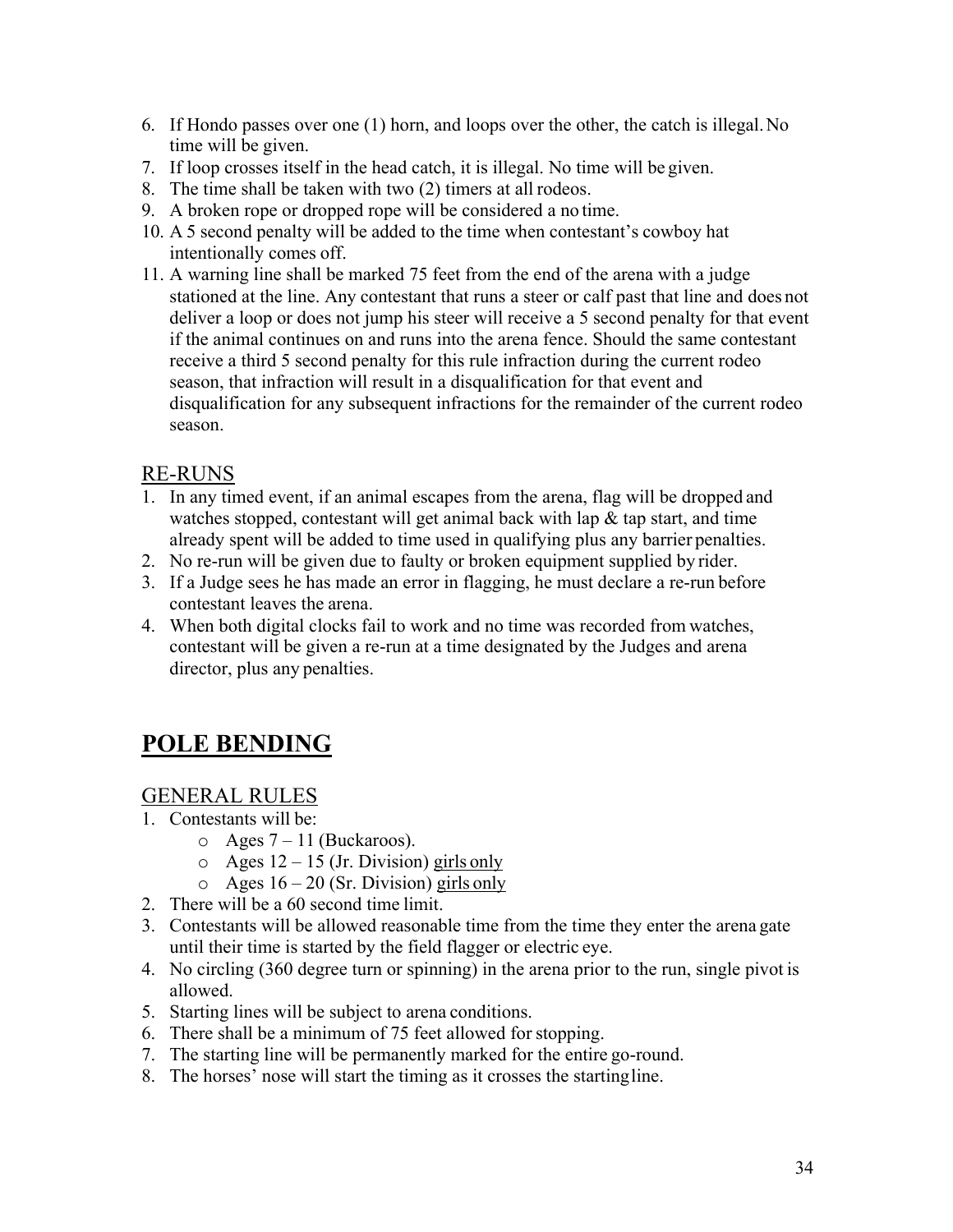- 9. During the event, the arena will be drug at regular intervals to be determined by the event director or officials.
- 10. The arena gate must be closed immediately after the contestant enters and kept closed until the pattern is completed and the horse is under control.
- 11. Per TMRA's attire rules, contestants must enter arena with cowboy hat on. No "popping" off or any other type of intentional action that causes your hat to come off after entering the arena.
- 12. The starting line will be a minimum of 75 feet in width.
- 13. In the event two sets of poles are being utilized, we will alternate sides after each run. While facing the arena from the entry gate, riders with odd number entries (1,3,5, etc) will run the left set of poles, riders with even number entries  $(2, 4, 6, etc)$  will run the right set of poles. In the event we have a no run on either side, the next rider will continue to ride the set of poles designated by original entry number.

#### EVENT RULES

- 1. The pole-bending event is to be run around 6 poles.
	- a. No Flags may be used on the poles.
	- b. Poles must be in a straight line.
	- 2. The distance from the starting line to the first pole shall be 21 feet and each one after.
	- 3. End pole must be at least 20 feet from the arena fence.
	- 4. Pole shall be set on top of the ground, 6 feet in height, and with no base largerthan 14 inches or less than 12 inches in diameter.
	- 5. A rider may start either on the right or the left of the first pole and then must runthe remainder of the pattern accordingly.
	- 6. Touching of the poles is permitted by horse or rider.

#### SCORING AND PENALTIES

- 1. Timed event Judge will not flag contestant out until time is recorded.
- 2. Judge is to flag time, then flag contestant out if run is not legal.
- 3. Knocking over a pole is a 5 second penalty per pole.
- 4. Not following the pattern will receive a no time.
	- a. A broken pattern shall be defined as breaking forward motion to retracetracks to finish pattern and/or passing the plane of a pole on the off side. EXAMPLE; should a contestant run by a pole and have to back up or turn around and retrace their tracks, this would be considered a broken pattern. If utilizing two sets of poles during the event and the rider runs pattern on the wrong set of poles, this would also constitute a no time penalty by the judge.
- 5. Judge will determine legitimate problem for re-start time.
- 6. If horse, rider or their equipment re-crosses starting line at any time before the pattern is completed, pattern will be considered broken and run will receive a no time.
- 7. If contestant's horse breaks time plane, by backing through before starting thepattern, time will be considered started.
- 8. When the electric eye fails to work for one or more contestants during a performance, the manual backup time will be used for those missed. The electric eye controlled time will remain unaltered.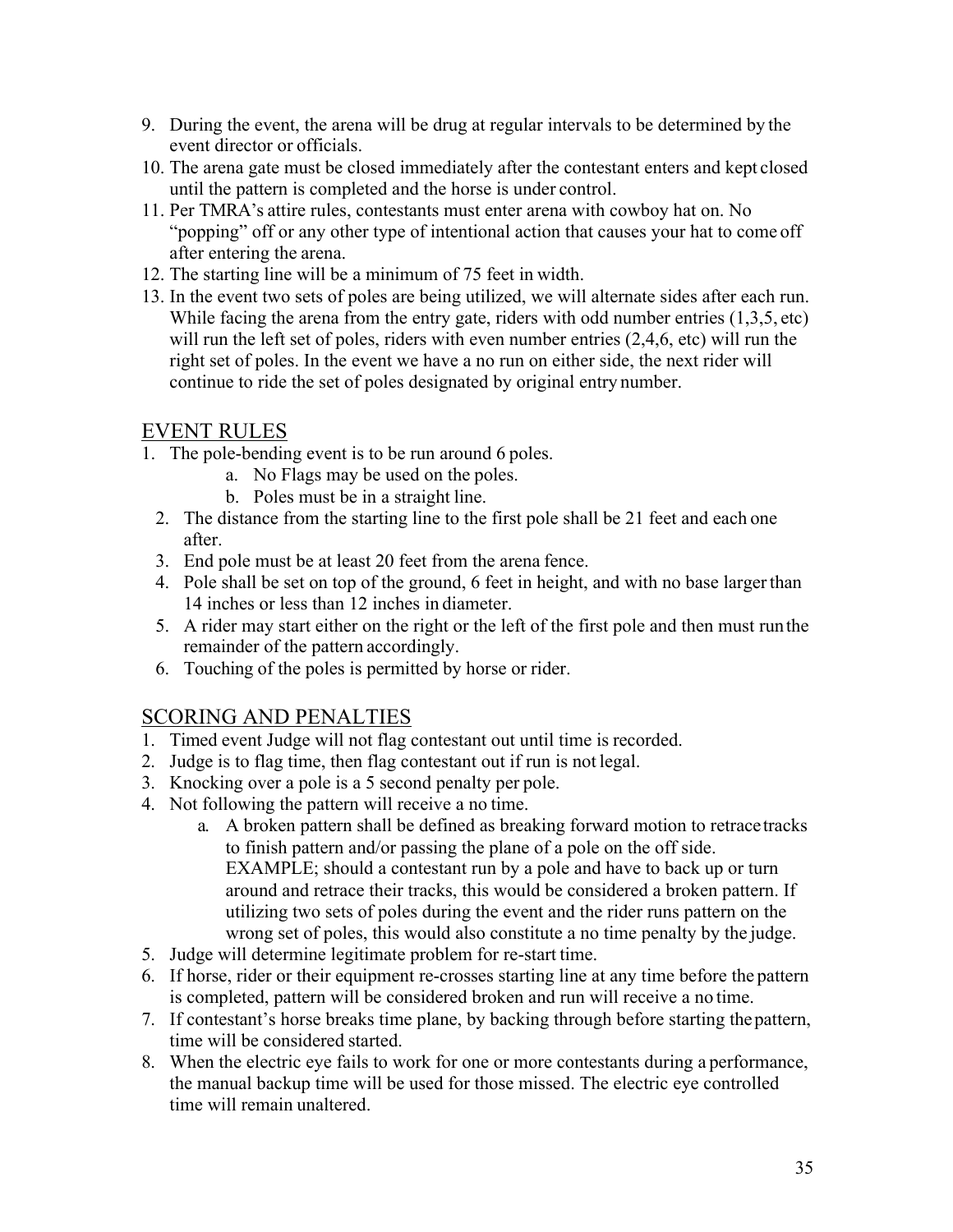9. A 5 second penalty will be added to the time when contestant's cowboy hat intentionally comes off.

#### RE-RUNS

- 1. No re-run will be given due to faulty or broken equipment supplied by rider.
- 2. The battery digital clock will be the first backup time and the digital hand-held watches to be second backup time. When both digital clocks fail to work and no time was recorded from watches, contestant will be given a re-run at a time designated by the Judges and arena director, plus any penalties.

# **CLOVERLEAF BARREL RACING**

# GENERAL RULES

- 1. Contestants will be:
	- a. Ages  $7 11$  (Buckaroos).
	- b. Ages  $12 15$  (Jr. Division) girls only
	- c. Ages  $16 20$  (Sr. Division) girls only
- 2. There will be a 45 second time limit.
- 3. Contestants will be allowed reasonable time from the time they enter the arena gate until their time is started by the field flagger or electric eye.
- 4. Starting lines will be subject to arena conditions
- 5. There shall be a minimum of 75 feet allowed for stopping.
- 6. The barrel spots and starting line will be permanently marked for the rodeo.
- 7. The horse, rider or equipment will start the timing as it crosses the plane ofthe starting line.
- 8. No circling (360 degree turn or spinning) in the arena prior to the run, single pivot is allowed.
- 9. Per TMRA's attire rules, contestants must enter arena with cowboy hat on. No "popping" off or any other type of intentional action that causes your hat to come off after entering the arena.
- 10. During the barrel racing events, the arena will be drug at regular intervals to be determined by the event director or officials.
- 11. The arena gate must be closed immediately after the contestant enters and kept closed until the pattern is completed and the horse is under control.
- 12. The starting line will be a minimum of 75 feet in width.

#### EVENT RULES

- 1. The Cloverleaf pattern is the only approved pattern in this event.
- 2. The contestant may start on either the right or left barrel.
	- $\circ$  When starting on the right barrel there will be 1 right & 2 left turns around the barrels.
	- $\circ$  When starting on the left barrel there will be 1 left & 2 right turns on around the barrels.
- 3. Touching the barrel is permitted by the horse or the contestant.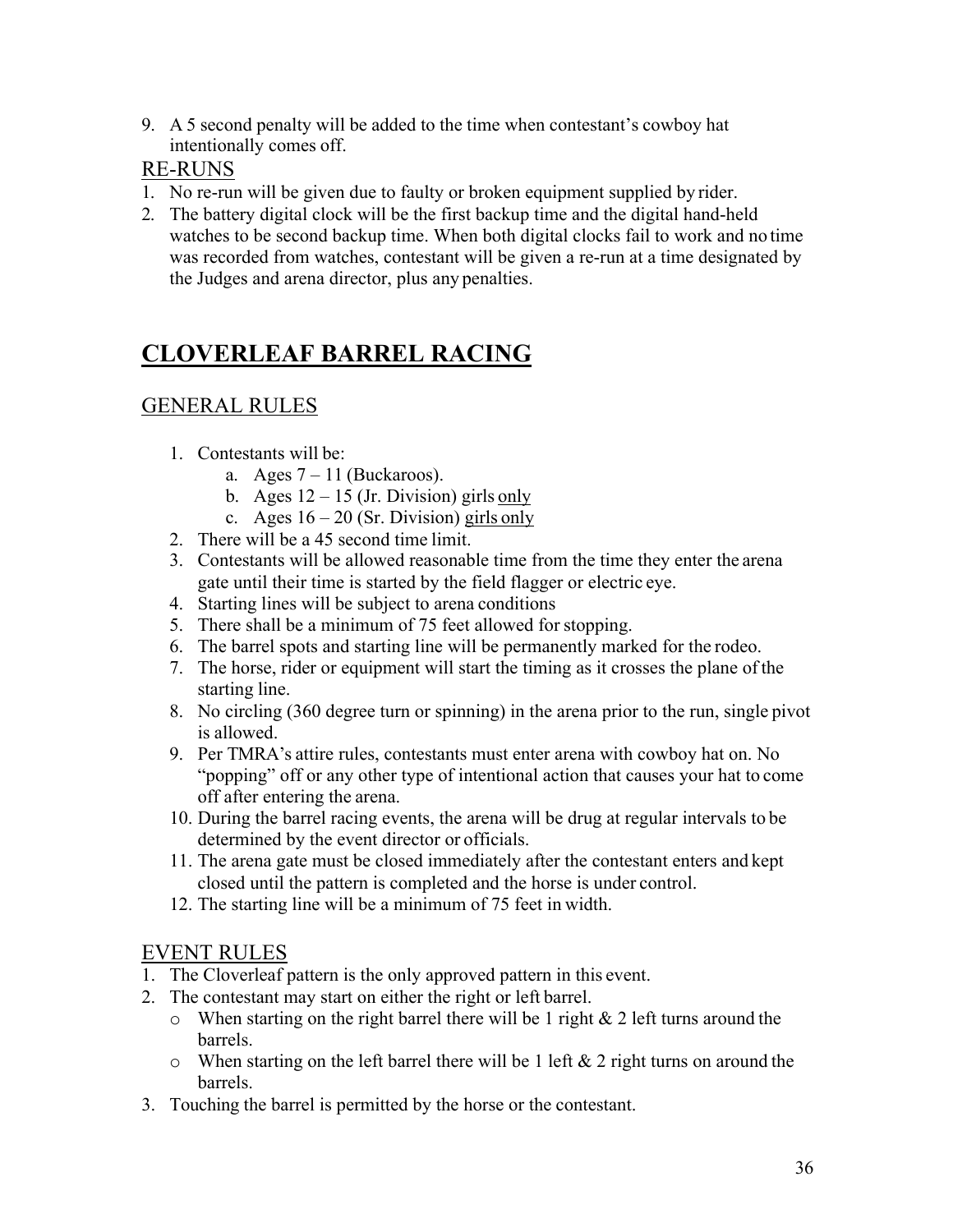- 4. The front two barrels shall be 60 feet from the starting line.
- 5. The barrels must be 20 feet or more from the arena fence.
- 6. The maximum distance between the two front barrels shall be 90 feet, arena conditions permitting.
- 7. The maximum distance between the two front barrels and the back barrel shall be 105 feet, arena conditions permitting.

### SCORING AND PENALTIES

- 2. Timed event Judge will not flag contestant out until time is recorded.
- 3. Judge is to flag time, then flag contestant out if run is not legal.
- 4. Knocking over a barrel is a 5 second penalty per barrel. Should barrel be knocked over and it sets up on opposite end, the 5-second penalty will be assessed.
- 5. Not following the pattern will receive a no time.
	- a. A broken pattern shall be defined as breaking forward motion to retracetracks to finish pattern and/or passing the plane of a barrel on the off side. EXAMPLE; should a contestant run by a barrel and have to back up or turn around and retrace their tracks, this would be considered a broken pattern.
- 6. Judge will determine legitimate problem for re-start time.
- 7. If horse, rider or their equipment re-crosses starting line at any time before the pattern is completed, pattern will be considered broken and run will receive a no time.
- 8. If contestant's horse breaks time light, by backing through before starting thepattern, time will be considered started.
- 9. When the electric eye fails to work for one or more contestants during a performance, the manual backup time will be used for those missed. The electric eye controlled time will remain unaltered.
- 10. A 5 second penalty will be added to the time when contestant's cowboy hat intentionally comes off.

#### RE-RUNS

- 1. No re-run will be given due to faulty or broken equipment supplied by rider.
- 2. The battery digital clock will be the first backup time and the digital hand-held watches to be second backup time. When both digital clocks fail to work and no time was recorded from watches, contestant will be given a re-run at a time designated by the Judges and arena director, plus any penalties.

#### 3.

# CLOVERLEAF BARREL LAYOUT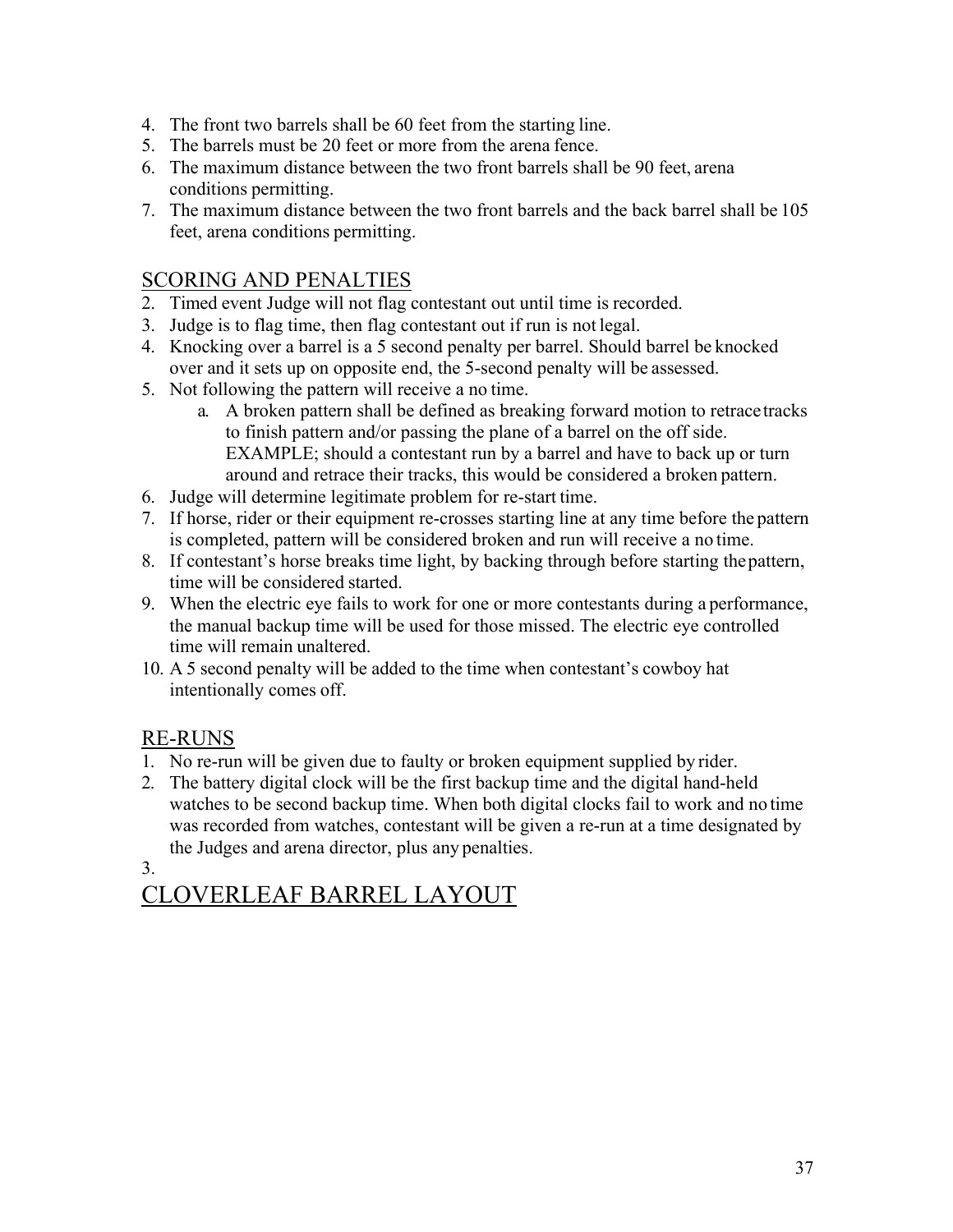

# GENERAL RULES

- 1. Contestants will be:
	- $\circ$  Ages 7 11 (Buckaroos).
	- $\circ$  Ages 12 15 (Jr. Division)
	- $\circ$  Ages 16 20 (Sr. Division)
- 2. There will be a 60 second time limit.
- 3. No circling (360 degree turn or spinning) in the arena prior to the run, single pivot is allowed.
- 4. The barrel spots and starting line will be permanently marked for the rodeo.
- 5. The horse's nose will start the timing as it crosses the startingline.
- 6. The arena gate must be closed immediately after the contestant enters and kept closed until the pattern is completed and the horse is under control.
- 7. There shall be a minimum of 75 feet allowed for stopping.
- 8. Per TMRA's attire rules, contestants must enter arena with cowboy hat on. No "popping" off or any other type of intentional action that causes your hat to come off after entering the arena.
- 9. The starting line will be a minimum of 75 feet in width.

#### EVENT RULES

The Birangle Flag Racing event is to be ran around 2 barrels, with buckets of #20 dry sand,  $\frac{3}{4}$  full, on top of each barrel.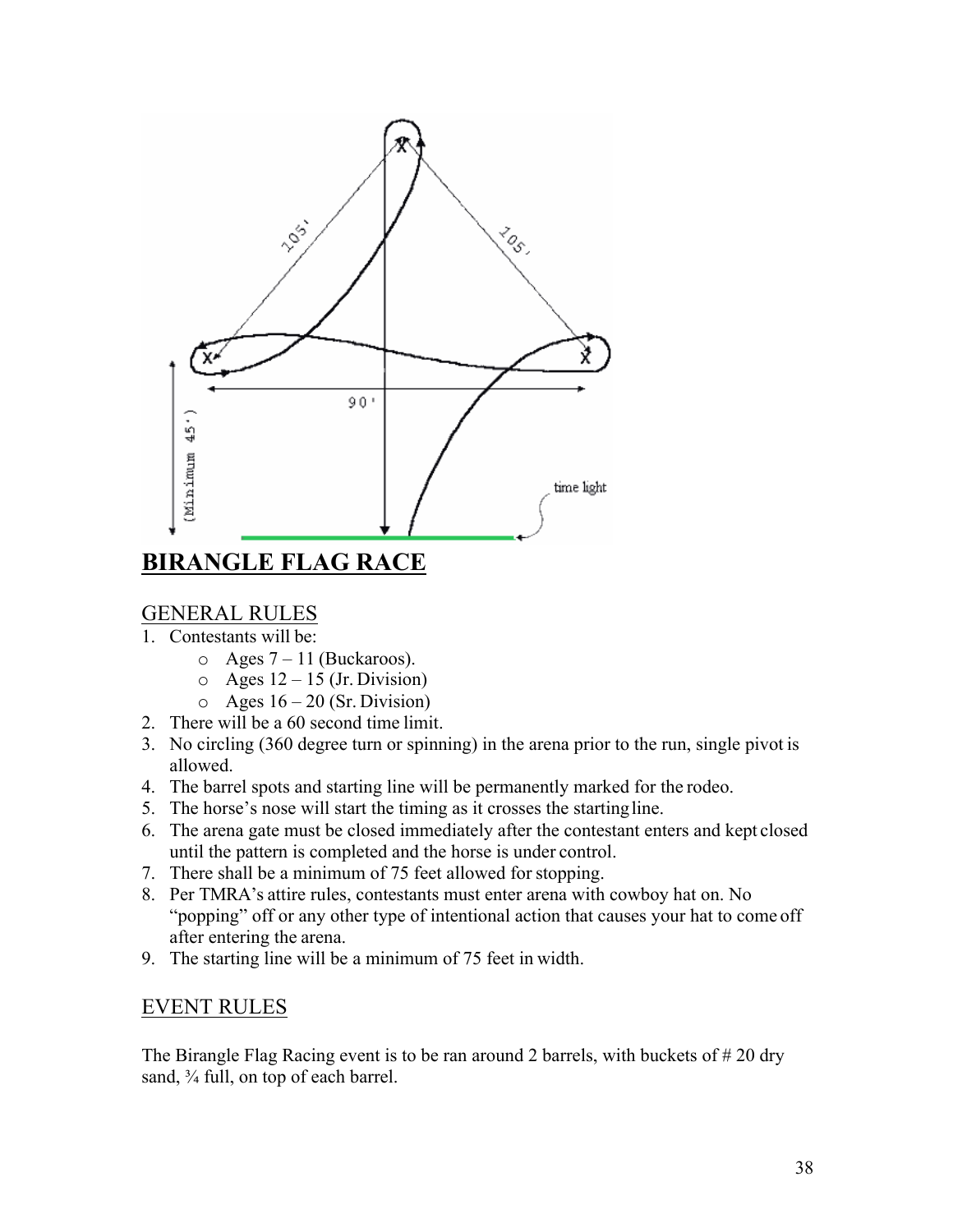- 1. Contestant must cross start/finish line with flag in hand; deposit flag in first bucket, retrieve flag from second bucket and race to start/finish line with the flag in hand.
- 2. The contestant must carry the flag in his/her hand.
- 3. A rider may start either on the left or the right barrel then must run the remainderof the pattern accordingly.
- 4. Touching of the barrels and bucket is permitted by horse or rider.
- 5. The distance from the starting line to the barrels shall be 100 feet.
- 6. The distance between the two barrels shall be 40 to 90 feet apart, arena conditions permitting.
- 7. The barrels must be 20 feet or more from the arena fence.

### SCORING AND PENALTIES

- 1. Timed event Judge will not flag contestant out until time is recorded.
- 2. Judge is to flag time, then flag contestant out if run is not legal.
- 3. Knocking over a barrel or bucket will receive a no time.
- 4. A dropped flag, either from the contestant's hand or from a bucket or a missed bucket will receive a no time.
- 5. Not having the flag in contestant hand at the finish line will receive a no time.
- 6. Using the flag as a whip on the contestant's horse will receive a notime.
- 7. Not following the standard birangle pattern, or not completing pattern, will receive a no time.
	- 8. The only penalty associated with the loss of forward motion will be the increased time covering the course. Contestants will not be penalized for loss of forward motion (OK to circle barrel, as long as direction is not reversed).
- 9. Judge will determine legitimate problem for re-start time.
- 10. If horse, rider or their equipment re-crosses starting line at any time before the pattern is completed, pattern will be considered broken and run will receive a no time.
- 11. If contestants horse breaks time light by backing through before starting the pattern is completed, the pattern will be considered broken and run will receive a no-time.
- 12. When the electric eye fails to work for one or more contestants during a performance, the manual backup time will be used for those missed. The electric eye controlled time will remain unaltered.
- 13. A 5 second penalty will be added to the time when contestant's cowboy hat intentionally comes off.

# RE-RUNS

- 1. No re-run will be given due to faulty or broken equipment supplied by rider.
- 2. The battery digital clock will be the first backup time and the digital hand-held watches shall be second backup time. When both digital clocks fail to work and no time was recorded from watches, contestant will be given a re-run at a time designated by the Judges and arena director, plus any penalties.

Birangle Pattern – 2 Right Turns or 2 Left Turns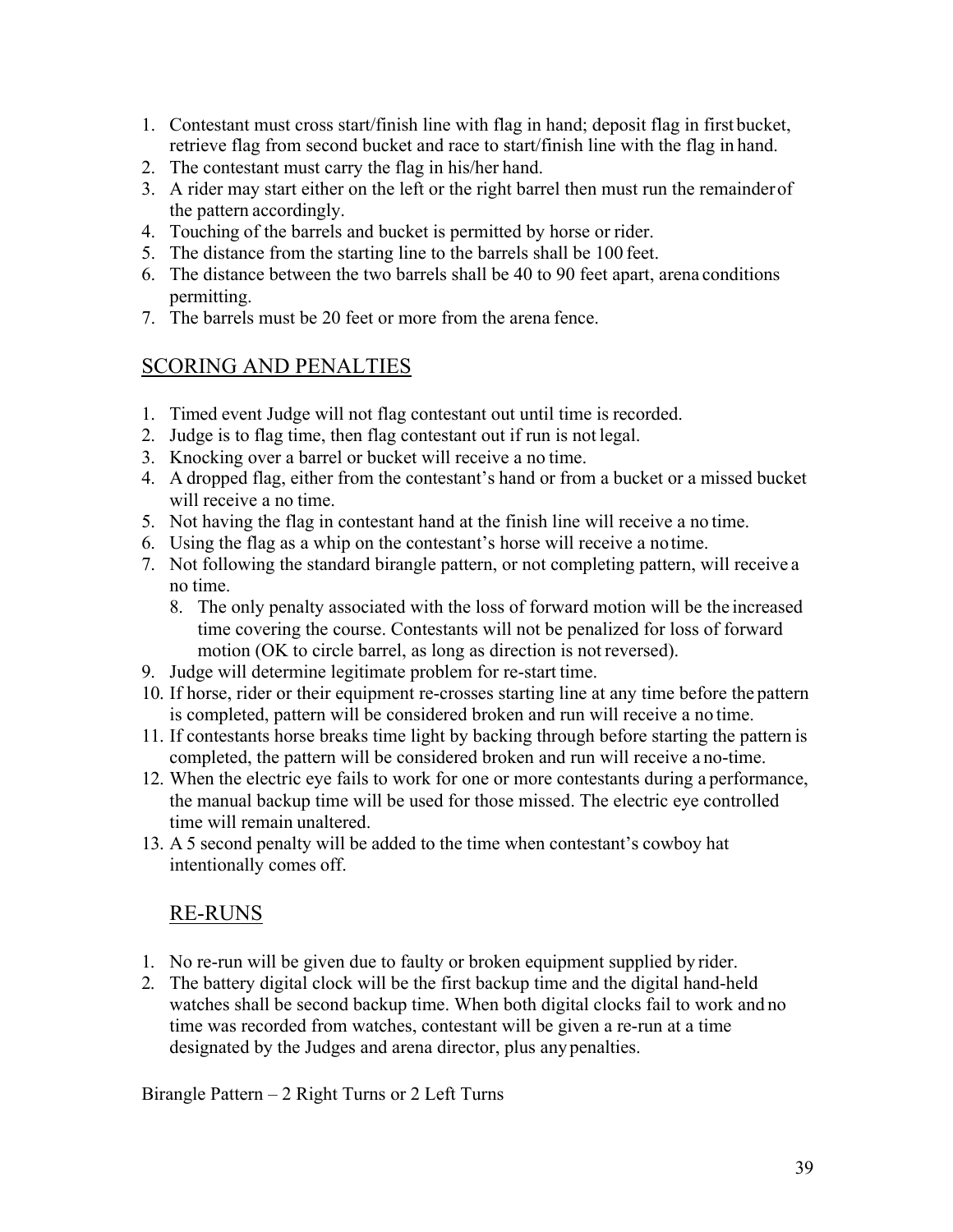

#### RULES

- 1. Contestant will be:
	- $\circ$  Ages 12 15 (Jr. Division) boys only.
	- $\circ$  Ages 16 20 (Sr. Division) boys only.
- 2. There will be a 45 second time limit.
- 3. All animals used in the draw will be changed after 5 runs.
- 4. If two animals are to be tied simultaneously during the event, animals to be tied,right and left, right and left (this will be posted on the stock draw)
- 5. Goats may be used in place of calves due to inability to get proper weight animals.
- 6. Calf collars must the same size and snug, ropes must be the same length.
- 7. Stake should be completely under ground so no part is visible above ground.
- 8. The stake and the starting line will be permanently marked for the entire rodeo.
- 9. Starting line in calf tying will be subject to ground rules and arena condition.
- 10. Flagman is to stand in identical place each performance.
- 11. Animal handlers must stand directly behind the calf. Judges and directors will position themselves so they are able to have a clear view of the animal, rope, and horse.
- 12. Qualified persons other than calf tying contestants will be used as handlers.
- 13. The arena gate must be closed immediately after the contestant enters and kept closed until the pattern is completed and the horse is under control.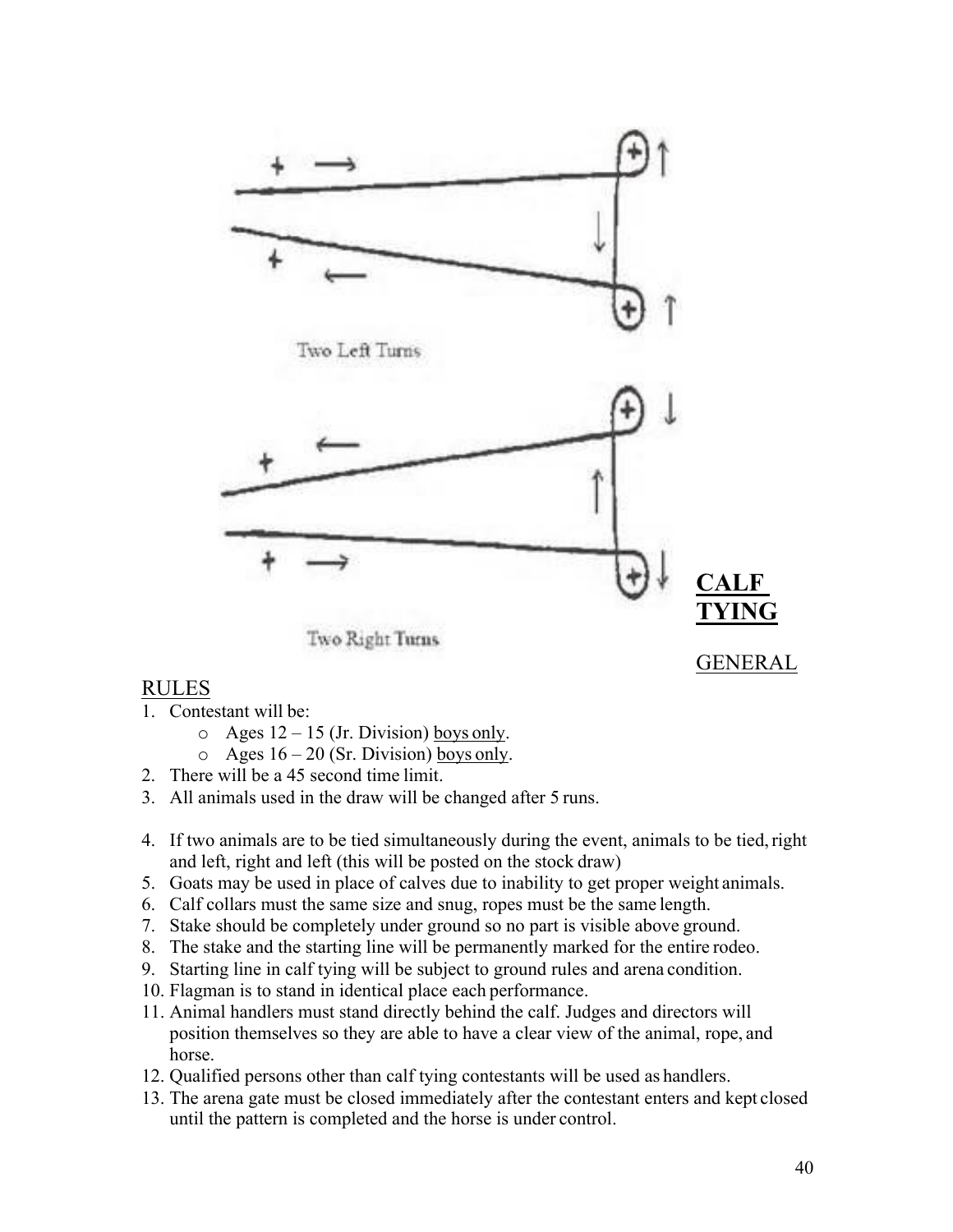- 14. Time is to be taken between two (2) flags.
- 15. The starting line will be a minimum of 75 feet in width.
- 16. Per TMRA's attire rules, contestants must enter arena with cowboy hat on. No "popping" off or any other type of intentional action that causes your hat to come off after entering the arena.

#### EVENT RULES

- 1. Time to start when horses' nose crosses the startingline.
- 2. The contestant must be mounted on a horse and must ride from the starting line to the animal, dismount from horse throw the animal by hand and tie the animal.
- 3. The animal will be tied to a stake with the rope 10 feet in length.
- 4. Stake shall be 100 feet from the starting line.
- 5. If the animal is down when roper reaches it, the animal must be stood up on at least 3 legs and the animal must be re-thrown. (The animal must be elevated high enough that it has the opportunity to regain its feet.)
- 6. If the animal falls and contestants hand is on the animal when it falls, it shall be considered thrown.
- 7. Contestant must cross and tie at least three legs.
- 8. To be a legal tie, there will be one (1) or more wraps, a half hitch, a hooey or knot.
- 9. Time will stop when he signals the completion of the tie.
- 10. The contestant must move back three (3) feet from the animal before the judge will start the six (6) seconds time limit on the tie.
- 11. If contestant gets rope that is holding the animal wrapped around his leg, he may ask judge if he can remove it. After getting permission from judge he may remove the rope and move back 3 feet then the 6-second time limit will start.
- 12. Only contestant is allowed to touch or retrieve their horse until time isstopped.
- 13. If the contestant's horse crosses over the rope or calf or if the horse comes incontact with the calf or rope prior to the contestant signaling for a time, a ten second penalty will be assessed.

#### SCORING AND PENALTIES

- 1. Timed event Judge will not flag rider until a time is recorded.
- 2. Judge is to flag time, then flag contestant out if run is not legal.
- 3. The field Judge will pass on the tie and if it is not secure for the 6 seconds, the contestant will receive a no time.
- 4. Contestant will receive a no time for touching the animal or tie string aftersignaling he is finished. If utilizing two calves during the event and the rider runs pattern on the wrong calves, this would also constitute a no time penalty by the judge.
- 5. If the animal should break free because of fault of the horse, it will be a no time.
- 6. The time shall be taken with two (2) timers at all rodeos.
- 7. A 5 second penalty will be added to the time when contestant's cowboy hat intentionally comes off.

#### RE-RUNS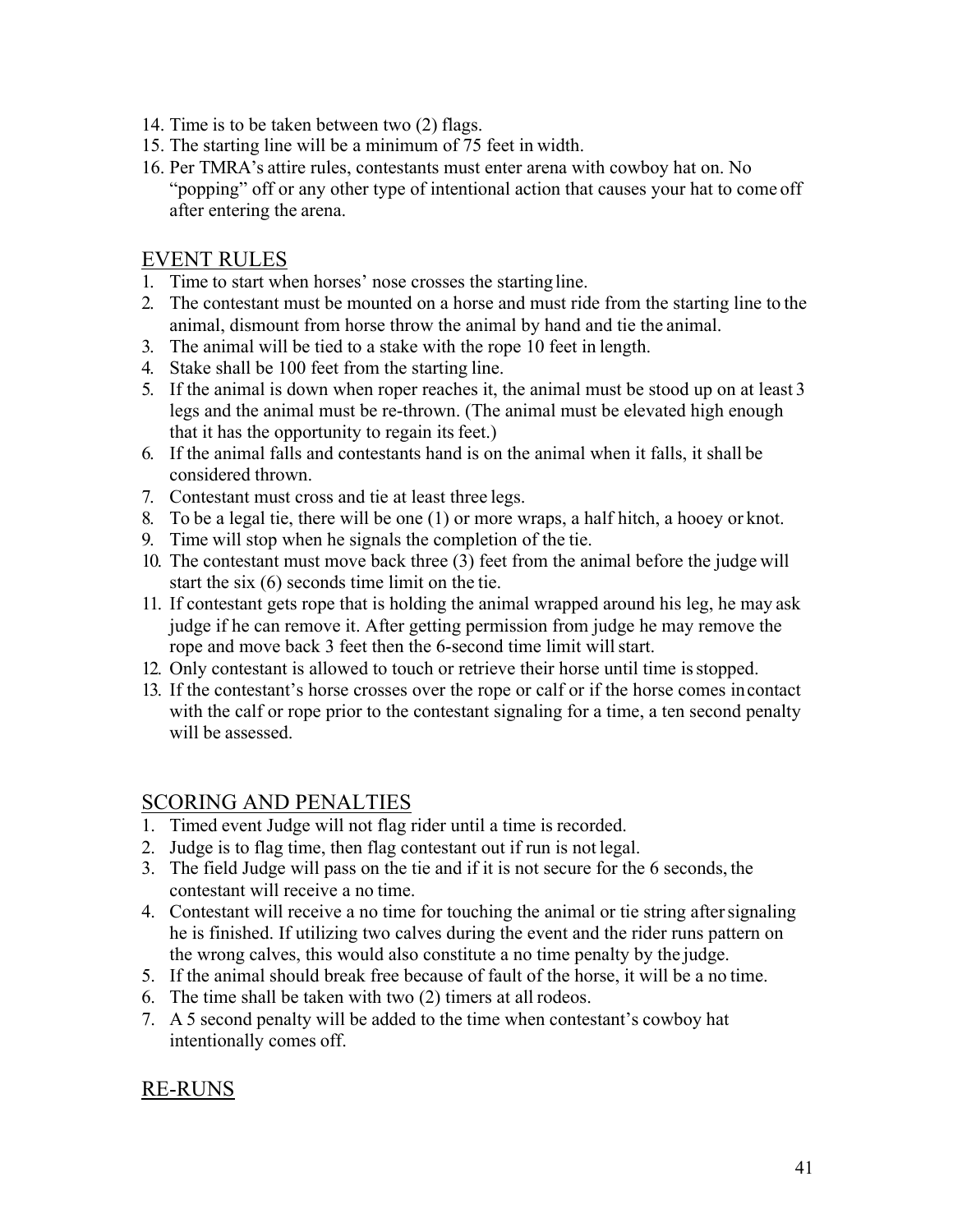- 1. If the animal breaks free it will be up to the Judges whether he will get a re-run.
- 2. No re-run will be given due to faulty or broken equipment supplied by rider.
- 3. If a Judge sees he has made an error in flagging, he must declare a re-run before contestant leaves the arena.
- 4. When both digital clocks fail to work and no time was recorded from watches, contestant will be given a re-run at a time designated by the Judges and arena director, plus any penalties.

# **GOAT TYING**

#### GENERAL RULES

- 1. Contestants will be:
	- o Ages 7 11 (Buckaroos)
	- o Ages 12 15 (Jr. Division) girls only.
	- o Ages 16 20 (Sr. Division) girls only.
- 2. There will be a 45 second time limit.
- 3. If contestant turns out, goat scheduled for that run must be tied.
- 4. All goats used in the draw will be changed after 5 runs.
- 5. If two goats are to be tied simultaneously during the event, goats to be tied, right and left, right and left.
- 6. Goat collars must the same size and snug, ropes must be the same length.
- 7. Stake should be completely under ground so no part is visible above ground.
- 8. The stake and the starting line will be permanently marked for the entire rodeo.
- 9. Starting line in Goat-tying will be subject to ground rules and arena condition.
- 10. Flagman is to stand in identical place each performance.
- 11. Goat handlers must stand directly behind the goat. Judges and directors will position themselves so they are able to have a clear view of the goat, rope, and horse.
- 12. Qualified persons other than goat tying contestants will be used as handlers.
- 13. The arena gate must be closed immediately after the contestant enters and kept closed until the pattern is completed and the horse is under control.
- 14. Time is to be taken between two (2) flags.
- 15. Per TMRA's attire rules, contestants must enter arena with cowboy hat on. No "popping" off or any other type of intentional action that causes your hat to come off after entering the arena.
- 16. The starting line will be a minimum of 75 feet in width.

#### EVENT RULES

- 1. Time to start when horses' nose crosses the startingline.
- 2. The contestant must be mounted on a horse and must ride from the starting line to the goat, dismount from horse, throw goat by hand and tie goat.
- 3. Goat will be tied to a stake with the rope 10 feet in length
- 4. Stake shall be 100 feet from the starting line.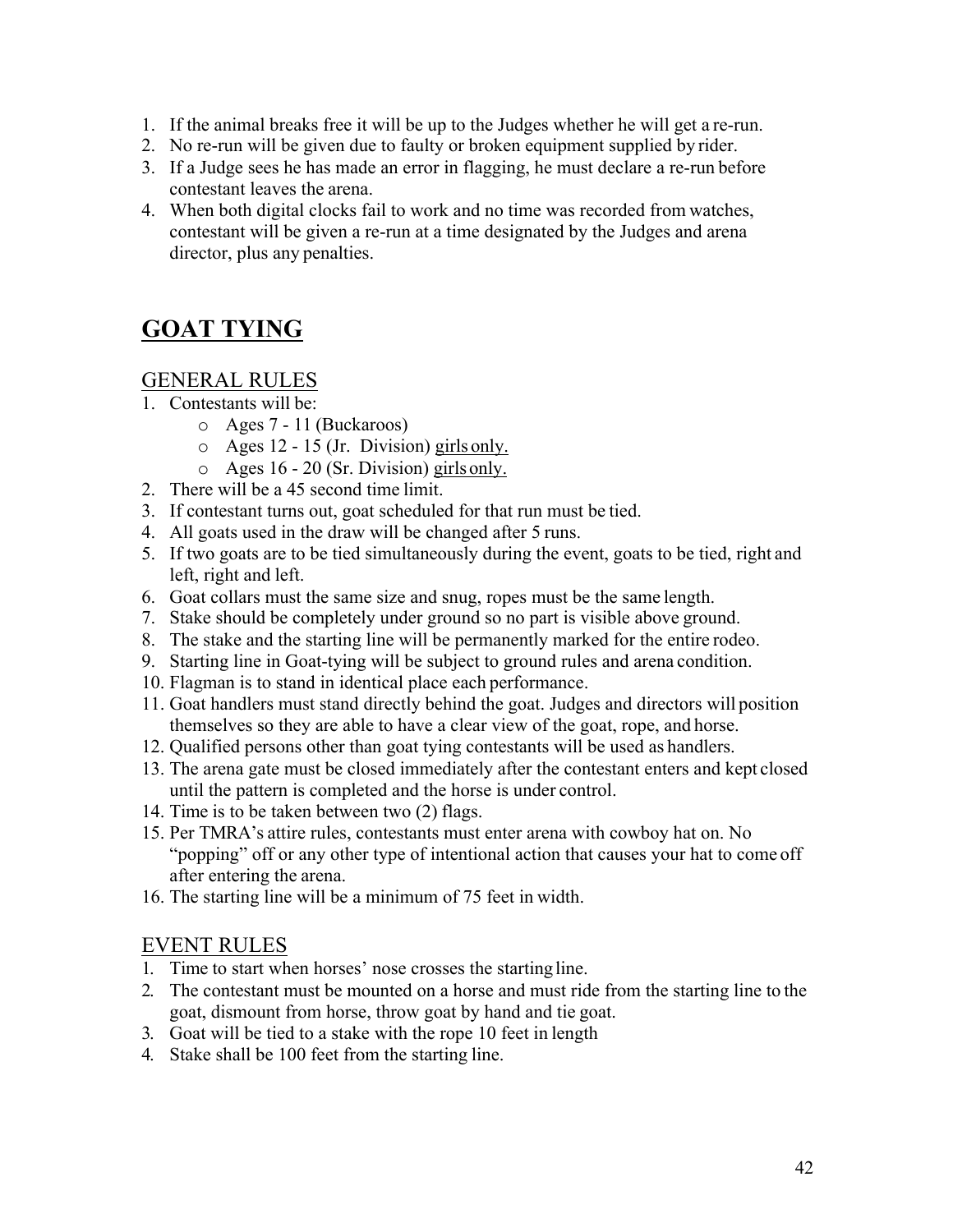- 5. If goat is down when contestant reaches it, goat must be stood up on at least 3 legs and goat must be re-thrown. (Goat must be elevated high enough that it has the opportunity to regain its feet.)
- 6. If goat falls and contestants hand is on the goat when it falls, it shall be considered thrown.
- 7. Contestant must cross and tie at least three legs together with a goatstring.
- 8. To be a legal tie, there will be one (1) or more wraps, a half hitch, a hooey or knot.
- 9. Time will stop when contestant signals the completion of the tie.
- 10. The contestant must move back three (3) feet from the goat before the judge willstart the six (6) seconds time limit on the tie.
- 11. If contestant gets rope that is holding goat wrapped around her leg, she may ask judge if she can remove it. After getting permission from judge she may remove the rope and move back 3 feet then the 6-second time limit will start.
- 12. Only contestant is allowed to touch or retrieve their horse until time isstopped.
- 13. If the contestant's horse crosses over the rope or goat or if the horse comes incontact with the goat or rope prior to the contestant signaling for a time, a ten second penalty will be assessed.

### SCORING AND PENALTIES

- 1. Timed event Judge will not flag rider until a time is recorded.
- 2. Judge is to flag time, then flag contestant out if run is not legal.
- 3. The field Judge will pass on the tie and if it is not secure for the 6 seconds, the contestant will receive a no time.
- 4. Contestant will receive a no time for touching the goat or tie string after signaling she is finished. If utilizing two goats during the event and the rider runs pattern on the wrong goat, this would also constitute a no time penalty by the judge.
- 5. If the goat should break free because of fault of the horse, it will be a no time.
- 6. The time shall be taken with two (2) timers at all rodeos.
- 7. A 5 second penalty will be added to the time when contestant's cowboy hat intentionally comes off.

#### RE-RUNS

- 1. If goat breaks free it will be up to the Judges whether the contestant will get a re-run.
- 2. No re-run will be given due to faulty or broken equipment supplied by rider.
- 3. If a Judge sees he has made an error in flagging, he must declare a re-run before contestant leaves the arena.
- 4. When both digital clocks fail to work and no time was recorded from watches, contestant will be given a re-run at a time designated by the Judges and arena director, plus any penalties.

# **AMENDMENTS**

These BY-LAWS may be amended at any annual meeting by two thirds (2/3) vote of the TMRA Board of Directors and members, present at which meeting a duly constituted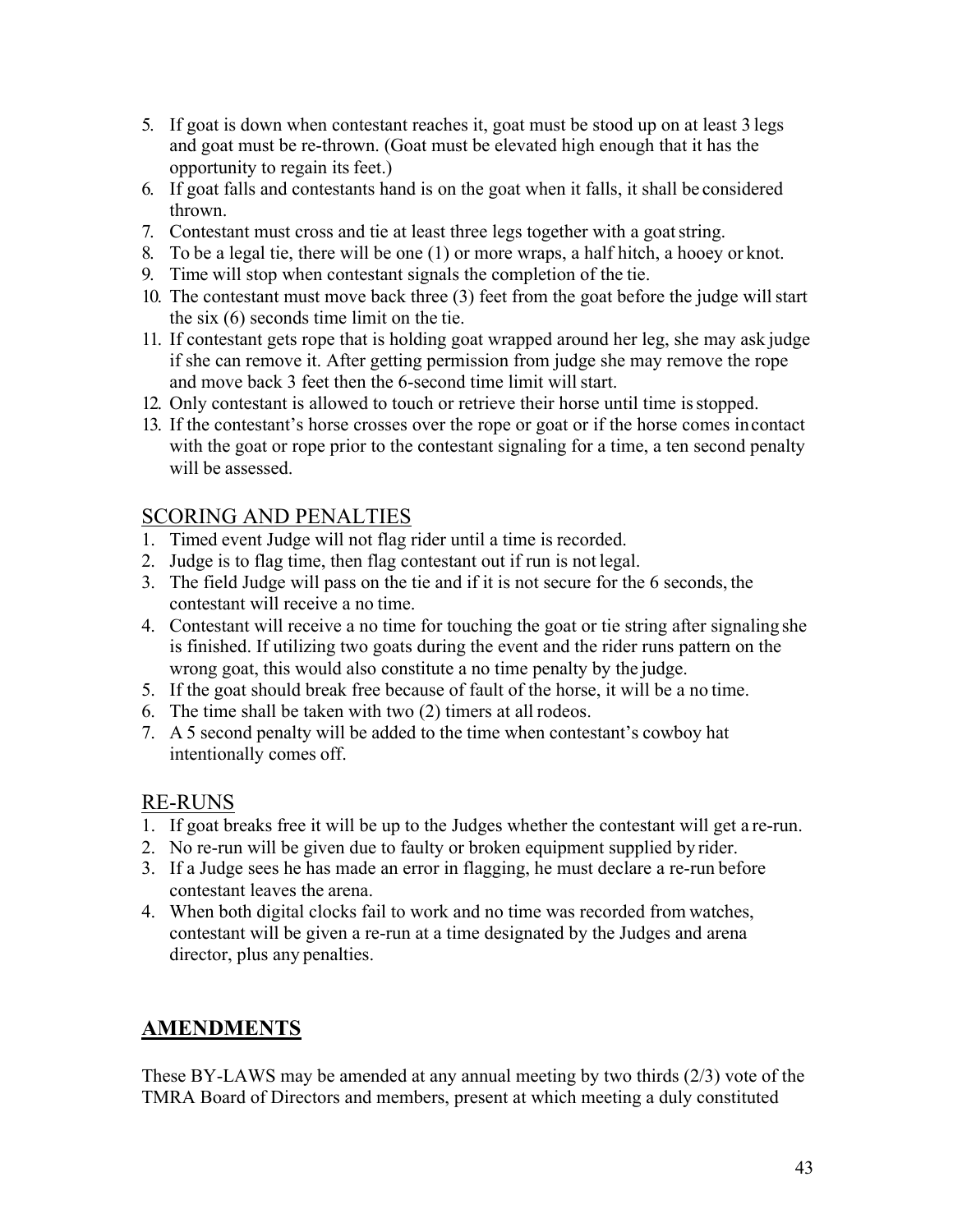quorum is present. The Notice of the proposed amendment must be given in the notice of the annual meeting. Amendments to the rules may be done during the current Rodeo season with good cause. Amendments to the rules may be made at a regular scheduled TMRA members meeting, by two thirds (2/3) vote.

### **Amendment (#1 Tie Down Roping and #2 Steer Wrestling) TIE**

#### **DOWN ROPING**

I. General Rules

1. Contestant may change horses in Tie Down Roping.

2. Roping Box -- shall be part of the arena during roping events.

3. Refer to Score Line Diagram in the back of thisrulebook.

4. Once score line has been set in timed events it will not be changed in that go, nor can length of box be changed.

5. Lap and Tap -- No barrier to be used. If barrier judge is used to flag the start, he shall flag the animal when animal's nose crosses the startingline.

6. The line judge must have a tape measure in his possession in case the short end of the barrier is carried. The pigtail of the barrier should not exceed 10 inches in length. A longer pigtail on a barrier will often be carried when the barrier should have been broken. If the pigtail is carried more than 10 feet from the pin, the barrier may be waived, providing the contestant did not obviously, beat the barrier. However, if the contestant has obviously broken the barrier youmay still impose a beating-the-barrier penalty.

7. Should the barrier break at any point other than designated breaking point, the decision is up to the barrier judge. If contestant obviously beats the barrier, but the staples are pulled or barrier rope is broken and string unbroken, barrier judge may assess a ten second fine. Otherwise, this will not be considered a broken barrier.

8. If automatic barrier does not work but time is recorded, contestant will get time, but there will be no penalty for broken barrier.

9. If automatic barrier fails to work and official time has not started, contestant will get stock back if stock is qualified on in the field, entitling contestant to a rerun without penalties.

10. If automatic barrier fails to work, and stock is brought back, contestant must take same animal over during or immediately after the same performance.

11. If barrier equipment hangs on animal and contestant tries the animal, he accepts animal. If contestant pulls up, he will receive the same animal back.

12. Calf belongs to contestant when he calls for it, regardless of what happens, with the following exceptions:

a. In any timed event, if an animal escapes from the arena, the field judge will drop flag and all watches will be stopped. Contestant will receive original animal back with a lap-and-tap start. Time already accumulated will be added to time used to complete the qualifying run. If time is not recorded, the contestant will receive a 10-second penalty for any jump or any loop used.

b. In cases of mechanical failure.

c. If in the opinion of the line judge contestant is fouled by barrier, contestant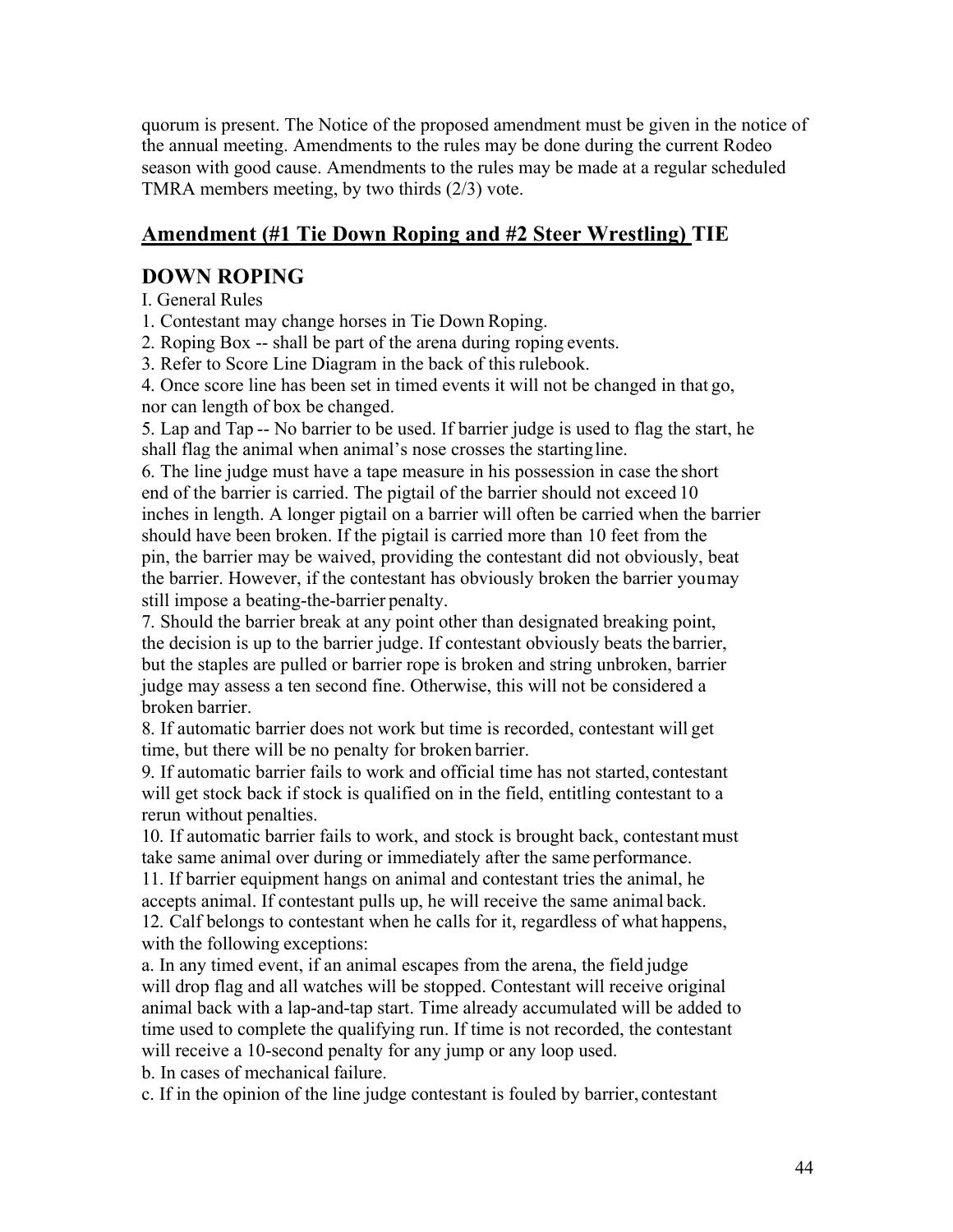shall get his calf back, providing contestant declares himself by pulling up. A contestant's rope cannot be fouled by the pull rope.

13. A contestant must be on his horse and his horse must break the plane ofthe barrier with his draw breaking the plane of the score line before he is allowed to compete.

14. Time to be taken between two flags.

15. It shall be the arena director's responsibility to see that contestants compete on the stock drawn for them. In the event of a mistake, stock drawn for must be run during that performance and only that time or score taken.

16. This event shall not be conducted with an open catch pen gate at any rodeo. II. Time Limit:

There will be a thirty (30) second time limit with optional one (1) minute time limit at state/province rodeos. There will be a mandatory thirty (30) second time limit at the Finals Rodeo.

The judge will determine legitimate time allowed before contestant calls for animal.

III. Event Rules:

1. This event is open to boys only.

2. A neck rope must be used. Contestants must adjust rope and reins ina manner that will prevent the horse from dragging the calf.

3. Calves may be pushed out by contestant's assistant providing they are ready.

4. Two loops will be permitted.

5. If roper intends to use two loops, he must carry two ropes.

6. A dropped or fallen rope that must be recoiled and/or rebuilt shall beconsidered a thrown rope.

7. At the School Finals Rodeo only, a contestant can carry only one loop in the first two go-rounds.

8. Contestant cannot receive any assistance after crossing starting line.

9. Contestant must rope calf, dismount, go down the rope and throw the calf by hand. Must cross and tie at least three legs.

10. Any catch is legal, catch as catch can rule.

11. If calf is down when roper reaches it, calf must be stood on at least three feet.

(Calf must be elevated high enough that it has the opportunity to regain its feet) and calf must be re-thrown.

12. If roper's hand is on calf when calf falls, calf is considered thrown by hand.

13. Rope must hold calf until roper gets hand on calf.

14. To qualify as a legal tie, there shall be at least one complete wrap around at least three legs, and a half hitch or hooey (A hooey is a half hitch with a loop, the tail of the string may be partly or all the way pulled through).

15. The tie must hold six (6) seconds, and three legs must remain crossed until passed on by the judge.

16. Six second time will start when roper has remounted and his horse has taken one step forward.

17. If roper's rope comes off calf as roper starts to work with tie, the  $\sin(6)$ second time will start when roper clears the calf.

18. Rope will not be removed and rope must remain slack until field judge has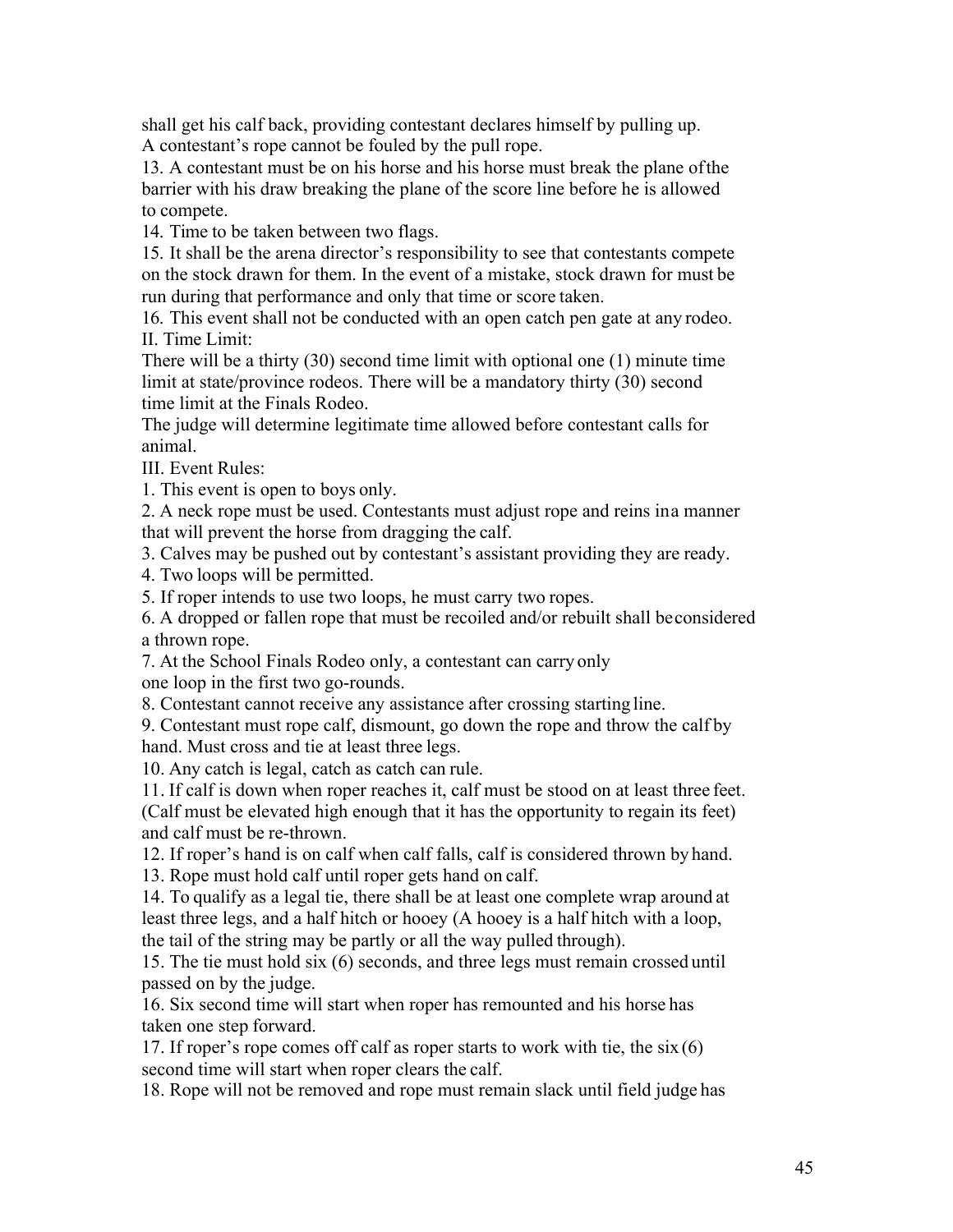passed on tie.

19. In case the field judge flags out a roper that still legally has one or more loops coming, the judge may give the same calf back, lap and tap, plus time already lapsed and any barrier penalties. If time was not recorded, the contestant will receive a 10-second penalty for any loop used. Contestant to only get to use remaining loop.

92

IV.Scoring and Penalties:

1. In order for time to be considered official, barrier flag must operate.

2. Timed event judge will not flag contestant out until time is recorded.

3. Judge is to flag time, then flag contestant out if run is not legal.

4. There will be a ten-second penalty assessed for breaking the barrier.

5. Roping calf without releasing loop from hand will disqualify catch.

6. Contestant will be disqualified for any abusive treatment of calf or his horse.

7. Any intentional dragging of calf regardless of distance will result in a no time. Intentional dragging shall be defined as caused by contestant. Excessive dragging of calf will receive a no time. Excessive dragging shall be defined as moving the calf six or more feet after the contestant has called for time. However, if in the opinion of the judge, the dragging was caused by something outside of the control of the contestant, the judge may give the contestant his time. Dragging the calf while the contestant is tying the calf will not be considered excessive dragging.

8. Roper will be flagged no time for touching calf, or string or by touching rope to train his horse after giving finish signal, or by dragging calf after he remounts horse.

9. If any part of the pusher breaks the plain of the chute gate before the calf releases the barrier, the contestant receives a no time.

10. No rattling of chute. Atimed event contestant may not have someone rattle the chute for him. This applies in both the performance and the slack. The contestant and/or person rattling the chute shall be disqualified.

11. When the contestant calls for the calf, no further assistance can take place after that. No encouragement can take place by the assistant after the contestant calls for the calf. If the helper starts the horse or holds the horse in any way that affects the scoring process, contestant will receive a no time.

11. Time should be taken with the average of two (2) times at all Rodeos.

12. A warning line shall be marked 75 feet from the end of the arena with a judge stationed at the line. Any contestant that runs a steer or calf past that line and does not deliver a loop or does not jump his steer will receive a 5 second penalty for that event if the animal continues on and runs into the arena fence. Should the same contestant receive a third 5 second penalty for this rule infraction during the current rodeo season, that infraction will result in a disqualification for that event and disqualification for any subsequent infractions for the remainder of the current rodeo season.

#### V.Reruns:

1. In any timed event if animal escapes from the arena, flag will be dropped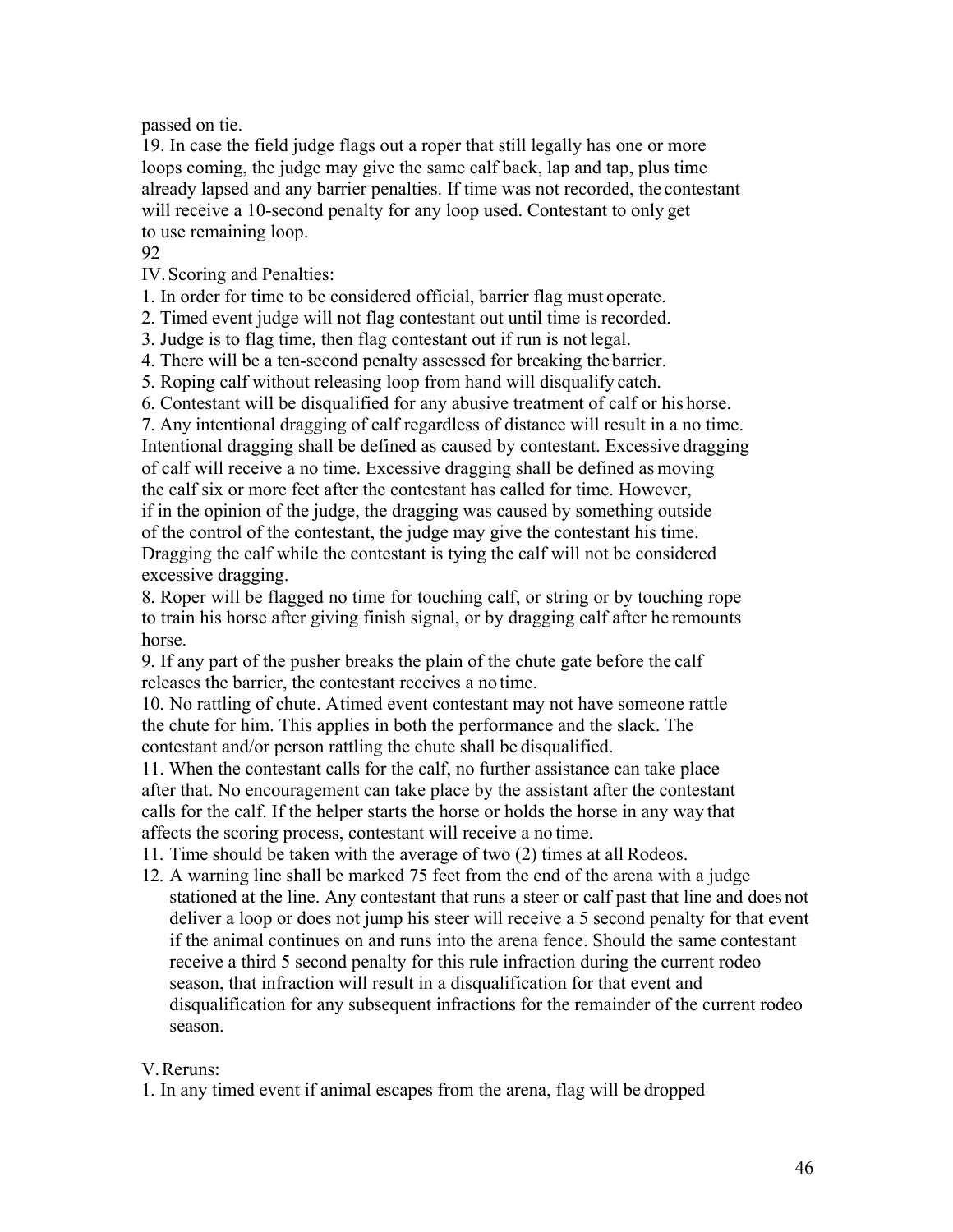and watches stopped. Contestant will get animal back with lap and tap start, and time already spent will be added to time used in qualifying plus barrier penalties, if any.

2. If rope is on animal, contestant will get animal lap and tap with rope on it in chute.

3. No rerun will be given due to faulty or broken equipment furnished by contestant.

4. If the judge sees he has made an error in flagging, he must declare a rerun before the contestant leaves the arena.

5. A calf must be rerun before it is used by anothercontestant.

6. When both the digital clocks malfunction and no time was recorded from digital watches, if stock was qualified on in the field, contestant will be given a rerun at a time designated by the Judges and theArena Director, plus any barrier penalties. If barrier penalties, then lap and tap start.

7. If there must be a rerun of calves to complete a go-round, all calves must be tied down before any stock is drawn.

8. In Tie Down Roping, if an animal fails to break the neck rope and time is officially started by the contestant, that animal belongs to the contestant.However,

if time is started by the animal and the calf roper remains behind the plain of the barrier for approximately 10 seconds that animal should be considered a sulking animal and replaced using the misdraw procedure.

VI. Optional Rules:

1. At any rodeo in any roping event, State/Province Associations may implement a ground rule limiting calf roper to one loop. Not to apply to State/Province or National Finals.

2. Electric timers are optional at State/Province level.

VII. Equipment

1. Pigging String - a piece of rope used for securing animals.

2. Cattle neck ropes on calves must be tied with string, or rubber bands.

3. No metal snaps or hardware shall be used on cattle neck ropes in the Tie Down Roping event.

4. Adjustable slide shall be used on all cattle neck ropes for cattle used inTie Down Roping event.

5. A mechanical barrier must be used.

VIII. Livestock Requirements:

1. Calves must be uniform in weight and breed.

2. Animals used for this event should be inspected and objectionable ones eliminated.

3. If after one go-round has been completed, a fresh calf has to be used, the calf must be roped and tied before the drawing, but if extra calves have been tied at that rodeo they will not be considered fresh.

4. During any performance if an animal escapes the chutes or pens before it is called for by the contestant, or if an automatic barrier fails to work and the stock is brought back, that animal will be returned by the arena director and the labor crew during or at the end of that performance in the same manner he was originally worked or brought to the pens for contesting. At least several head of animals will be brought back together. No animal may be repenned byitself.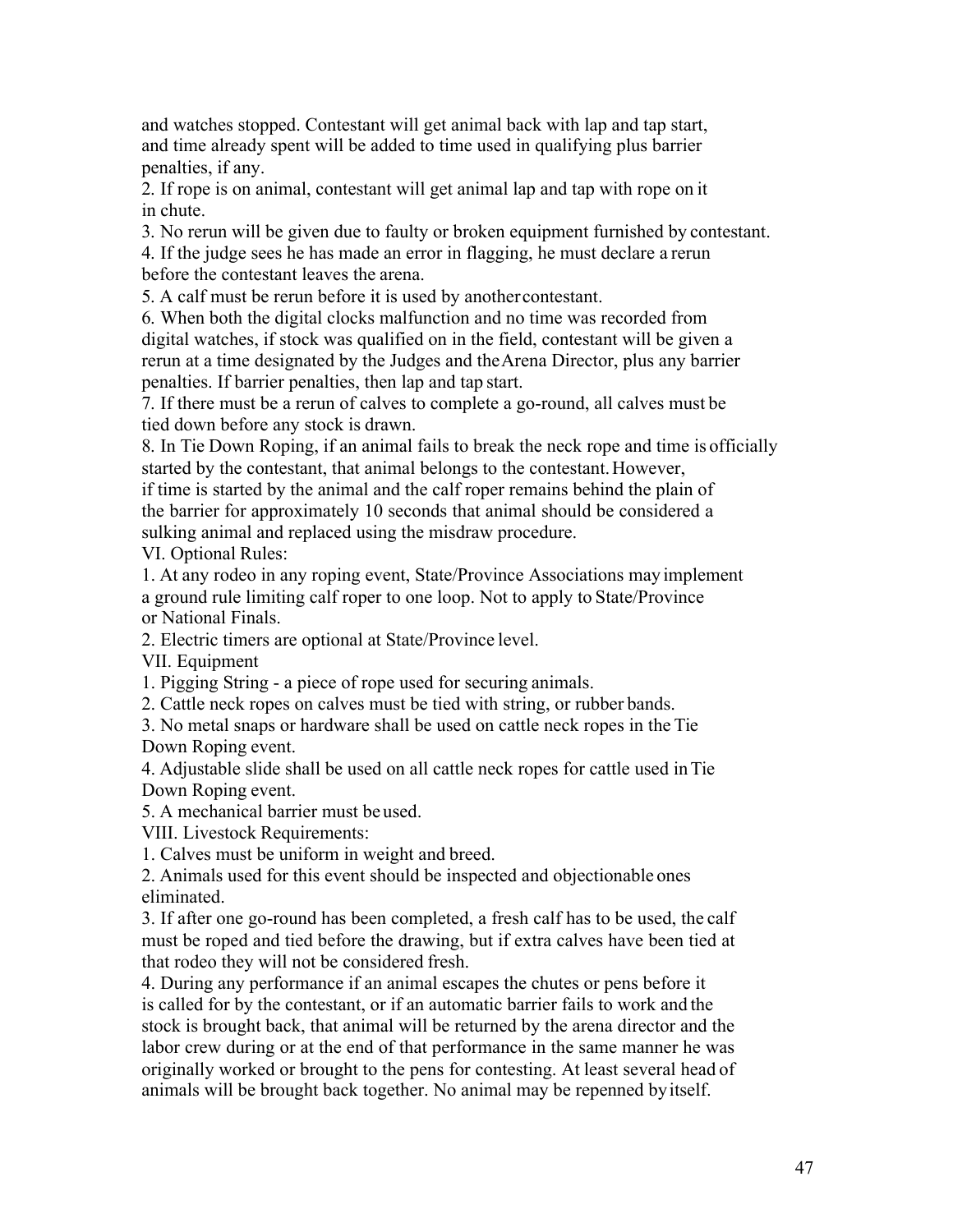Decisions will be made by the arena director about when stock is repenned.

5. Boys' Tie Down RopingCalves:

a. Minimum weight 180 lbs.

b. Maximum weight 250 lbs.

IX. Officials:

1. There shall be two or more timers, a field flag judge, and a barrierjudge.

2. A field flag judge must ask contestants if they want a second loop. Oncea contestant has been flagged out, he will receive no stock back.

3. Barrier judge is responsible to change barrier string whenever it may have been weakened, or on request of the next contestant.

4. Barrier judge shall keep a record of the length of the barrier trip rope each performance to assure the same start for contestants each performance.

5. Barrier equipment must be inspected by the judge before each timed event.If equipment is faulty, it must be replaced.

6. Barrier judge shall be sure that nobody can stand close enough to barrier or barrier equipment to tamper with same.

7. Height of barrier in timed events shall be from 32" to 36" measured at the center of the box.

8. Flagger must watch calf during the six second period.

9. Judge will start six (6) second time when roper remounts and his horse has taken one step forward. If roper's rope comes off calf as roper starts to workwith tie, the six (6) second time will start when roper clears the calf.

10. Rope will not be removed and rope must remain slack until field judge has passed on tie.

11. Start watch, and then watch calf, counting to six seconds.

12. If the horse excessively drags the calf after roper has dismounted, field judge may stop horse.

13. If a calf kicks loose, the judge will stop watch and check time to determine if tie was legal.

14. If contestant is entered in the Tie Down Roping, he will not be allowed to enter the Calf Tying.

15. If contestant declares and competes in Tie Down Roping, he will not be allowed to go back to competing in Calf Tying, for the rest of that calendar year (rodeos/finals).

#### **Steer Wrestling**

I. General Rules

1. Contestant may change horses between Go's in SteerWrestling.

2. Dogging Box--shall be part of the arena during dogging events.

3. Refer to Score Line Diagram in the back of thisrulebook.

4. Once score line has been set in timed events it will not be changed in that go, nor can length of box be changed.

5. Lap and Tap - No barrier to be used. If barrier judge is used to flag the start, he shall flag the animal when animal's nose crosses the startingline.

6. The line judge must have a tape measure in his possession in case the short end of the barrier is carried. The pigtail of the barrier should not exceed 10 inches in length. A longer pigtail on a barrier will often be carried when the barrier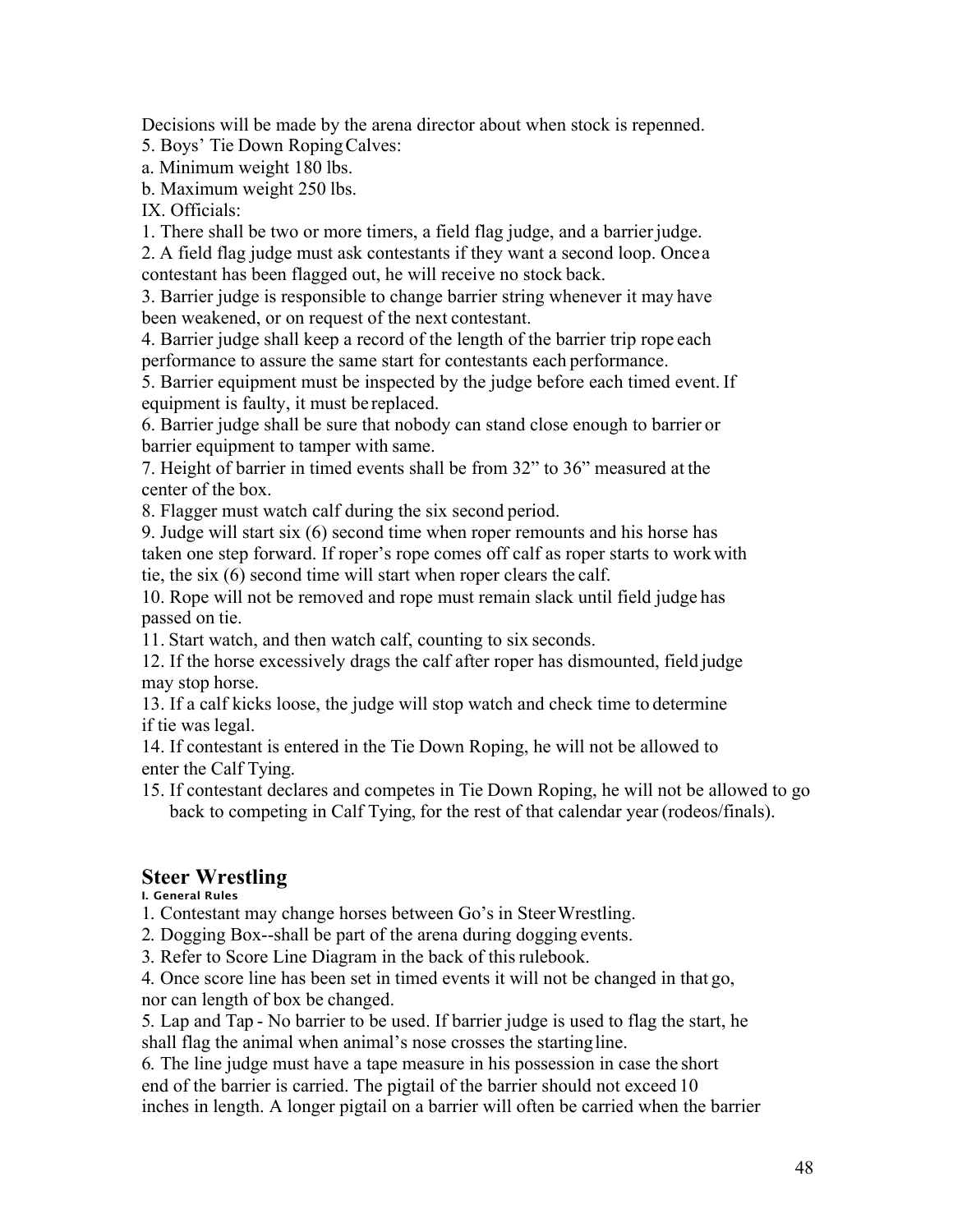should have been broken. If the pigtail is carried more than 10 feet from the pin, the barrier may be waived, providing the contestant did not obviously beat the barrier. However, if the contestant has obviously broken the barrier youmay still impose a beating-the-barrier penalty.

7. Should the barrier break at any point other than designated breaking point, the decision is up to the barrier judge. If contestant obviously beats the barrier, but the staples are pulled or barrier rope is broken and string unbroken, barrier judge may assess a ten-second fine. Otherwise this will not be considered a broken barrier.

8. If automatic barrier does not work but time is recorded, contestant will get time, but there will be no penalty for broken barrier.

9. If automatic barrier fails to work and official time has not started, contestant will get stock back if stock is qualified on in the field, therefore entitling contestant to a rerun without penalties.

10. If automatic barrier fails to work and stock is brought back, contestant must take same animal over during or immediately after the same performance.

11. If barrier equipment hangs on animal and contestant tries the animal, he accepts animal. If contestant pulls up, he will receive the same animal back. 12. Steer belongs to contestant when he calls for it, regardless of what happens, with the following exceptions:

a. In any timed event, if an animal escapes from the arena, the field judge will drop flag and all watches will be stopped. Contestant will receive original animal back with a lap-and-tap start. Time already accumulated will be added to time used to complete the qualifying run. If time is not recorded, the contestant will receive a 10-second penalty for any jump or any loop used.

b. In cases of mechanical failure.

c. If in the opinion of the line judge contestant is fouled by barrier, contestant shall get his steer back, providing contestant declares himself by pulling up.

13. Time to be taken between two flags.

14. It shall be the arena director's responsibility to see that contestants compete on the stock drawn for them. In the event of a mistake, stock drawn for must be run during that performance and only that time or score taken.

15. This event shall not be conducted with an open catch pen gate at any rodeo. II.Time Limit:

There will be a thirty (30) second time limit with optional one (1) minute time limit at state/province rodeos. There will be a mandatory thirty (30) second time limit at the Finals Rodeo.

The judge will determine legitimate time allowed before contestant calls for animal.

III.Event Rules:

1. This event is open to boys only.

2. This event should not follow girl's pole bending event or barrel racing inthe same arena. If so, arena must be dragged before steer wrestling event.

3. Contestant must furnish own hazer and horse.

4. Anyone jumping from the off side in the steer wrestling must notify the rodeo secretary when entering, and if possible, the barrier should be arranged on the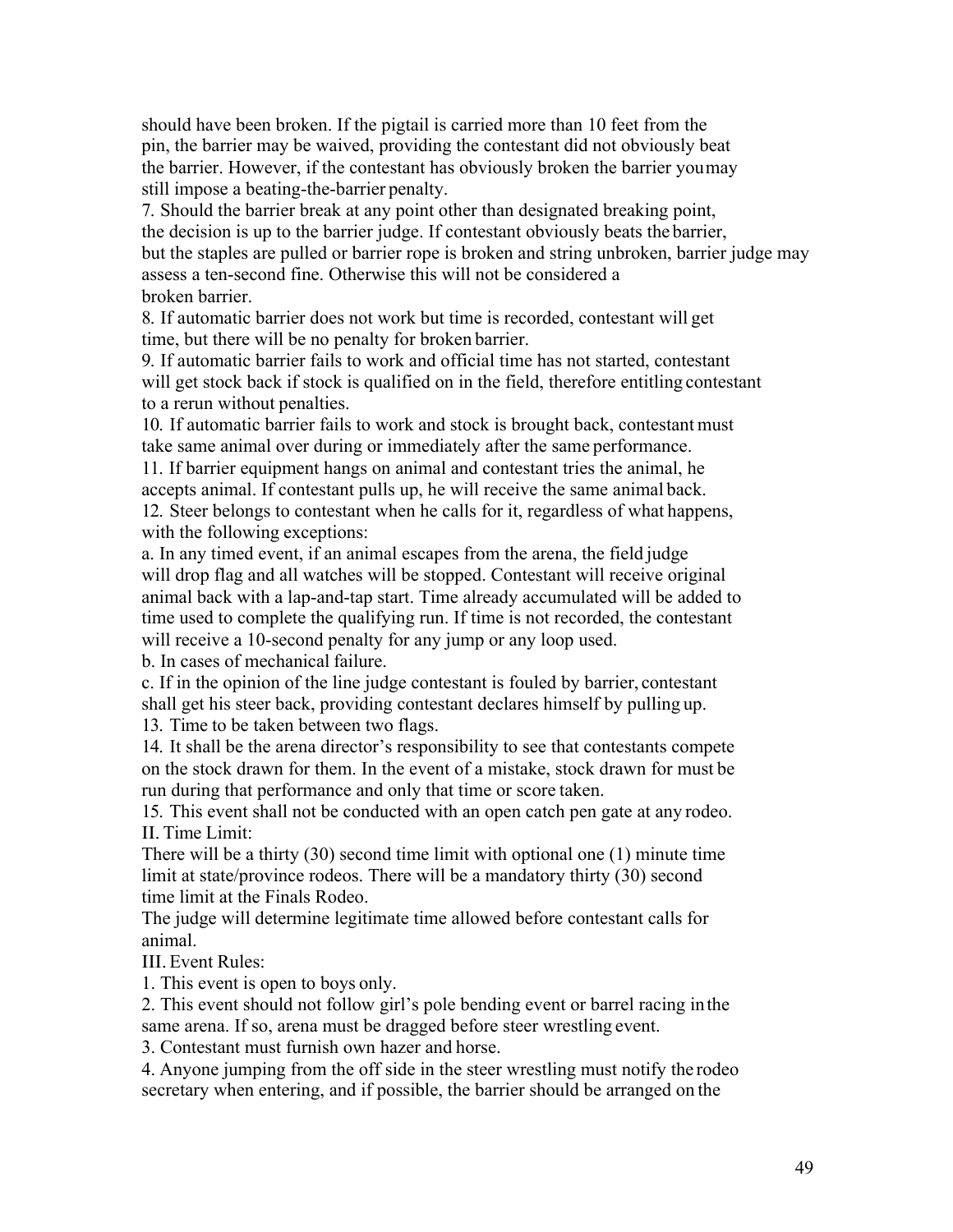off side for such contestants.

5. Hazer must be an TMRA member. They are subject to contestant rules if acting as a hazer, a violation of rule by hazer will disqualify the contestant they are helping.

6. Hazer must not render any assistance to contestant while contestant is working with steer.

7. Contestant is considered working with steer when steer leaves the box.

8. Steer must be caught from horse.

9. If contestant jumps at steer, he accepts him assound.

10. If steer gets loose, dogger may take no more than one step to catch steer.

11. After catching steer, wrestler must bring it to a stop or change itsdirection and twist it down.

12. If steer is accidentally knocked down or thrown down before being brought to a stop or is thrown by wrestler putting animal's horns into the ground, itmust be let up to all four feet and then thrown.

13. Steer will be considered thrown down only when it is lying flat on its side, or on its back with all four feet and head straight.

14. Wrestler must have hand on steer when flagged.

15. Contestant and hazer must use the same horse they leave chute with.

16. Hazer will be allowed to catch dogger's horse.

17. If dogger misses or loses steer, flag judge must ask dogger if hewishes another jump. Dogger must reply at once.

18. Dogger is entitled to as many jumps as he wants in the thirty (30) second/ one-minute time limit. At the Finals Rodeo only, doggeris

entitled to only one jump in the first two go-rounds. A jump will be considered to have taken place if the steer wrestler has dismounted his horse.

19. Contestant is required to turn steer's head so that he can get up.

20. Asteer falling in the opposite direction the steer wrestler is attempting to throw him (dog fall) the contestant may choose to turn the steer's head to correspond with the leg position to make this a legal fall.

21. In case the field judge flags out a wrestler that still legally has one or more jumps coming, the judge may give the same steer back, lap and tap, plus time already lapsed and any barrier penalties. If time was not recorded, the contestant will receive a 10-second penalty for any jump used. Contestant to only get to use remaining jump.

IV.Scoring and Penalties:

1. In order for time to be considered official, barrier flag must operate.

2. Timed event judge will not flag contestant out until time is recorded.

3. Judge is to flag time, then flag contestant out if run is not legal.

4. There will be a ten second penalty assessed for breaking the barrier.

5. Contestant will be disqualified for any abusive treatment of steer or his horse.

6. Any violation of any rule by hazer will disqualify the contestant they are helping.

7. Hazer must not render any assistance to contestant while contestant is working with steer. Failure to observe this rule will receive notime.

8. If hazer bats steer, or contestant's horse, contestant will receive no time.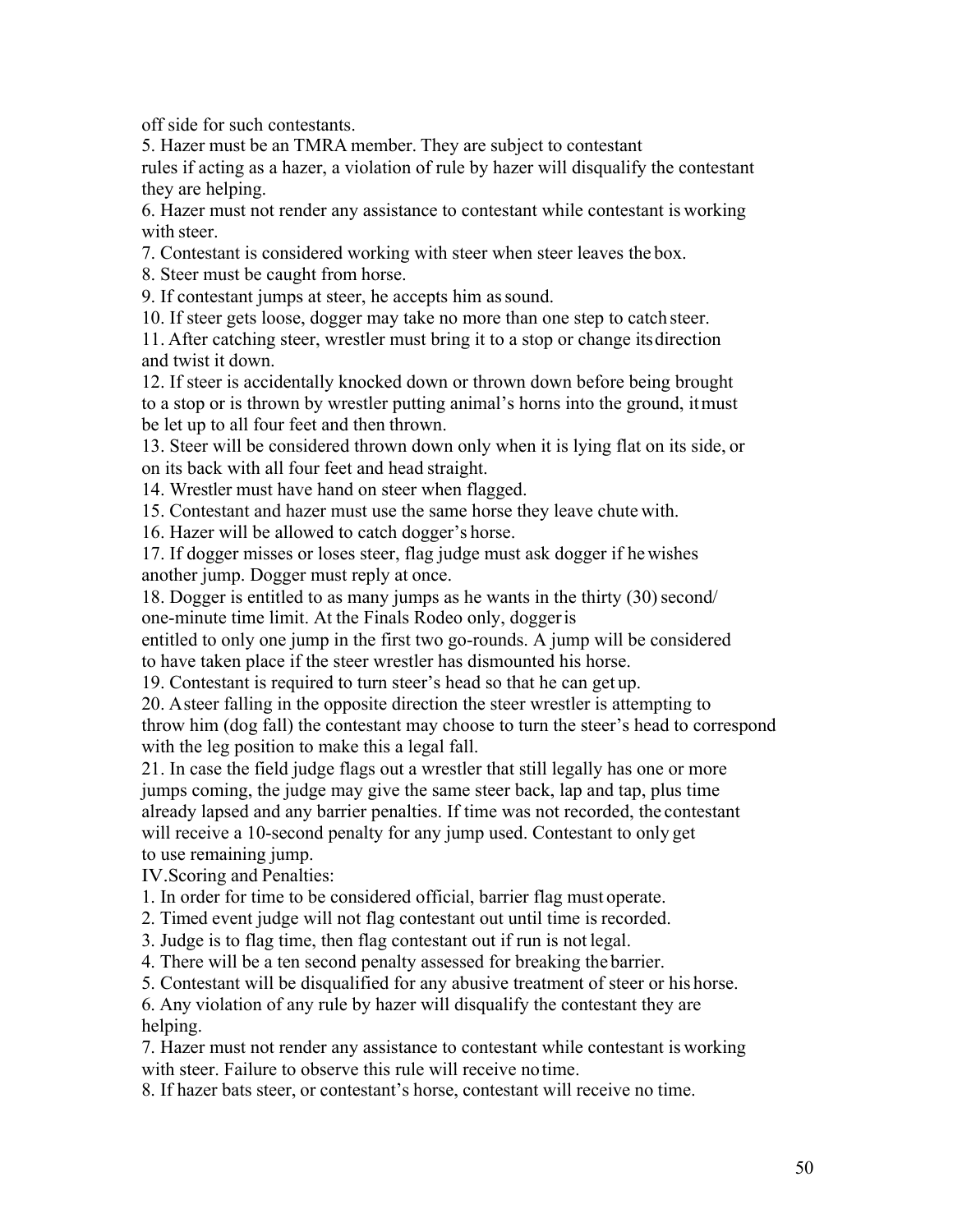9. Aten second penalty will be assessed in any case in which barrier judge rules that dogger's feet touch the ground before flag line is crossed.

10. If any part of the pusher breaks the plain of the chute gate before the steer releases the barrier, the contestant receives a no time.

11. No rattling of chute. Atimed event contestant may not have someone rattle the chute for him. This applies in both the performance and the slack. The contestant and/or person rattling the chute shall be disqualified.

12. When the contestant calls for the steer, no further assistance can take place after that. No encouragement can take place by the assistant after the contestant calls for the steer. If the helper starts the horse or holds the horse in any waythat affects the scoring process, contestant will receive a no time.

13. Contestant will be disqualified if he attempts in any way to tamper with steers or chute.

13.Time should be taken with the average of two (2) times at all Rodeos.

14. A warning line shall be marked 75 feet from the end of the arena with a judge stationed at the line. Any contestant that runs a steer or calf past that line and does not deliver a loop or does not jump his steer will receive a 5 second penalty for that event if the animal continues on and runs into the arena fence. Should the same contestant receive a third 5 second penalty for this rule infraction during the current rodeo season, that infraction will result in a disqualification for that event and disqualification for any subsequent infractions for the remainder of the current rodeo season.

V.Reruns:

1. In any timed event if an animal escapes from the arena, flag will be dropped and watches stopped. Contestant will get animal back with lap and tap start, and time already spent will be added to time used in qualifying plus barrier penalties, if any.

2. No rerun will be given due to faulty or broken equipment furnished by contestant.

3. If the judge sees he has made an error in flagging, he must declare a rerun before the contestant leaves the arena.

4. A steer must be rerun before it is used by another contestant. Fresh steers may be added to the herd after they have been bulldogged from horseback and thrown down. It is the responsibility of the steer wrestlers to throw the cattle, at a time mutually agreed upon with the stock contractor.

5. If fresh steers are missed in the steer wrestling, any steer missed in competition must be thrown down immediately following the performance orsection of slack in which the steer was drawn. Such steer shall be thrown down by a person appointed by the Steer Wrestling Event Director. Each steer missed in competition is to be thrown no more than one time.

6. When both the digital clocks malfunction and no time was recorded from digital watches, if stock was qualified on in the field, contestant will be given a rerun at a time designated by the Judges and theArena Director, plus any barrier penalties. If barrier penalties, then lap and tap start.

7. In steer wrestling, if an animal fails to break the neck rope and time is officially started by the contestant, that animal belongs to the contestant.However, if time is started by the animal and the steer wrestler and hazer remain behind the plain of the barrier for approximately 10 seconds that animal should be considered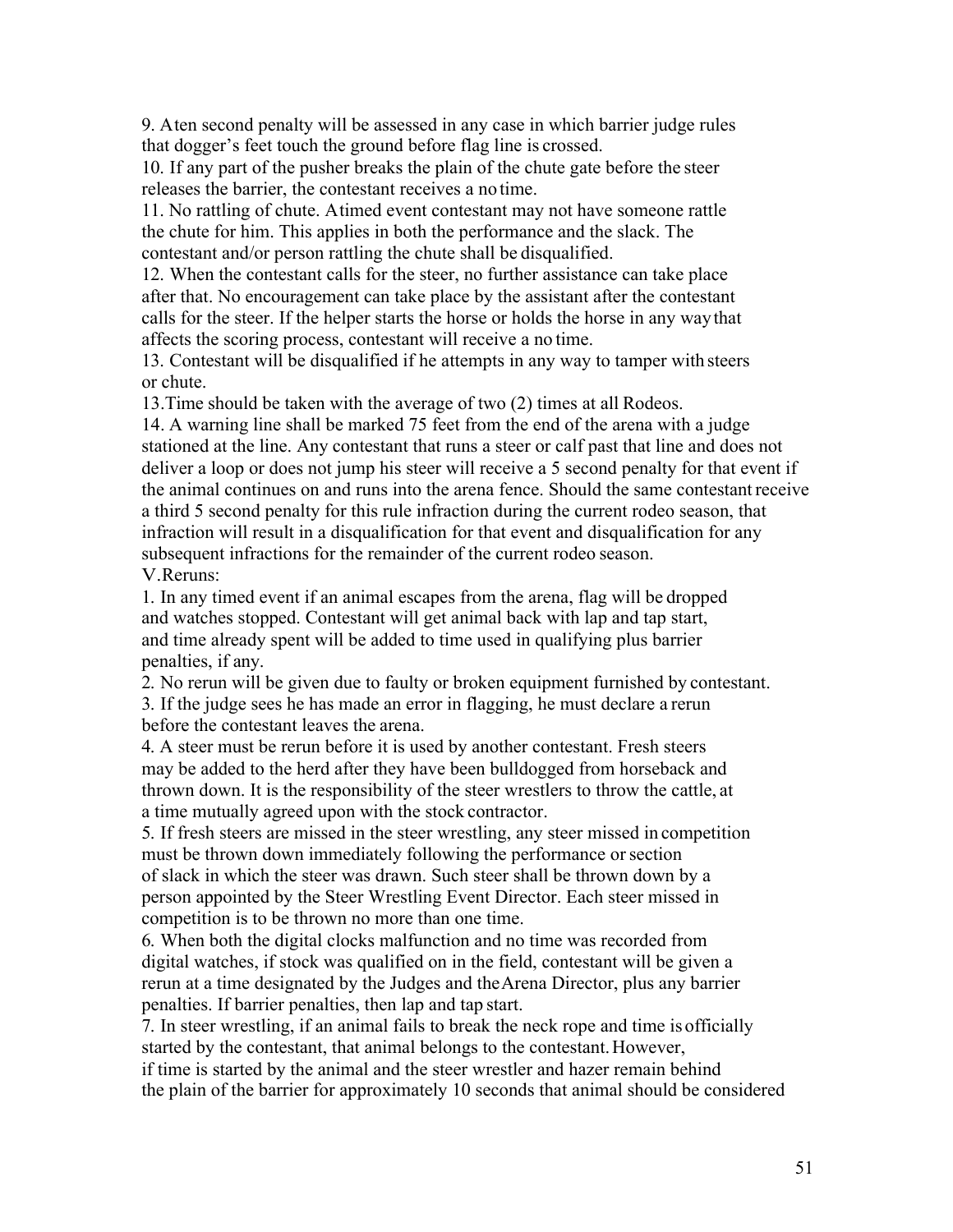a sulking animal and replaced using the misdraw procedure.

VI.Optional Rules:

Electric timers are optional.

VII.Equipment

1. Cattle neck ropes on steers must be tied with string, or rubber bands.

2. No metal snaps or hardware shall be used on cattle neck ropes in the steer wrestling event.

3. Adjustable slide shall be used on all cattle neck ropes in steer wrestling event.

4. The steer wrestling chute must have at least 30 inches clearance inside the chute and at the gate when in an open position.

5. In steer wrestling the score may be no longer than the length of the steer wrestling box, minus six feet, unless other arrangements are approved by the arena director.

6. Length of box to be measured from center of back end of box to center of barrier.

7. 5. Amechanical barrier must be used and there must be at least a 12-foot box. VIII.Livestock Requirements:

1. Cattle used for steer roping, cutting or other events shall not be used forsteer wrestling.

2. Animals used for this event should be inspected and objectionable ones eliminated.

3. No cattle can be held over from one year to the next for use in the Steer Wrestling at the Finals Rodeo.

4. Fresh steers added to bunch that have not been used must be bulldogged from horseback and thrown down. It is the responsibility of steer wrestlersto throw the cattle at a time mutually agreed upon with the stock contractor.

5. When fresh cattle are used, any fresh steer not thrown down during competition will be thrown down after completion of go-round. Contestants will be responsible to throw down such steers under the supervision of the arena director. 6. Contestant will not be required to compete on a crippled steer or steer with broken horn.

7. During any performance if a steer escapes the chutes or pens before it is called for by the contestant, or if an automatic barrier fails to work and the stock is brought back, that steer will be returned by the arena director and the labor crew during or at the end of that performance in the same manner originally worked or brought to the pens for contesting. At least several head of animals will be brought back together. No animal may be repenned by itself. Decisions will be made by the arena director about when stock is repenned. IX.Officials:

1. There shall be two or more timers, a field flag judge, and a barrierjudge.

2. A field flag judge must ask contestant if he wants a second jump. Oncea contestant has been flagged out, he will receive no stock back.

3. Barrier judge is responsible to change barrier string whenever it may have been weakened, or on request of next contestant.

4. Barrier judge shall keep a record of the length of the barrier trip rope each performance to assure the same start for contestants each performance.